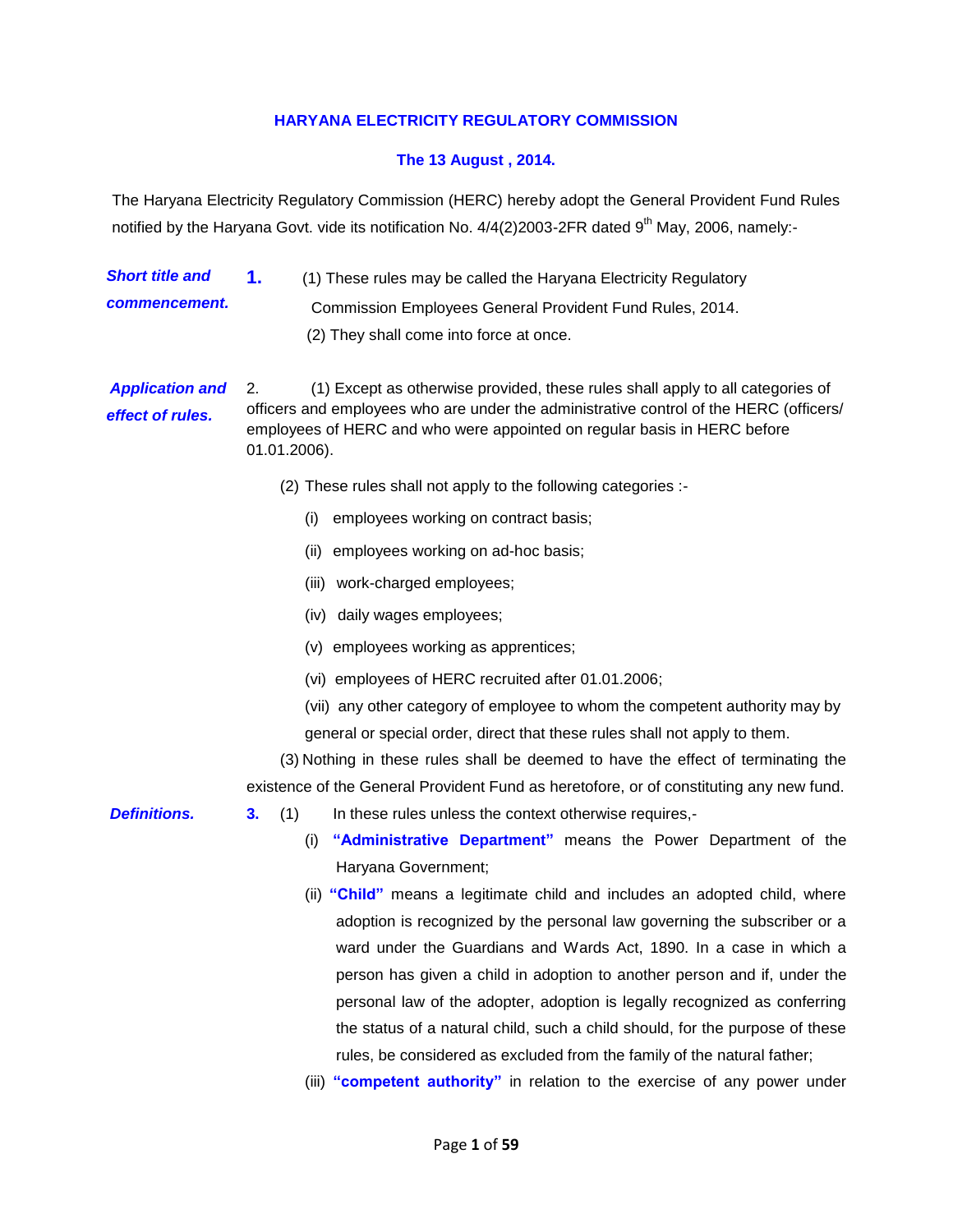these rules means the Chairperson of the Commission or any other authority to which such powers may be delegated under these rules;

- (iv) **"dependent"** means any of the relatives of a subscriber in a fund, namely, a wife, husband, parent, child, minor brother, unmarried sister and a deceased son's widow and child and where no parent of subscriber is alive then paternal grand-parent;
- (v) **"family"** means,-
	- (a) in the case of a male subscriber, the wife (or wives where permissible under personal law), children, widow (or widows where permissible under personal law) and children of a deceased son(s) of the subscriber and also includes parents, unmarried sisters and minor brothers of an unmarried subscriber:

Provided that if a subscriber proves that his wife has been judicially separated from him or has ceased under the customary law of the community to which she belongs to be entitled to maintenance, she shall henceforth be deemed to be no longer a member of the subscriber's family in matters to which these rules relate, unless the subscriber subsequently intimates by express notice in writing to the DDO, HERC through Head of Office that she shall continue to be so regarded;

(b) In the case of a female subscriber, the husband and the children of a subscriber, widow (or widows where permissible under personal law) and children of a deceased son(s) of a subscriber and also includes parents, unmarried sisters and minor brothers of an unmarried subscriber:

Provided that if a subscriber by notice in writing to the Head of Office/ DDO, HERC expresses her desire to exclude her husband from her family, the husband shall henceforth be deemed to be no longer a member of the subscriber's family in matters to which these rules relate, unless the subscriber subsequently cancels by express notice in writing to the Head of Office/ DDO, HERC.

- (vi) **"First Appointment"** means the appointment of a person on regular basis in the HERC.
- (vii) **"Foreign service"** means service in which a HERC employee receives his pay with the sanction of Commission from any source other than the Consolidated Fund of India or the Consolidated Fund of State.
- (viii) **"Fund"** means "The General Provident Fund of the Haryana Electricity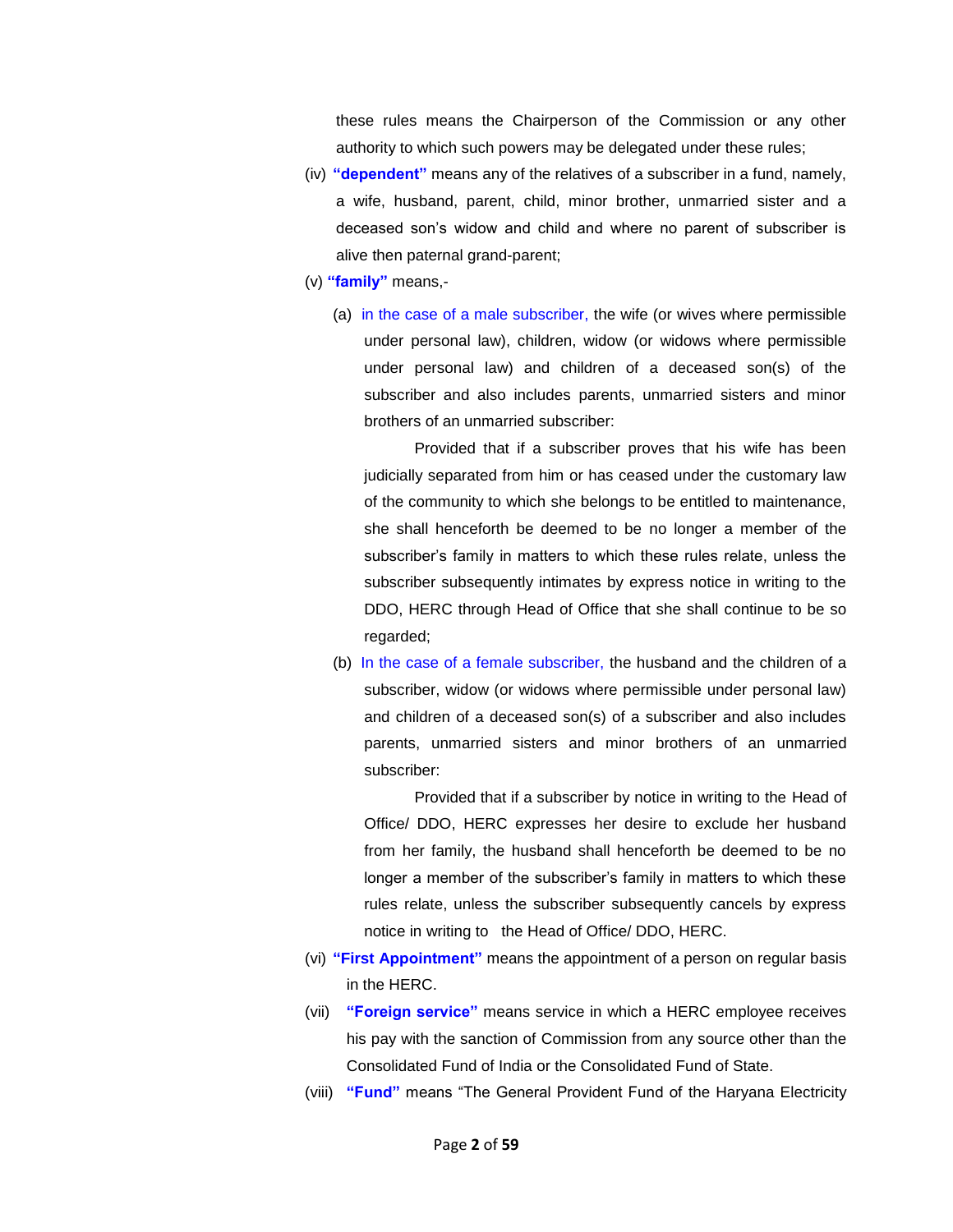Regulatory Commission employees."

- (ix) **"Government"** means the Haryana Government in the Administrative Department.
- (x) **"Head of Department"** means the Chairman Haryana Electricity Regulatory Commission (HERC).
- (xi) **"Head of Office"** means the authority declared to be as such by the Head of Commission.
- (xii) **"Leave"** means any kind of leave recognized by the Civil Services Rules applicable to HERC employees.
- (xiii) **"Leave salary"** means the monthly amount paid in lieu of pay to a employee of HERC while on leave.
- (xiv) **"Nominee"** means the person(s) conferred upon the right to receive the amount at credit in the account of the subscriber after his death.
- (xv) **"Pay"** means basic pay drawn monthly in the scale by the subscriber. It also includes dearness pay, special pay and personal pay.
- (xvi) **"Quitting service"** means and includes retirement, dismissal, removal, resignation, retrenchment from service, disappearance, death and absorption to bodies under the control of Central/ State Government(s).
- (xvii) **"Subscriber"** means the member of the Fund.
- (xviii) **"Subsistence allowance"** means a monthly allowance paid to a employee under suspension who is not in receipt of pay or leave salary.
- (xix) **"Year"** means a financial year i.e. commencing on 1st April of any year and ending on  $31<sup>st</sup>$  March of the succeeding year.

(2) Words and expressions used in these rules but not defined shall have the same meaning as assigned to them respectively in the Provident Funds Act, 1925 (Act XIX of 1925), as reproduced in Appendix A.

**4.** (1) The fund shall be maintained in India in rupees.

*the fund.* 

*Constitution of* 

 (2) All sums paid into the Fund under these rules shall be credited in the books of Commission to an account named "The General Provident Fund of Haryana Electricity Regulatory Commission employees" sums of which payment has not been taken within six months after they become payable under these rules shall be transferred to "Deposits" at the end of the year and treated under the ordinary rules relating to deposits.

*Conditions of eligibility.*  **5.** (1) All regular Haryana Electricity Regulatory Commission employees (including all probationers) and all permanent Haryana Electricity Regulatory Commission employees shall subscribe to the Fund. Probationers shall be treated as temporary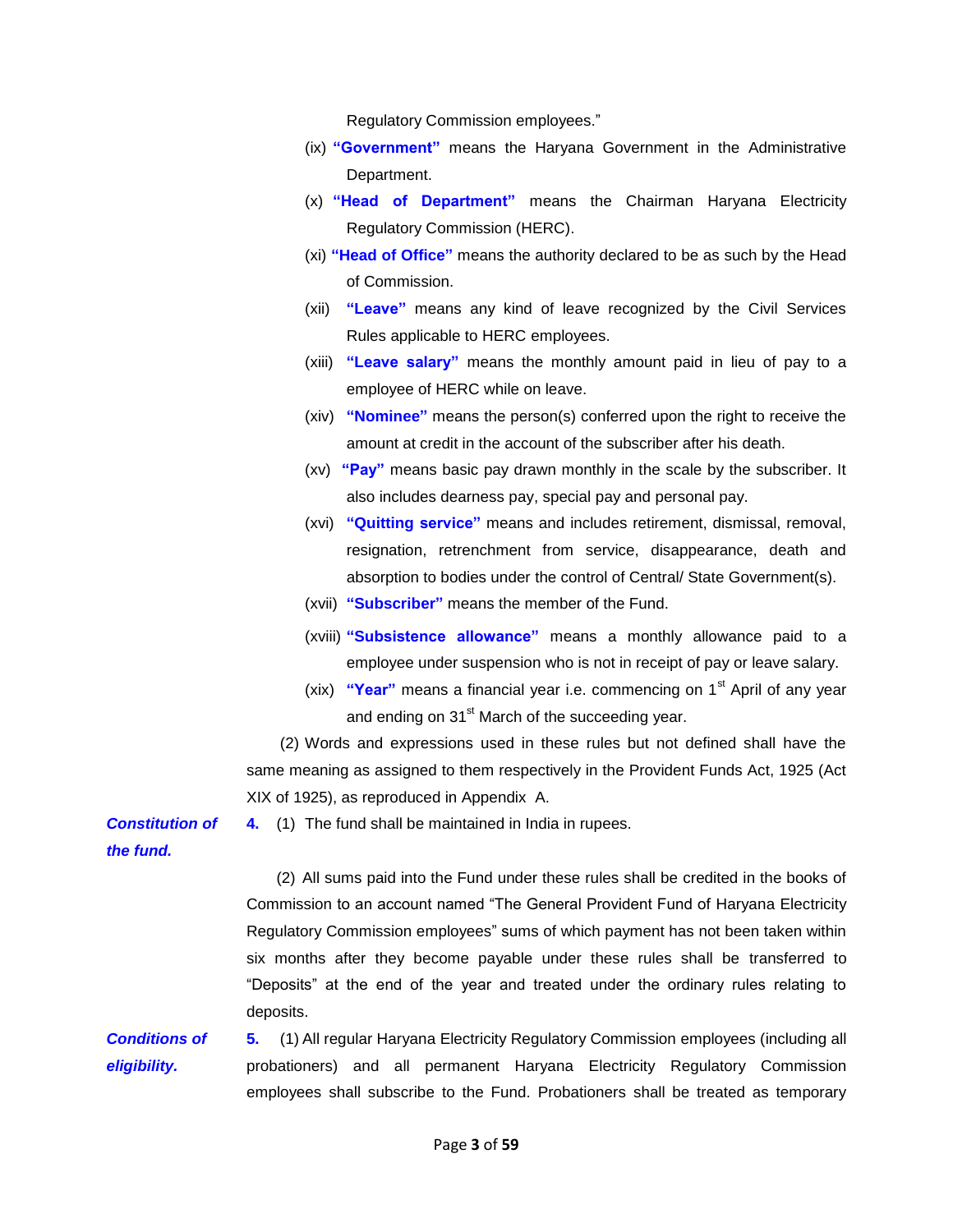Haryana Electricity Regulatory Commission employees for the purpose of this rule. They shall subscribe to the fund immediately on joining service after obtaining General Provident Fund account number. The subscription shall commence from the month following the month during which the General Provident Fund account number is allotted to him. A subscriber, who is re-employed without break other than on contract basis shall continue to subscribe to his existing Fund account immediately after reemployment.

(2) In the case of an employee appointed on transfer or otherwise to a post under Haryana Government from service of another State Government or from the Central Government shall subscribe to the Fund on joining the post in the Haryana Electricity Regulatory Commission after obtaining the General Provident Fund account number. The amount already standing to his credit in the previous employment may be transferred to the new General Provident Fund account number by his previous employer with the written consent of the employee concerned.

(3) In the case of an employee appointed on transfer or otherwise to a post under HERC from service of Boards and Corporations controlled by Haryana/other State Government or Central Government shall subscribe to the Fund on joining the post in the Haryana Electricity Regulatory Commission after obtaining the General Provident Fund account number. The amount already standing to his credit in the previous employment may be transferred to the new General Provident Fund account number by his previous employer with the written consent of the employee concerned.

(4) In the case of an employee of Haryana Electricity Regulatory Commission is transferred/absorbed to a post under Central Government/any other State Government or Boards and Corporations controlled by them, the amount already standing to his credit in the General Provident Fund Account may be transferred to the new employer with the consent of the new employer and employee concerned.

(5) In the case of an employee of Haryana Electricity Regulatory Commission is absorbed to a post under Boards and Corporations controlled by Haryana State, the amount standing to his credit in the General Provident Fund account of HERC shall be transferred to the concerned Board and Corporation with the consent of the new employer and employee concerned.

*Allotment of General Provident Fund*  **6.** (1) Every employee on joining in the Haryana Electricity Regulatory Commission shall require to submit an application for admission to General Provident Fund in triplicate in the prescribed application form No. P.F.1 (Annexure A).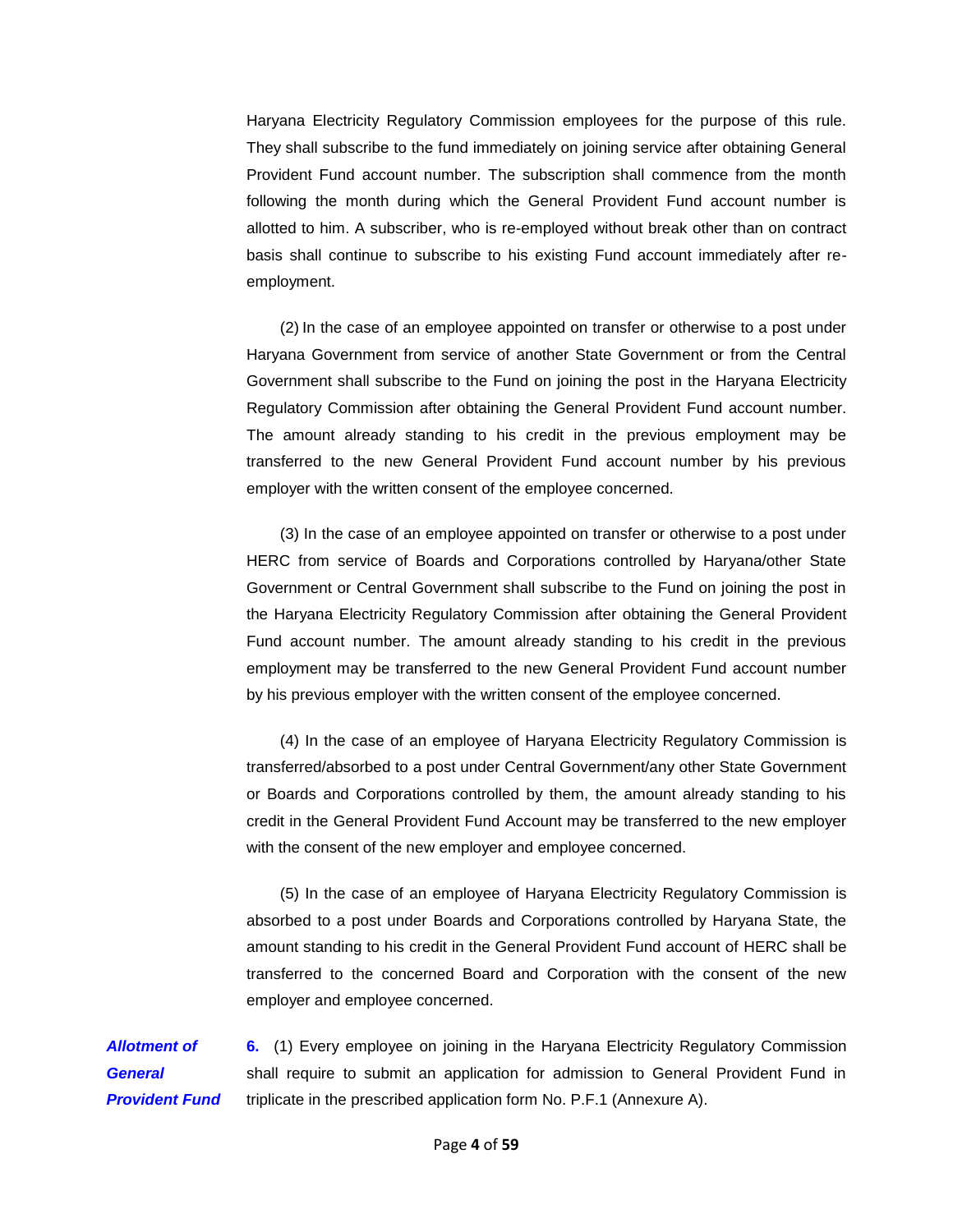(2) The application form as mentioned in sub–rule (1) shall accompany the nomination form in triplicate in P.F.2 (Annexure B).

(3) The Head of Office shall forward the application along with nomination form in duplicate to the DDO of Haryana Electricity Regulatory Commission (HERC) for allotment of General Provident Fund account number and acceptance of nomination.

(4) The DDO shall allot the General Provident Fund account number and also return the second copy of application form indicating General Provident Fund account number thereon along with nomination form duly accepted by the Head of Office.

(5) The DDO, on allotment of the General Provident Fund account number shall record the same on the first page of the employee's service book. Necessary entry of contents of nomination shall also be recorded in the service book.

*Nomination.* **7.** (1) A subscriber shall, at the time of joining the Fund, send to the DDO through the Head of Office, a nomination conferring on one or more persons the right to receive the amount that may stand to his credit in the Fund, in the event of his death, before that amount has become payable or having become payable, has not been paid:

> Provided that if, at the time of making the nomination, the subscriber has a family, the nomination shall not be in favour of any person or persons other than the members of his family;

> Provided further that a nomination made by a Muhammadan subscriber in favour of his adopted child should not be accepted, as adoption is not recognized in Muhammadan Law.

> (2) If a subscriber nominates more than one person under sub-rule (1), he shall specify in the nomination the share payable to each of the nominee in such manner as to cover the whole of the amount that may stand to his credit in the Fund at any time;

(3) Every nomination shall be made in Form No. P.F.2 (Annexure B).

(4) A subscriber may at any time cancel/revise a nomination by sending a notice in writing to the DDO through the Head of Office, keeping in view the conditions mentioned in sub-rule (1) above. The subscriber shall, along with such notice or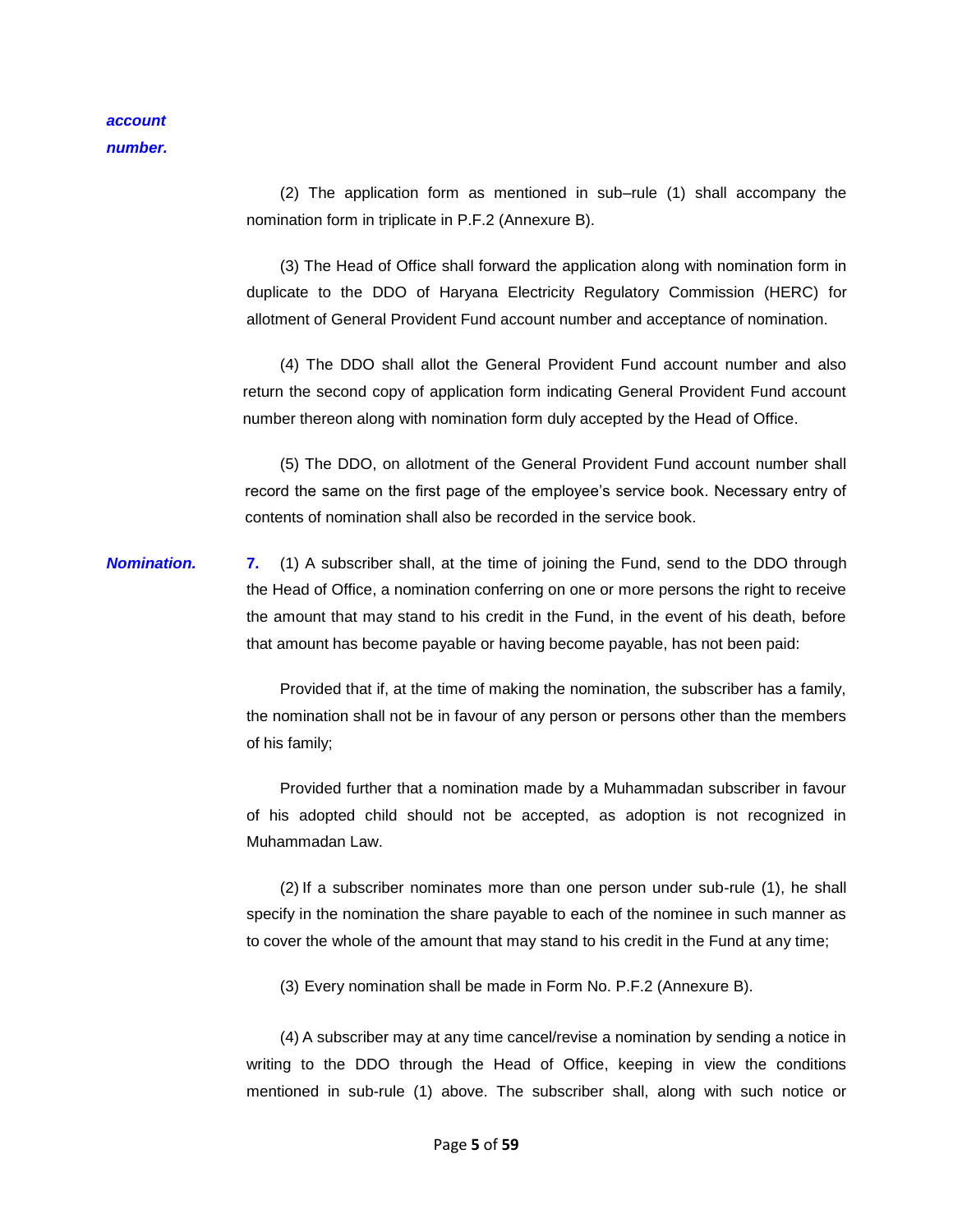separately, send a fresh nomination to DDO through the Head of Office, in accordance with the provisions of this rule. If the subscriber fails to furnish a fresh nomination and the General Provident Fund deposit becomes payable as a result of death of the subscriber, the payment shall be made in accordance with the rules of the Fund as if no valid nomination subsists.

- (5) A subscriber may provide in a nomination,
	- (a) in respect of any specified nominee, that in the event of his predeceasing the subscriber, the right conferred upon that nominee shall pass on to such other person or persons as may be specified in the nomination provided that such other person or persons shall, if the subscriber has other members of his family, be such other member or members. Where the subscriber confers such a right on more than one person under this clause, he shall specify the amount or share payable to each of such persons in such a manner as to cover the whole of the amount payable to the nominee.
	- (b) that the nomination shall become invalid in the event of the happening of a contingency specified therein:

Provided that if at the time of making the nomination the subscriber has no family, he shall provide in the nomination that it shall become invalid in the event of his subsequently acquiring a family:

Provided further that if at the time of making the nomination the subscriber has only one member of the family, he shall provide in the nomination that the right conferred upon the alternate nominee under clause (a) shall become invalid in the event of his subsequently acquiring other member or members in his family.

(6) Immediately on the death of a nominee in respect of whom no special provision has been made in the nomination under clause (a) of sub-rule (5) or on the occurrence of any event by reason of which the nomination becomes invalid in pursuance of clause (b) of sub-rule (5) or the proviso thereto, the subscriber shall send to the DDO through the Head of Office, a notice in writing cancelling the nomination together with a fresh nomination made in accordance with the provision of this rule.

(7) Every nomination made, and every notice of cancellation given by a subscriber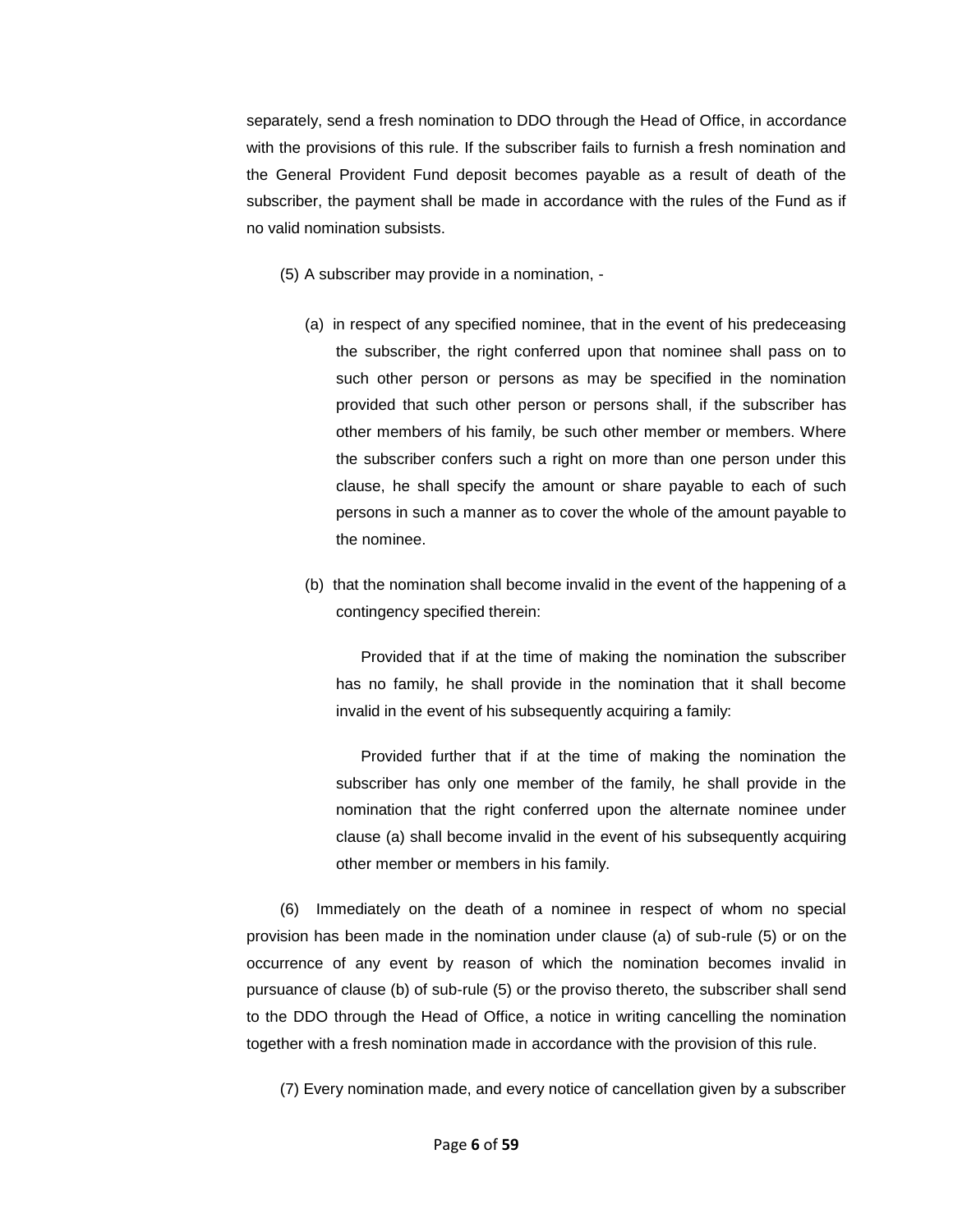shall, to the extent that it is valid, takes effect on the date on which it is received by the DDO through the Head of Office.

(8) Nomination made while in service can be revised even after retirement by the subscriber so long as the amount remains unpaid:

Provided that the revised nomination is made in accordance with the provisions of the relevant rules.

(9) Nominee facing trial for the murder of the subscriber may be denied payment till the decision of the court. If on the conclusion of the criminal proceedings, the person concerned is acquitted of the charge of murdering or abetting in the murder of the subscriber, his share shall be paid to him. If the nominee is convicted for the murder or abetting in the murder of the subscriber, he shall stand debarred from receiving his share which shall be payable to other nominees or eligible members of the family or legal heir(s) of the subscriber, as per provisions of these rules.

(10) The payment of Fund money in accordance with the nomination earns a valid discharge for the Commission but if any court of law decrees that payment should be made to persons other than the nominee(s), before actual payment has been made to the nominee(s), the orders of the court shall be complied with.

(11) If a subscriber dies having no family member and valid nomination, then the payment shall be made to the claimant on production of succession certificate from the court of law.

*Subscriber's account.*  **8.** An account shall be opened in the name of each subscriber with DDO in Account Section of HERC, in which shall be shown :-

- (i) his subscriptions;
- (ii) interest, as provided by rule-12, on subscriptions;
- (iii) advances and withdrawals from the Fund; and
- (iv) recoveries of advances.

*Conditions of subscription.*  **9.** (1) A subscriber shall subscribe monthly to the Fund except during the period of suspension: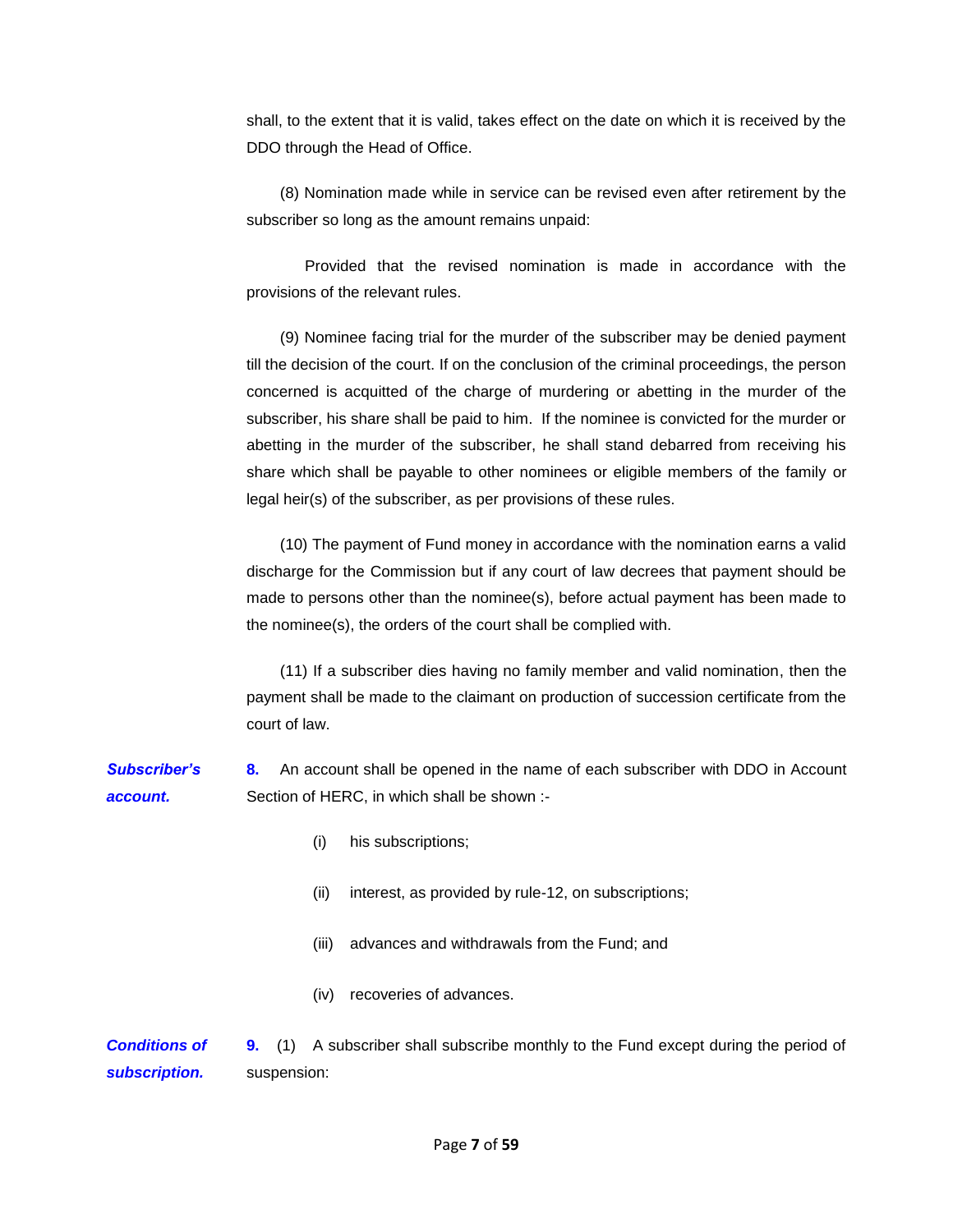Provided that a subscriber may, at his option, not subscribe during leave which either does not carry any leave salary or carries leave salary equal to or less than half pay:

Provided further that a subscriber on reinstatement with full pay and allowances after a period passed under suspension shall be required to pay the arrear of subscription in one installment from his arrears.

(2) The subscriber shall intimate to his DDO through the Head of Office regarding his election not to subscribe during the leave referred to in the first proviso of sub- rule (1). Failure to make due and timely intimation shall be deemed to constitute an election to subscribe.

(3) The option of a subscriber intimated under sub-rule (2) above shall be final.

(4) When a subscriber is transferred to foreign service or sent on deputation within India or out of India, he shall remain subject to the rules of the Fund in the same manner as if he were not so transferred or sent on deputation.

(5) If any subscriber, who is transferred from one establishment to another establishment within the State he shall continue to subscribe to the same General Provident Fund account number.

(6) The subscription to Fund shall be stopped six months prior to retirement on superannuation.

*Rates of subscription.*  **10.** (1) The amount of subscription shall be fixed each year by the subscriber himself, subject to the following conditions: -

(a) it shall be expressed in whole rupees;

(b) it may be any sum, so expressed not less than 8% of his pay, leave salary equal to full pay and not more than his pay, leave salary equal to full pay.

(2) The subscription as mentioned in sub-rule (1) will be fixed by the subscriber and intimated to the DDO through the Head of Office by taking into consideration the following conditions:–

(a) in the case of a subscriber who was in Government service on the  $31<sup>st</sup>$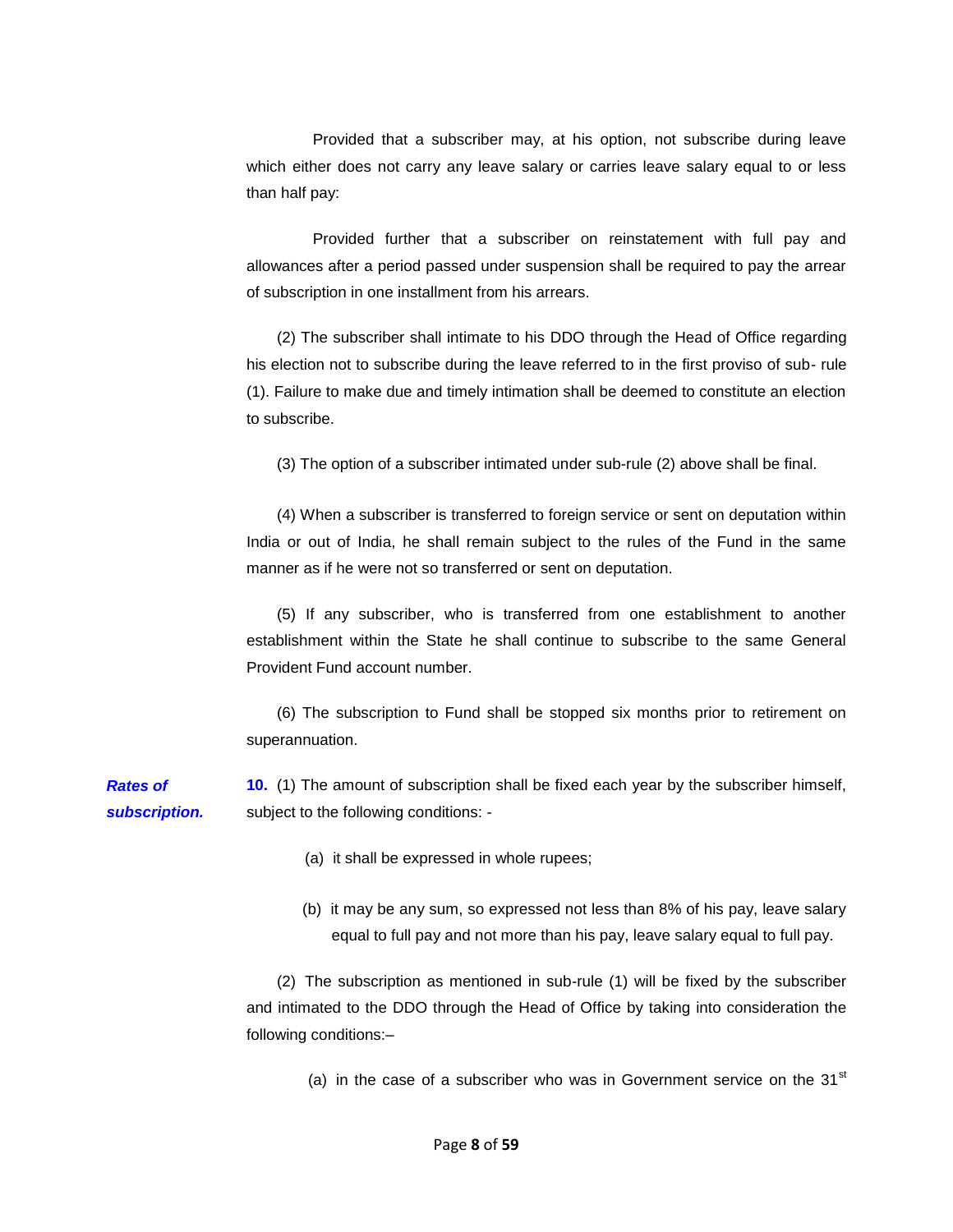March of the preceding year, the pay, leave salary equal to full pay on that day;

- (b) if the subscriber was on leave other than on full pay on the said date and elected not to subscribe during such leave or was under suspension on the said date, his pay shall be the pay to which he was entitled on the first day after his return to duty;
- (c) if the subscriber was on deputation out of India on the said date, his pay shall be the pay to which he would have been entitled had he been on duty in India;
- (d) if the subscriber who was not in Commission service on the  $31<sup>st</sup>$  March of the preceding year, the pay to which he is entitled on the day he joins the Fund;
- (e) if the subscriber joined the Fund for the first time, his pay shall be the pay to which he was entitled on the date of joining the Fund;
- (f) if the subscriber was on foreign service on the  $31<sup>st</sup>$  March of the preceding year, by the amount credited by him into the treasury on account of subscription for the month of April in the current year.

(3) The amount of subscription so fixed shall not be varied due to increase or decrease in pay during the financial year subject to the condition that the subscriber will be at liberty to -

- (a) reduce the subscription once at any time during the course of the year;
- (b) enhance the subscription twice during the course of the year:

Provided that when the amount of subscription is increased, it shall not be more than the pay or leave salary on full pay and when it is reduced, it shall not be less than the minimum subscription prescribed in sub-rule (1).

(4) If the subscriber is on duty for part of a month and on leave other than on full pay for the remainder of that month then the subscription shall not be made for that month.

(5) If a subscriber dies during the course of a month, no subscription shall be made for that month.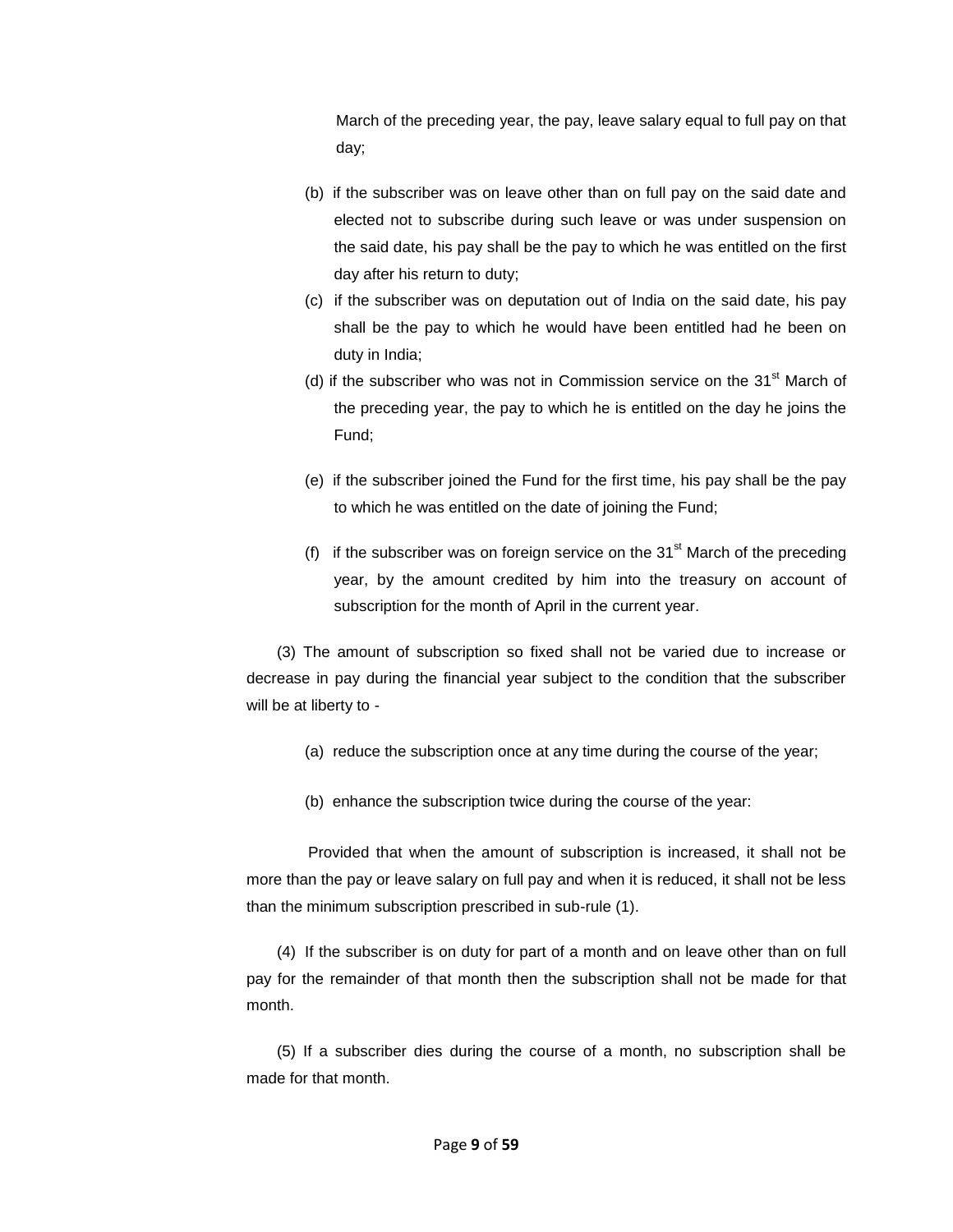*Realisation of subscription.*  **11.** (1) When pay of the subscriber is drawn from a Government treasury in India/Haryana, recovery of subscription shall be made from his pay bills.

> (2) In the case of a subscriber on foreign service to a body corporate, owned or controlled by Central or State Government, the subscription shall be recovered and forwarded to the DDO HERC by such body through Demand Draft or Challan payable at panchkula.

**Interest. 12.** (1) Subject to the provisions of sub-rule (6), Commission shall pay to the credit of the account of a subscriber interest at such rate as may be determined for each year according to the method prescribed from time to time by the Government.

> (2) Interest shall be credited with effect from the last day in each year in the following manner:-

- (i) on the amount at the credit of a subscriber on the last day of the preceding year, less any sums withdrawn during the current year = interest for twelve months;
- (ii) on sums withdrawn during the current year = interest from the beginning of the current year upto the last day of the month preceding the month of withdrawal;
- (iii) on all sums credited to subscriber's account after the last day of the preceding year = interest from the date of deposit up to the end of the current year;
- (iv) the total amount of interest shall be rounded to the nearest whole rupee, 50 paise counting as the next higher rupee.

An illustration in this regard is given at Annexure 'J' for ready reference.

(3) When the amount standing at the credit of subscriber has become payable, interest shall thereupon be credited under sub-rule (2) from the beginning of the current year upto the date on which the amount standing at the credit of the subscriber became payable.

(4) The date of deposit shall, in the case of a recovery from pay, be deemed to be the first day of the month in which it is recovered and in the case of an amount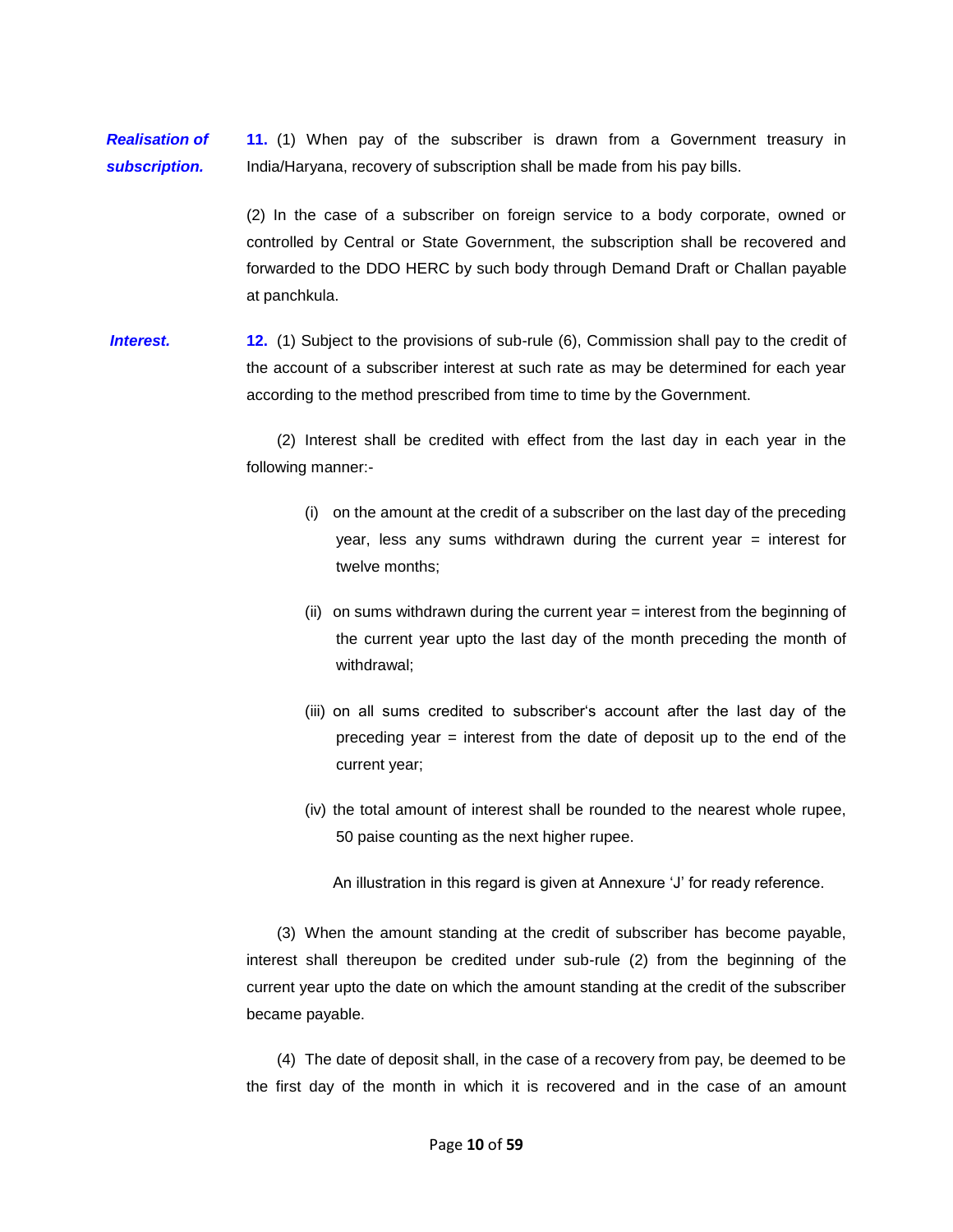forwarded by the subscriber/borrowing agency shall be deemed to be the first day of the month of receipt, if it is received by the DDO through the Head of Office upto the tenth day of that month, but if it is received after the tenth day of that month then the first day of the succeeding month:

Provided that when the amount standing to the credit of a subscriber has become payable, interest shall thereupon be credited under this rule in respect only of the period from the beginning of the current year or from the date of deposit, as the case may be, up to the date on which the amount standing to the credit of the subscriber became payable:

Provided further that in the case of an amount forwarded to the DDO of a subscriber on deputation by such body, the date of deposit shall be deemed to be the first day of the month, if it is received by the DDO upto the  $10<sup>th</sup>$  of that month:

Provided further that where the pay for a month is drawn and disbursed on the last working day of the same month, the date of deposit shall, in the case of recovery of his subscription, be deemed to be the first day of the succeeding month.

Provided further that the lump sum subscription recovered from a subscriber on his reinstatement with full pay and allowances, after a period passed under suspension, will be treated the subscription of the month in which it has been deposited in the account of the Commission.

(5) Payment of interest on the fund balance upto the period of six months after the month of quitting service may be made by the DDO. For this purpose the period of six months should be counted after excluding the immediately succeeding month i.e. to say, when a subscriber's last day of quitting service is in the month of May, the period of six months should be computed from July to December and not from June to November. The interest shall be allowed upto the preceding month if the authority is issued upto  $15<sup>th</sup>$  of the month and the interest shall also be payable for that month in case the authority is issued after  $15<sup>th</sup>$  and the same shall be made payable on or after the first of the succeeding month. The interest beyond a period of six months shall be authorized as under:-

(a) The Chairman upto a period of two years after fully satisfying that the delay in payment was occasioned by the circumstances beyond the control of the subscriber or the person to whom such payment was to be made and in every such case the administrative delay involved in the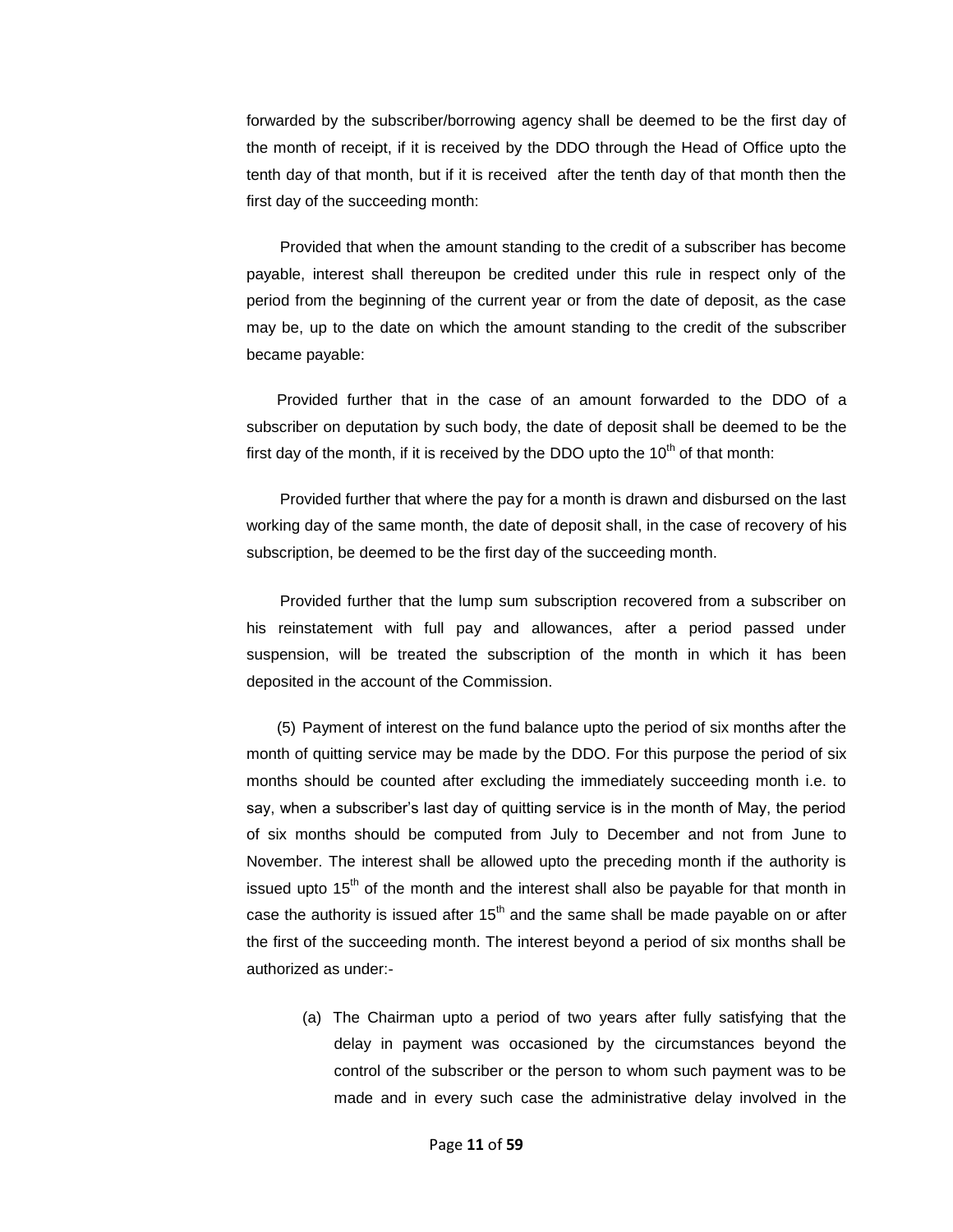matter shall be fully investigated by an officer not below the rank of Group A and action, if any required, be taken.

- (b) The Commission upto any period after fully satisfying that the delay in payment was occasioned by the circumstances beyond the control of the subscriber or the person to whom such payment was to be made and in every such case the administrative delay involved in the matter shall be fully investigated by an officer not below the rank of Group A and action, if any required, be taken.
- (c) However, if a Court orders that the interest be paid to the subscriber for the delayed period of payment and the court orders have attained finality or it has been opined by the competent legal authority that the case is not fit for appeal, the payment of interest may, after recording the reasons in writing, be made to the subscriber and action, if any required, taken as per clauses (a) and (b) of this sub-rule to avoid further accumulation and payment of interest.

(6) Interest shall not be credited to the account of a subscriber if he informs the DDO through the Head of Office that he does not wish to receive it; but if he subsequently asks for interest, it shall be credited with effect from the first day of the year in which he asks for it.

(7) In case a subscriber is found to have drawn from the Fund an amount in excess of the amount standing to his credit on the date of the drawal, the overdrawn amount, irrespective of whether the over drawal occurred in the course of an advance or a withdrawal or the final payment from the Fund, shall be repaid by him with interest thereon in lump sum and in default, be ordered to be recovered, by deduction in lump sum, from the pay of the subscriber. If the total amount to be recovered is more than half of the subscriber's pay, recoveries shall be made in monthly installments not exceeding  $1/3<sup>rd</sup>$  of his pay till the entire amount together with interest is recovered. The overdrawn amount alongwith interest in the case of final payment shall be recovered from the pending dues of the employee, gratuity or leave encashment, if unpaid, otherwise consent of the retiree may be obtained for recovery from his pension. If the consent is not given by the retiree then recovery shall be effected through the court of law, if necessary. The rate of interest to be charged for this sub-rule on overdrawn amount would be 2½% over and above the normal rate of interest admissible on General Provident Fund amount for the relevant year(s). The interest realized on the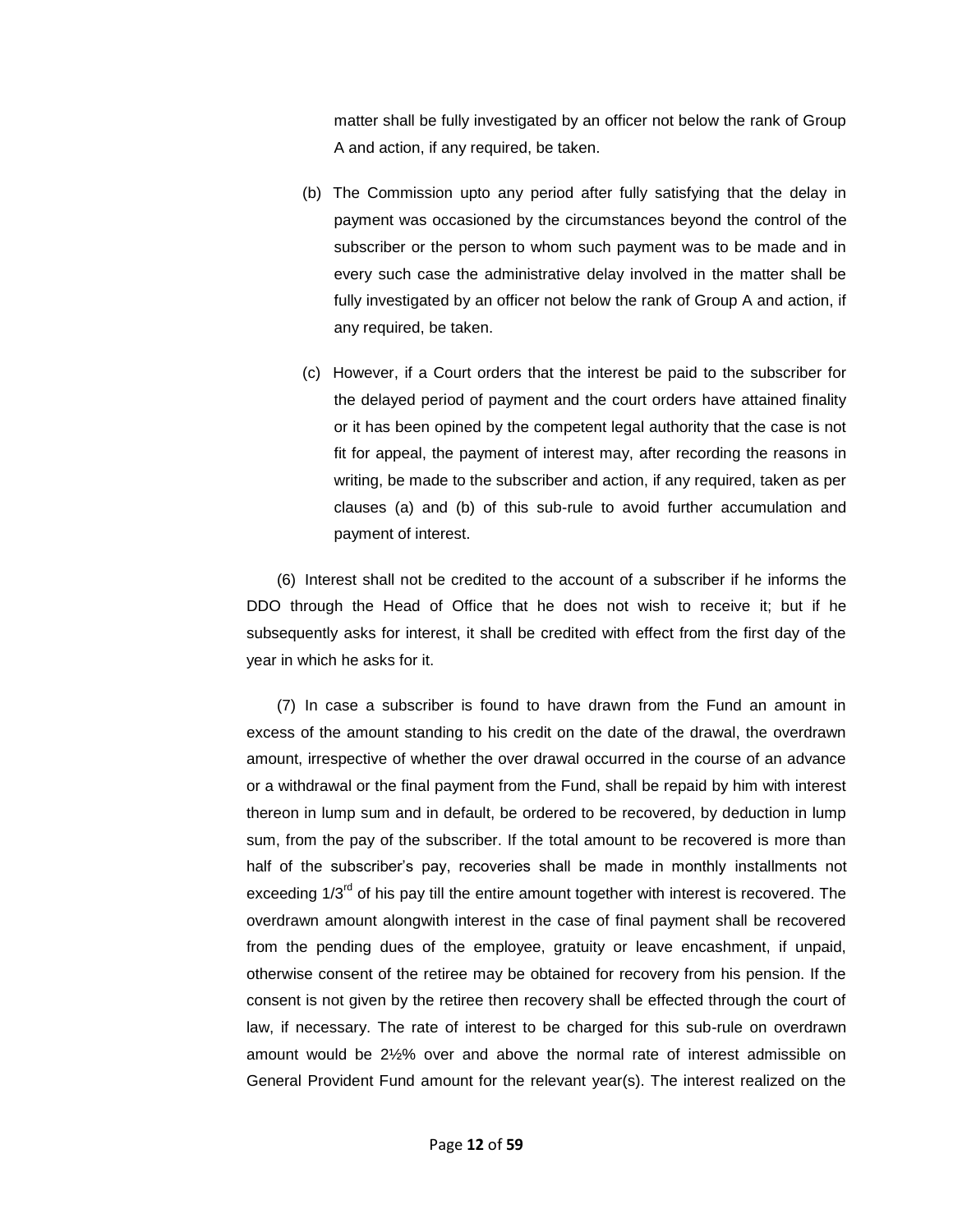overdrawn amount shall be credited to Commissions account. Besides, responsibility should be fixed and action taken against the erring officials certifying excess amount in General Provident Fund subscription etc. However, if the General Provident Fund statement issued by the DDO shows excess amount in the credit of the Haryana Electricity Regulatory Commission employee, the matter may be brought to the notice of DDO.

(8) When a subscriber is dismissed/ removed from the service of the Commission but has appealed against his dismissal/removal, the balance at his credit in the Fund shall not be paid to him until final orders confirming the decision are passed on his appeal. Interest shall, however, be paid upto the preceding month in which such orders have been passed but the date of quitting the service shall be reckoned, the day on which the final orders are passed.

(9) No interest shall be allowed on the amount recovered on account of the subscriptions to the Fund in excess of the maximum limit prescribed in these rules.

(10) In respect of persons found absconding/disappearing leaving the family, the family may be paid interest upto six months succeeding the month in which a report has been obtained by the family from the Police Department that the employee has not been traced after all efforts made by the Police:

Provided that the family/nominee submits application in the prescribed form for final payment of General Provident Fund amount within one month from the date of receipt of the said report from the Police Department. If the family/nominee does not submit the application within one month or submit incomplete application in any respect then the family/nominee shall not be entitled to the interest for the delayed period (the fraction of a month shall be construed as full month) of submission of application for final payment.

(11)When a subscriber retires on the last day of a month, the period of six months should be counted after excluding the immediately succeeding month, i.e. to say, for instance, when a subscriber's last day of service is the  $31<sup>st</sup>$  of May, the period of six months should be computed from July to December and not from June to November.

(12) In the case of subscriber, who dies in the forenoon on the last day of a month before retirement, he should be deemed to have quit the service the following day as according to financial rules the pay and allowance can be drawn for the day of the Government employee's death even though he may have died in the forenoon of that day. Therefore, in all such cases the period of six months should be reckoned from the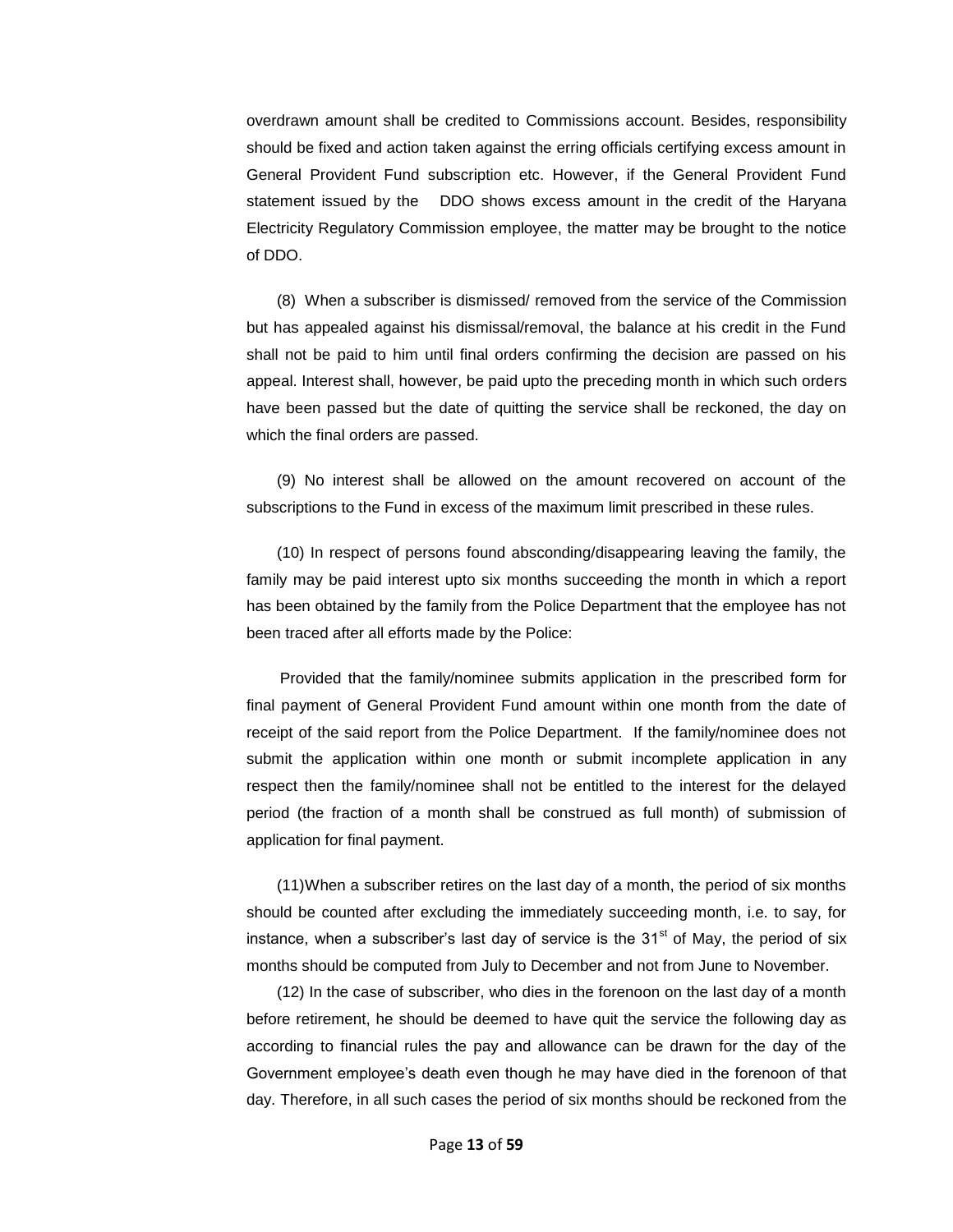second month following the month in which the subscriber dies:

Provided that the family/nominee submits application in the prescribed form for final payment of General Provident Fund amount within one month from the date of the death of the Haryana Electricity Regulatory Commission employee. If the family/nominee does not submit the application within one month or submit incomplete application in any respect then the family/nominee shall not be entitled to the interest for the delayed period (the fraction of a month shall be construed as full month) of submission of application for final payment.

(13) In case of quitting service, the final General Provident Fund balance of the subscriber along with interest is to be paid in accordance with the provisions of subrule (5) of this rule but the subscriber shall have to apply for final payment in the prescribed form within one month of quitting service. The final payment shall be made to the subscriber within two months from the date of submission of application complete in all respects to the DDO and the interest shall be admissible upto the preceding month in which the final payment is made. If the subscriber does not submit the application within one month from the date of quitting service or submit incomplete application then he will not be entitled to the interest for the delayed period (the fraction of month shall be construed as full month) of submission of application for final payment.

(14) In case of retirement on superannuation or other than on superannuation, the final General Provident Fund balance of the subscriber is to be paid in accordance with the provisions of sub-rule (5) of this rule but the subscriber shall have to apply for the final payment in the prescribed form within one month from the date of retirement. The final payment shall be made to the subscriber within two months from the date of submission of application complete in all respects to the DDO and the interest shall be admissible upto the preceding month in which the final payment is made. If the subscriber does not submit the application within one month from the date of retirement or submit incomplete application in any respect then he will not be entitled to the interest for the delayed period (the fraction of month shall be construed as full month) of submission of application for final payment. These provisions will also apply to the subscriber retiring on superannuation, who applies for the final payment after the date of retirement.

*General principles for the grant of advance.* 

**13.** (1) The Fund is designed solely for the protection of a subscriber's family against his sudden death, or, if he survives until retirement, to provide both him and the family with additional resources in old age. Anything, which interferes with a subscriber's normal accumulations, detracts from these purposes and tends to defeat the true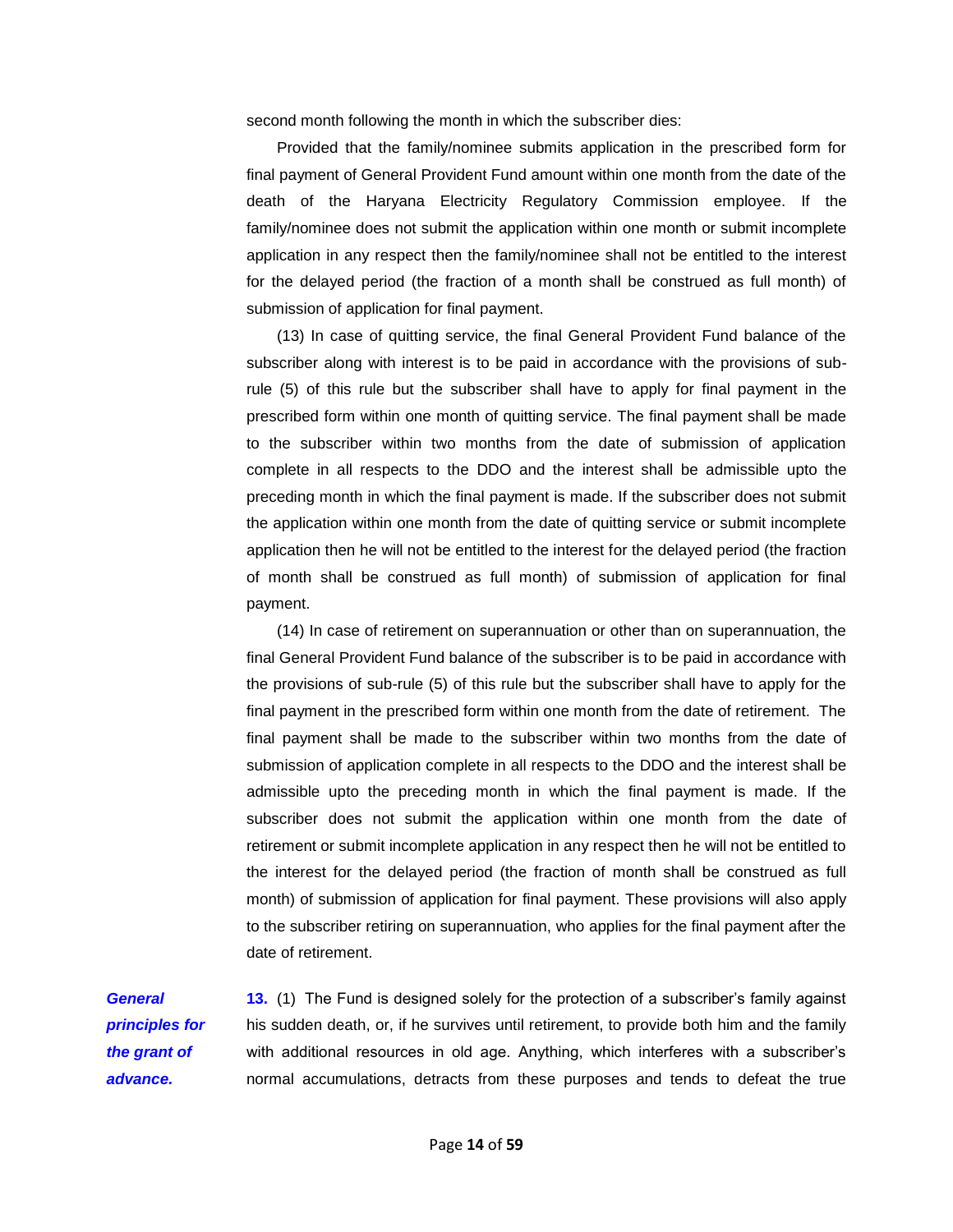object of the fund. Rule 15 merely permits an advance and wholly exceptional departure from the real purposes of the scheme, and unless it is strictly interpreted, there is a danger that subscribers will come to regard the Fund as an ordinary banking account, the existence of which absolves them from the necessity of providing for the normal incidents of life with the prudence which a private individual would exercise. The inevitable result, if this tendency is countenanced, will be to discourage thrift, and to leave the subscriber with a depleted account at the time when it ought to be most helpful to him or his family. Sanctioning authorities ought, therefore, to have no hesitation in resisting any attempt to use the Fund as a cheap loan account, and in enforcing the altogether exceptional character of rule 15 as a provision to meet urgent needs which would not ordinarily have been anticipated. Every prudent married man, for example, should be prepared to meet a certain demand upon his resources on account of doctor's bills, and it is only when the burden is exceptionally prolonged, or the necessity usually grave and sudden, that he ought to think of making use of the Fund for this object.

(2) For the same reasons, a careful scrutiny should be applied to requests for advance on account of betrothal, marriage or funeral expenses. Even where ceremonial expenditure is by religious custom obligatory, its extent should nevertheless be limited by the resources of the family, and no subscriber should be enabled to enhance such expenditure on the strength of deposits in the fund. An advance from the Fund can legitimately be made for obligatory ceremonial expenditure where no other resources exist but not in order to raise such expenditure to a more pretentious scale.

(3) All sanctioning authorities, while sanctioning advance from Fund shall take into consideration the date of retirement of subscriber and fix the number of installments, in such a manner that it is possible to recover the entire amount of the advance before six months of actual retirement. No advance shall be sanctioned in the remaining period of six months of retirement.

*Drawal from fund.*  **14.** Drawal from Fund may be admissible in the shape of advances, withdrawals and final payment explained as under: -

> (i) "Advance" means the amount sanctioned to a subscriber as a refundable advance for any of the purposes mentioned in rule 15 and as per conditions mentioned in rule 16 and the amount so advanced to be refunded in monthly installments as fixed by the sanctioning authority.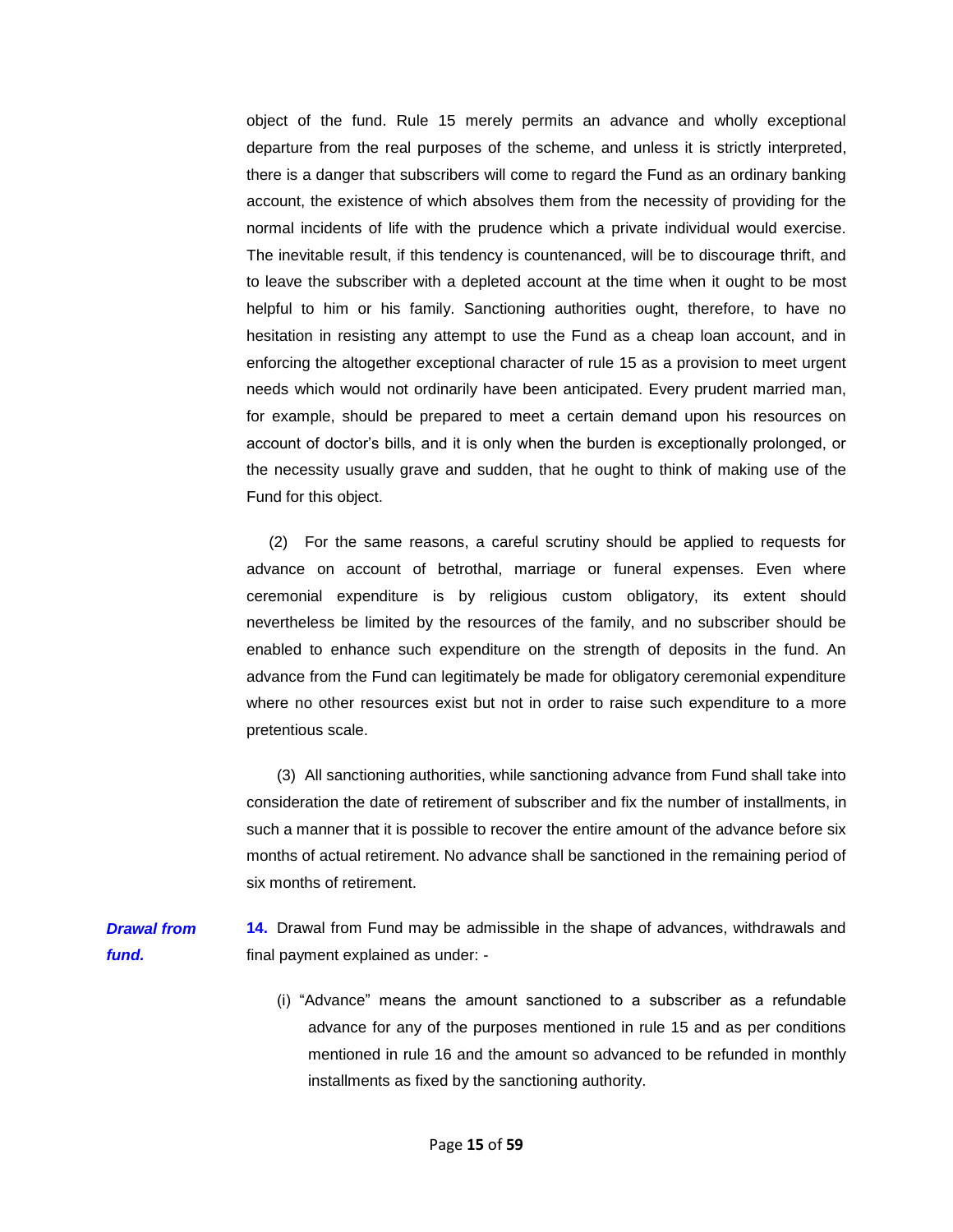- (ii) "Withdrawal" means the amount sanctioned to a subscriber as non-refundable advance for any of the purposes mentioned in rule 18 and as per conditions mentioned in rule 19 to rule 23. The amount so sanctioned is not required to be refunded by the subscriber.
- (iii) "Final Payment" means the amount finally payable to a subscriber as a final settlement of accumulations standing in the accounts of the subscriber as mentioned in rule 24 i.e. on quitting service, on retirement or on death while in service or disappearance.

*Purposes for grant of advance.*  **15.** The Chairperson shall be the appropriate sanctioning authority to sanction the advance for the following purposes :-

- (1) to pay expenses in connection with the illness, confinement or a disability, including where necessary, the travelling expenses of the subscriber and members of his family or any person actually dependent on him;
- (2) to meet the cost of higher education including where necessary, the travelling expenses of the subscriber and member of his family or any person actually dependent on him in the following cases:-
	- (a) for education outside India for academic, technical, professional or vocational course beyond the High School stage; and
	- (b) for any medical, engineering or other technical or specialized course in India beyond the High School stage, provided that the course of study is not less than two years;

(c) for attending coaching courses conducted by Government or by an approved institute for entry into professional courses, administrative or defence services in Government of India or in any State Government.

(3) to pay obligatory expenses on a scale appropriate to the subscriber's status which by customary usage, the subscriber has to incur once in life in connection with betrothal, marriages, funerals or other ceremonies of the members of his family or any person actually dependent on him. The marriage also includes self marriage of the subscriber; and shall not include any personal religious ceremonies performed occasionally such as Jagran,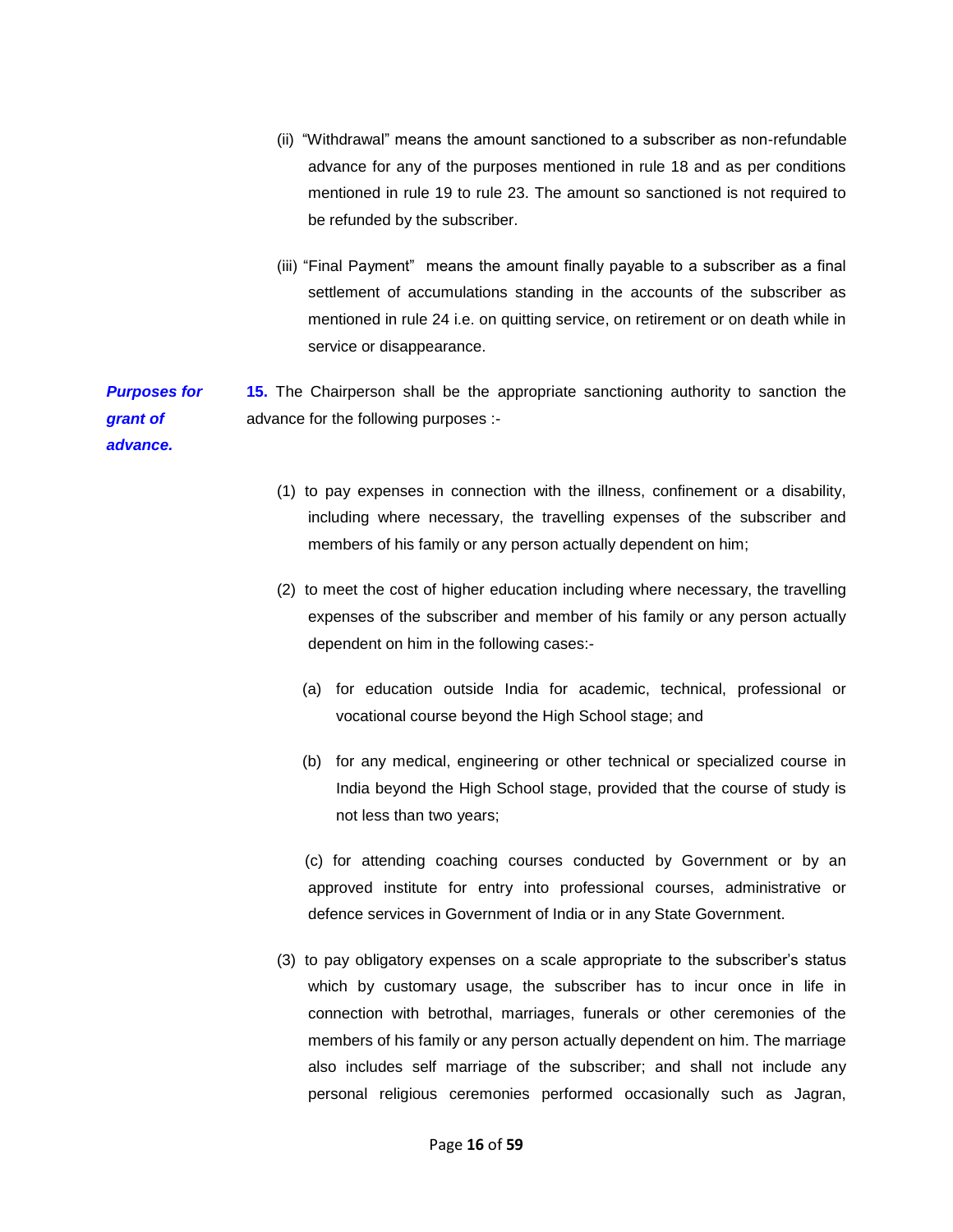Akhand paath, Ramayana Paath, Birthday and Marriage anniversary etc.

- (4) to meet the cost of legal proceedings instituted by or against the subscriber, any member of his family or any person actually dependent on him;
- (5) to meet the cost of the subscriber's defence where he engages a legal practitioner to defend himself in an enquiry in respect of any alleged official misconduct on his part;
- (6) to purchase house-hold items such as television, video cassette recorder / video cassette player, washing machines, cooking range, geysers, solar heater, solar energy generation set, invertors and computers etc.

*Conditions for sanction of advance.*  **16.** (1) The subscriber may be sanctioned an amount not exceeding six months pay or 50% of credit in the Fund, whichever is less, for the purposes mentioned at clauses (1) to (5) and six months of pay or 50% of credit in the Fund or actual cost of items not exceeding Rs. 20,000/-, whichever is least, for the purpose mentioned at clause (6) in rule15.

> (2) The subscriber shall be sanctioned only one advance at a time, from the Fund, for any of the purposes as given in rule-15.

> (3) In case the first advance has not been availed to the extent of permissible limits, the second advance may be granted after the expiry of a period of six months from the date of withdrawal of first advance by the same sanctioning authority to the extent of difference of amount of admissibility and sanction of first advance.

> (4) Further advance shall not be granted unless and until repayment of the last instalment of any previous advance is effected.

> (5) All persons on deputation/foreign service from Commission or to State Government Departments shall continue to be governed by the rules of their respective parent department during the period of deputation. Therefore, the respective parent department will be the sanctioning authority for the grant of advance under this rule.

> (6) The advance shall not be admissible to the subscriber simultaneously for the same purpose for which he has obtained withdrawal under rule 18.

> (7) The subscriber may be granted advance from the Fund even after incurring of expenditure, if he applies for grant of advance within a reasonable time of two months.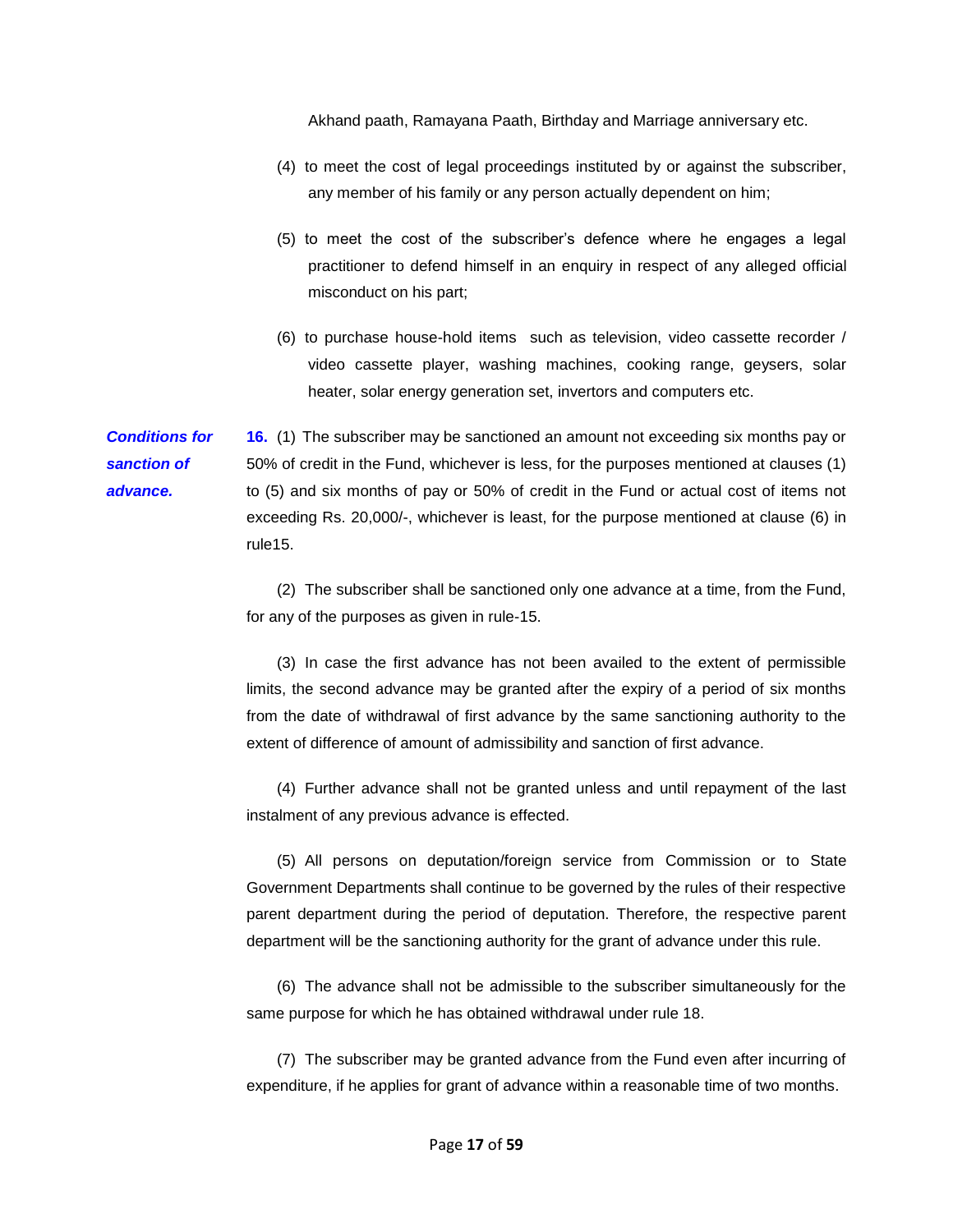(8) The advance may be sanctioned to a Haryana Electricity Regulatory Commission employee under suspension or on extraordinary leave. The admissibility of amount of advance shall be calculated on the basis of pay, the Commission employee was drawing immediately before suspension/extraordinary leave.

(9) The advance for education purpose will be admissible to the subscriber for approved institutions or institutions run by the State Government including Government of India or any other State Government/Union Territory for the approved courses as mentioned in Appendix B.

(10)The advance shall not be sanctioned for the marriage of child/children before their attaining the age of 21 years in the case of son and 18 years in the case of daughter or any other female dependent.

(11) The advance shall not be sanctioned to the subscriber for the purpose mentioned in clause (4) of rule 15, who institutes legal proceedings against the Commission in any court of law.

(12) The subscriber, who has submitted the application for final withdrawal and the same has been forwarded to DDO and further applies for any advance from the Fund for the purposes mentioned in clauses (1) to (6) of rule 15, shall be sanctioned advance only on receipt of prior concurrence from the DDO, who will arrange the same, as soon as possible.

(13) The subscriber shall utilize the advance within one month and also submit the utilization certificate accordingly. In case of non-submission of utilization certificate or misutilization of advance, action shall be taken as per provisions of rule 26.

(14) The advance in the case of Head of Office shall be sanctioned by the next higher authority.

*Recovery of advance (s).*  **17.** (1) An advance shall be recovered from the subscriber in such number of equal monthly installments as the sanctioning authority may direct, but such number shall not be less than twelve and more than thirty-six. However, the subscriber may opt for recovery of advance in less than twelve installments. The sanctioning authority may fix the number of installments in such a manner that the advance is fully recovered six months prior to the date of retirement of the subscriber.

(2) Recovery shall commence from the month following the month in which the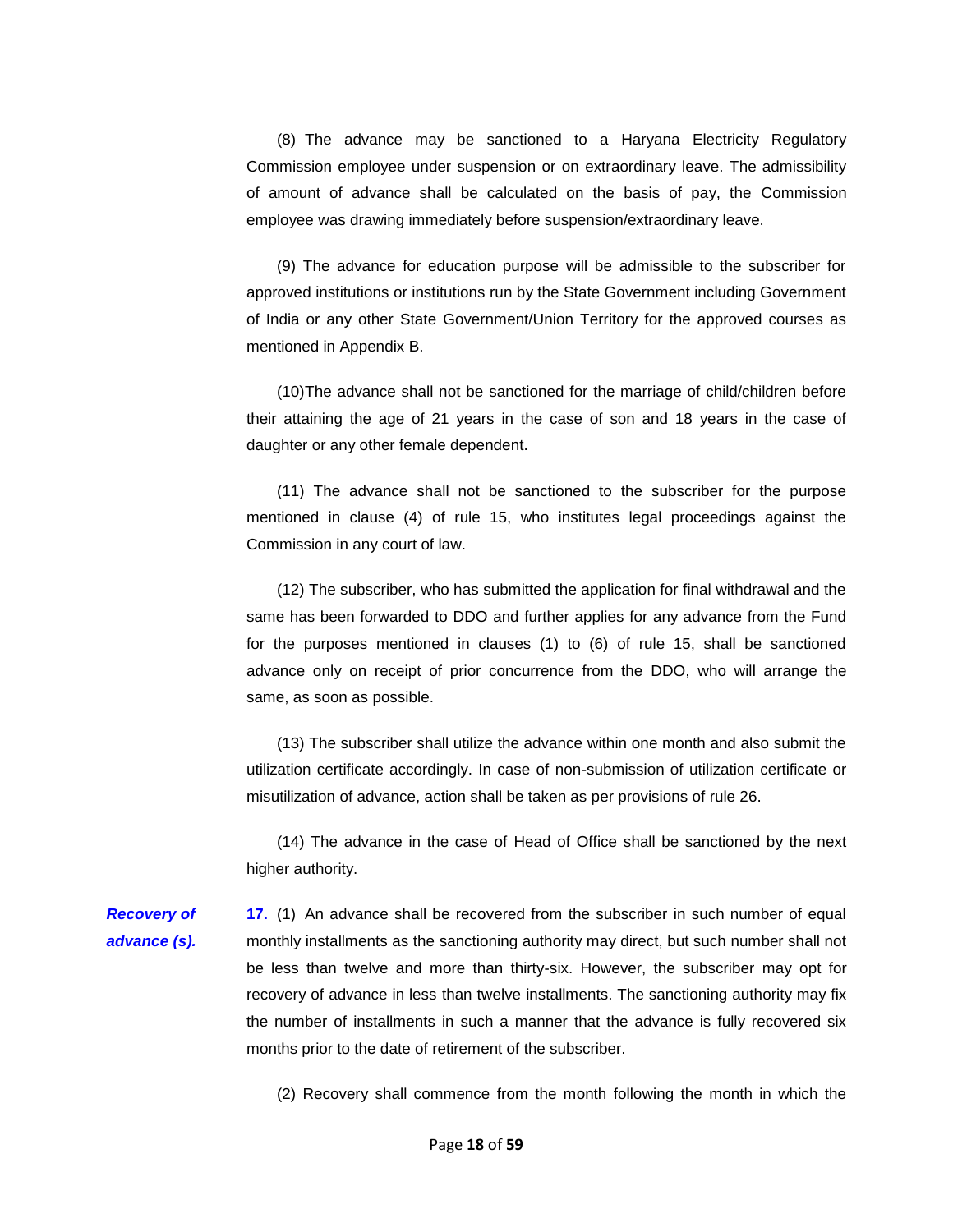advance was drawn and the same will be credited in the subscriber's account. The subscriber may at his option repay more than one installment in a month.

(3) Recovery shall not be made except with the subscriber's written consent while he is in receipt of subsistence allowance. However, the same may be recovered in lump sum from his arrears on his reinstatement, if he is paid full pay and allowances.

(4) The recovery shall not be made from the subscriber, if he is on leave which either does not carry any leave salary or carries leave salary equal to or less than half pay. However, the recoveries can be made with the consent of the subscriber.

(5) If the second advance has been granted to a subscriber under sub-rule (3) of rule 16, the same should be treated separately for the purpose of recovery.

**18.** Except as otherwise provided, the Head of Department is the appropriate sanctioning authority to sanction the withdrawal for the following purposes: -

- (1) building or acquiring a suitable house or built-up flat for the residence of the subscriber including the cost of the site or any payment towards allotment of a plot or flat by Housing Board, a House Building Society and any Development Agency approved by the State Government or Government of India or any other State Government/Union Territory ;
- (2) acquiring a built-up house/flat for residential purposes from open market through authorized agents;
- (3) repaying an outstanding amount on account of loan expressly taken for building or acquiring a suitable house or built-up flat for the residence of the subscriber ;
- (4) purchasing a house-site for building a house thereon for the residence of the subscriber or repaying any outstanding amount on account of loan expressly taken by the subscriber for this purpose;
- (5) reconstructing or making additions or alterations to a house or a flat already owned or acquired by a subscriber ;
- (6) renovating, additions or alterations or upkeep of the ancestral house or a house built with the assistance or loan from Commission;
- (7) for acquiring or building commercial/industrial establishment or establishing business for settlement of unemployed children ;
- (8) meeting the cost of higher education of any child of the subscriber ;
- (9) meeting the expenditure in connection with the marriage of the subscriber's daughter(s) or any other female relation actually dependent on the subscriber ;

*Purposes for withdrawal.*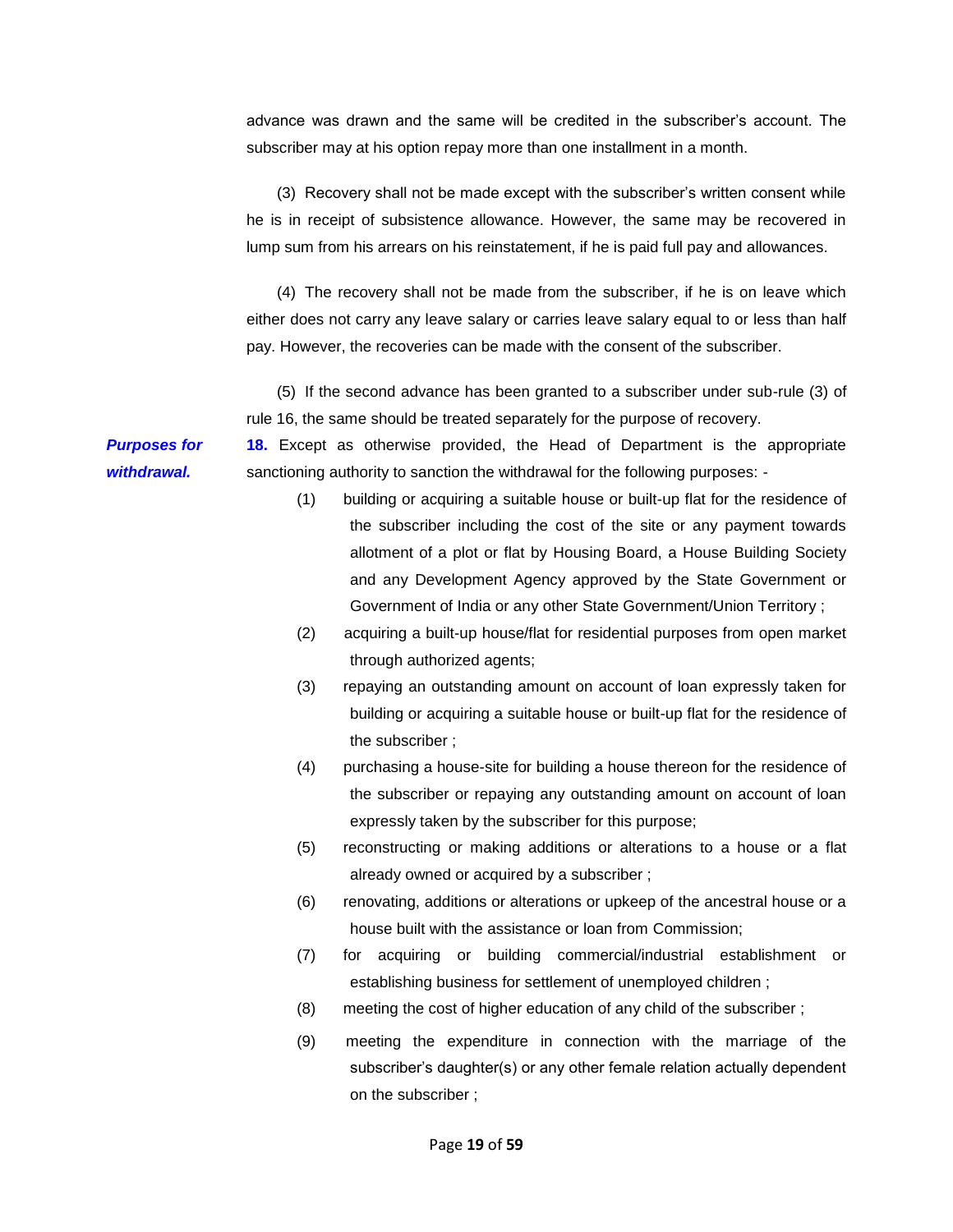- (10) meeting the expenditure in connection with the marriage of subscriber's son(s);
- (11) meeting the expenditure in connection with self marriage of subscriber;
- (12) to purchase motor vehicle(s) i.e. Motor car and Motor cycle or scooter or moped ;
- (13) 90% withdrawal within one year before retirement on superannuation.

NOTE: -The subscriber, who has submitted the application for final withdrawal and the same has been forwarded to DDO through Head of Office and further applies for any withdrawal from the Fund for the purposes mentioned in clauses (1) to (13), shall be sanctioned withdrawal only after counter signature of DDO.

*Conditions for withdrawal for house building.* 

**19.** (1) The application complete in all respects shall be submitted to the Head of Department keeping in view the conditions prescribed against each withdrawal from the Fund for the purposes mentioned in clauses (1) to (7) of rule 18. However, only one withdrawal shall be allowed for the same purpose during entire service career. The objects as mentioned in clauses (1) to (4) of rule 18 shall be treated as the same purpose for which withdrawal can be allowed upto 90% at the credit of subscriber or actual cost including registration charges, whichever is less, after completion of five years of regular service.

(2)While forwarding the proposal for sanctioning withdrawal from the Fund for any of the purposes mentioned in clauses (1) to (7) of rule 18, it shall be ensured that -

- (i) the subscriber has completed five years of regular service;
- (ii) the advance has been applied for the construction of a house on a plot of land already owned or acquired, the subscriber has undisputed title of ownership individually or jointly with his/her wife/husband to the land on which the house is to be constructed; or if the plot on which the house is to be constructed, is on lease, the terms of lease should be such as may entitle him/her to the grant of house building advance;
- (iii) in case of purchase of built up house from the open market, it should be free from all encumbrances;
- (iv) if the withdrawal has been applied for:
	- (a) making additions and alterations to a house already owned or acquired; or
	- (b) repaying any outstanding amount of loan expressly taken for the purchase or reconstruction of a house or making additions and alterations to a house already owned or acquired, the subscriber has undisputed title to the land and/or house already owned or acquired,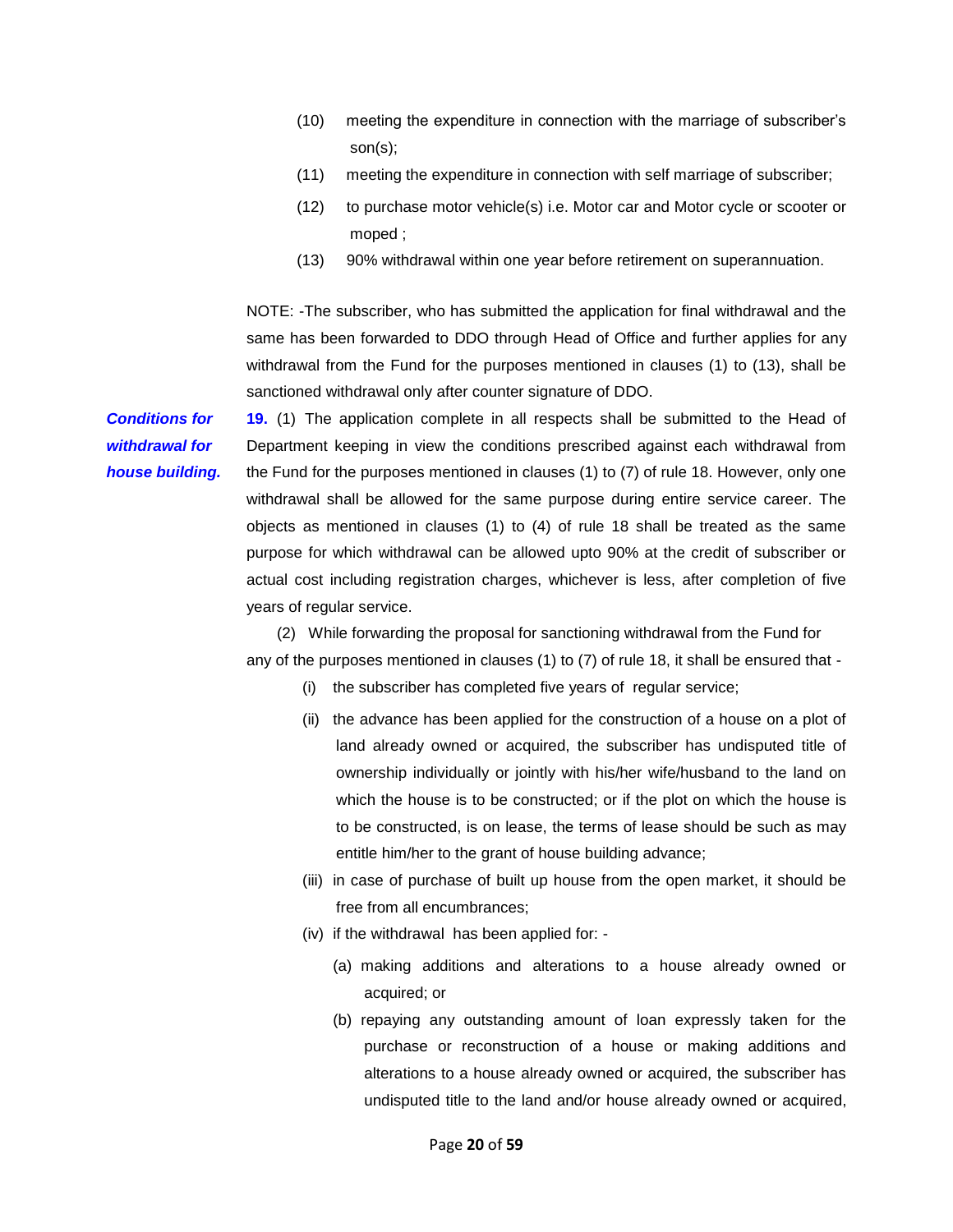as the case may be, either individually or jointly with his/her wife/husband;

- (v) where a subscriber has to pay in installments for a site or a house or flat purchased, or a flat constructed through the Development Authorities, State Housing Board or a house building society approved by the State, he shall be permitted to make a withdrawal as and when he is called upon to make a payment in any number of installments subject to the condition that the total amount of the advance does not exceed 90% of the amount standing to the credit of the subscriber in the Fund at the time of sanction of first installment;
- (vi) if the house is to be constructed/reconstructed within the municipal limits of a city/town or any urban estate, the subscriber should also be required to produce attested copies of site plan along with estimates duly certified by architect(s) and if house is to be built in rural areas, the revenue authority will certify that the subscriber has undisputed title to the land/ property and the same falls within 'Lal Dora' of the village. However, the subscriber will give the estimates along with site-plan duly certified by architect or approved building contractor or civil engineer;
- (vii) a subscriber who has been permitted to withdraw money from the Fund, shall satisfy the sanctioning authority within a period of six months from the date of withdrawal that the money has been utilized for the purpose for which it was withdrawn and if he fails to do so, the whole of the sum so withdrawn shall forthwith be repaid in lump sum and in default of such refund, it shall be ordered by the sanctioning authority to recover the same from his pay either in lump sum or in such number of monthly installments, as may be determined by the sanctioning authority:

Provided that before repayment of a withdrawal is enforced under this sub-rule, the subscriber shall be given an opportunity to explain in writing within thirty days of the receipt of the communication why the repayment shall not be enforced; and if the sanctioning authority is not satisfied with the explanation or no explanation is submitted by the subscriber within the said period of thirty days, the sanctioning authority shall enforce the repayment and the subscriber shall also be debarred for five years as per provision of rule 26 for any type of withdrawal under clauses (1) to (7) of rule 18;

(viii) for the purpose as given in clause (5) of rule 18, the withdrawal to the extent of 50% at the credit of the subscriber or estimated cost, whichever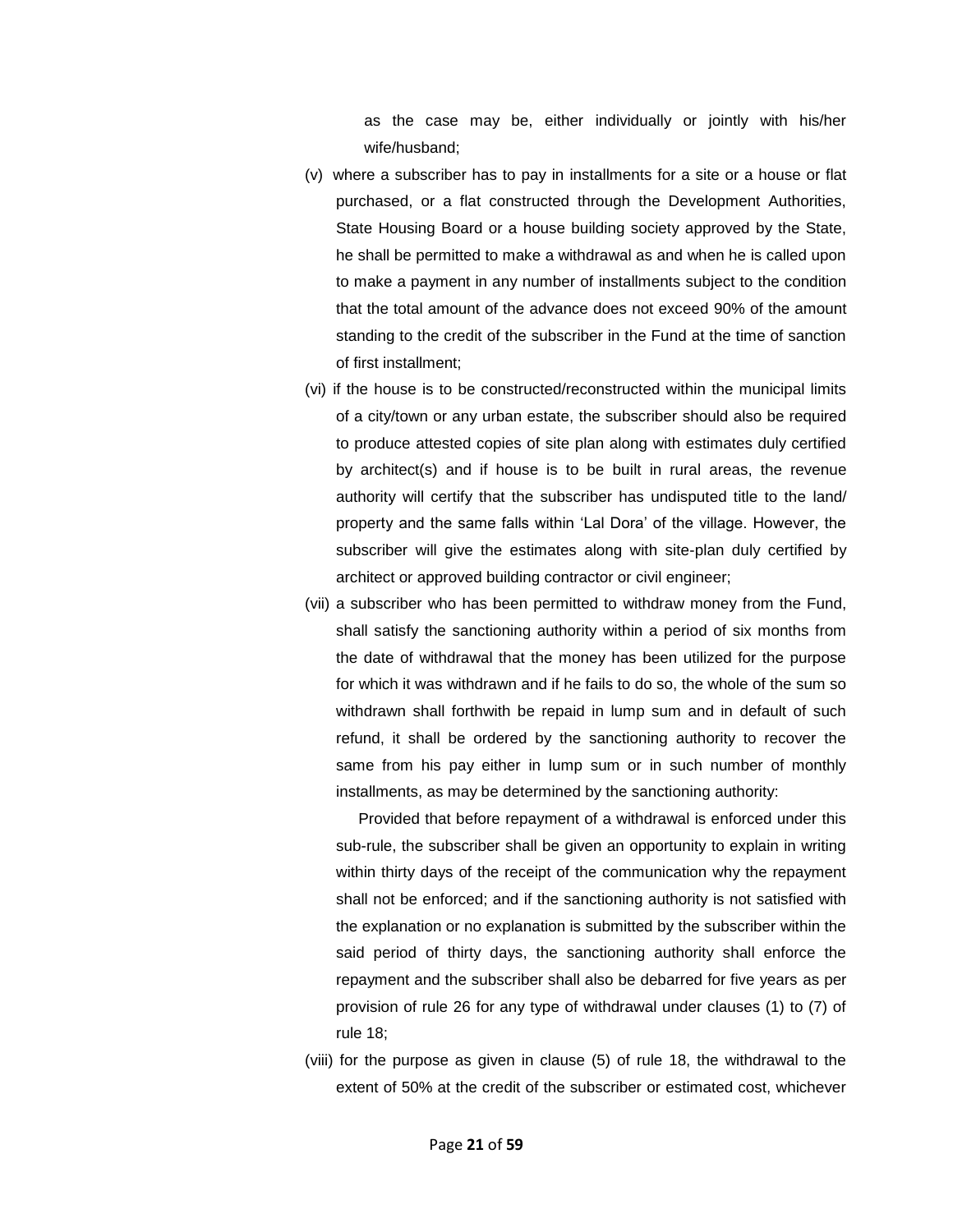is less, shall be allowed to the subscriber after five years of the sanction of first withdrawal;

- (ix) for the purpose as given in clause (6) of rule 18, the withdrawal to the extent of 50% at the credit of the subscriber or estimated cost, whichever is less, shall be allowed to the subscriber after five years of service for upkeep of ancestral house in which the subscriber has the specific share and after ten years of first withdrawal under clause (viii) of this sub-rule;
- (x) the subscriber shall also be allowed a fresh withdrawal for the purposes mentioned in clauses (1) to (4) of rule 18 even if he had previously taken withdrawal from General Provident Fund or loan from Commission for the said purposes and intends to dispose off/disposed off the said built up house/flat/plot. The admissibility for fresh withdrawal shall be determined on the basis of total amount at the credit of the subscriber including the amount already withdrawn minus 10% of the amount so derived and the amount already taken on an earlier occasion as withdrawal from the current available balance in the General Provident Fund:

Provided that the cost of the plot and the construction of house thereon or flat or built up house to be purchased is more than the sale proceeds of plot/flat/built up house including the withdrawal now required. The cost price also includes registration charges. The purchase on power of attorney shall not be considered for this purpose;

The amount of admissibility for fresh withdrawal shall be calculated as under: -

**ILLUSTRATION:** Mr. "X" had already taken withdrawal from General Provident Fund amounting to Rs. 2 lac for the purchase of built up house/flat/plot. The present balance at the credit of the subscriber is Rs. 6 lac. Now he has applied for fresh withdrawal amounting to Rs. 3 lac for the purchase of another built up house/flat/plot at a cost of Rs. 6 lac after the disposal of earlier one at a cost of Rs. 3 lac.

|                                                    | (Amount in Rs.) |
|----------------------------------------------------|-----------------|
| 1. Withdrawal taken earlier                        | $2.00$ lac      |
| 2. Credit in General Provident Fund (presently)    | $6.00$ lac      |
| 3. Total $(1+2)$                                   | 8.00 lac        |
| 4. 10% of Col. 3                                   | $0.80$ lac      |
| 5. Withdrawal admissible (Col. 2 minus             | 5.20 lac        |
| 6. Deduct withdrawal already taken (Col. 1)        | $2.00$ lac      |
| 7. Withdrawal now admissible (Col. 5 minus Col. 6) | $3.20$ lac      |
|                                                    |                 |

Mr. "X" can be sanctioned upto Rs. 3,20,000/- for the purposes mentioned in clauses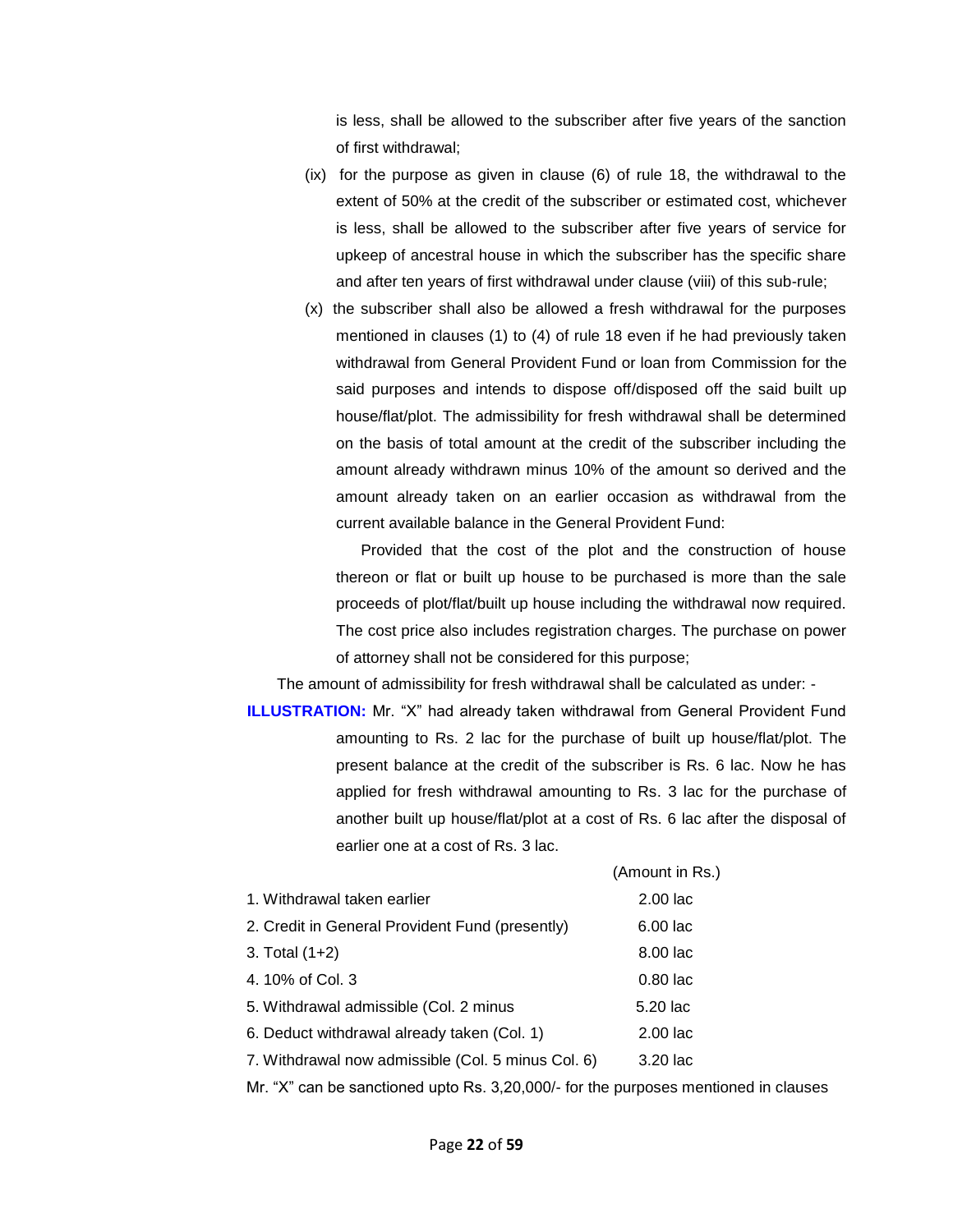(i) to (iv) of sub-rule (2).

- (xi) for the purpose as given in clause (7) of rule 18, the withdrawal to the extent of 50% at the credit of the subscriber shall be allowed for each child after completion of five years of regular service. The withdrawal shall be permissible only if the unemployed children including unmarried daughter have attained the age of eighteen years;
- (xii) a subscriber who has been permitted under clauses (1) to (7) of rule 18 to withdraw money from the amount standing to his credit in the Fund, shall not part with the possession of the house built or acquired or house-site purchased with the money so withdrawn, whether by way of sale, mortgage (other than mortgage to the Governor), gift, exchange or otherwise, without the previous permission of the competent authority:

Provided that such permission shall not be necessary for –

- (a) the house or house-site being leased for any term not exceeding three years; or
- (b) its being mortgaged in favour of a Housing Board, Nationalized Banks, the Life Insurance Corporations or any other Corporation owned or controlled by the State Government including Government of India or any other State Government/Union Territory which advances loans for the construction of a new house or for making additions or alterations to an existing house or purchase of plot;
- (xiii) the total withdrawal from the Fund including house-building advance taken from the Commission shall not exceed Rs. 18 lac or as decided by the Commission/State Government from time to time for house building advance as the case may be;
- (xiv) the withdrawal in the case of Head of Department shall be sanctioned by the next higher authority.

*Conditions for withdrawal for higher education.* 

**20.** The withdrawal under clause (8) of rule 18 shall be permitted to the extent of 75% of the amount at the credit of the subscriber or the actual amount required as per certificate from the concerned Institution, whichever is less, for each child for initial admission and 50% of the amount at the credit of the subscriber or actual amount required by the institution, whichever is less, for each child for subsequent academic years subject to the following conditions: -

> (i) for education outside India for academic, technical, professional or vocational course beyond the High School stage; and for medical, engineering and other technical or specialised courses in India beyond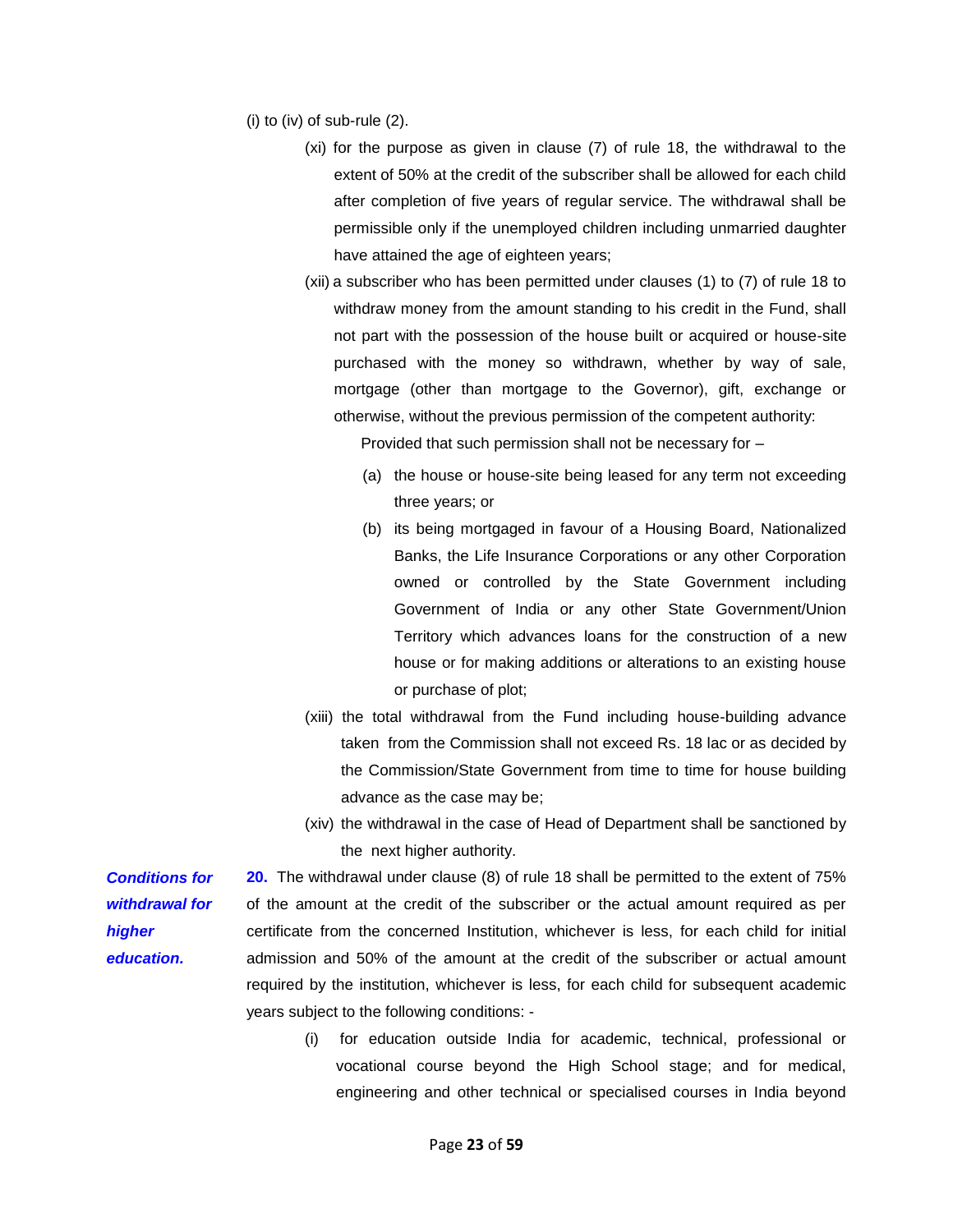the High School stage; provided that the course of study is not less than two years duration;

- (ii) the withdrawal will be admissible in respect of courses approved by Government from time to time. The detail of approved courses is given in **Appendix B**;
- (iii) in case where payments are to be made on semester basis for subsequent years, the subscriber shall be allowed withdrawal twice in a year not exceeding of 25% of the amount standing at his credit or the estimated expenditure involved as certified by the concerned institution, whichever is less;
- (iv) the subscriber shall utilize the withdrawal within one month and also submit the utilization certificate accordingly;
- (v) any amount withdrawn from the Fund, which is found to be in excess of that actually required by the subscriber for the purpose, shall be repaid forthwith into the Fund;
- (vi) the withdrawal in the case of Head of Department shall be sanctioned by the next higher authority.

*Conditions for*  **21.** The withdrawal under clasues (9), (10) and (11) of rule 18 shall be permitted to the extent of 75% of the amount at the credit of the subscriber for the marriage of each daughter or any other female relation actually dependent on the subscriber; for each son of the subscriber and for self marriage of the subscriber subject to the following conditions:-

- (i) the age of the daughter or any other female dependent should not be less than 18 years and 21 years in the case of son. Necessary proof of age will be required to be given by the subscriber while applying advance for marriage of daughter/female dependent and son. The age of subscriber shall not be less than 18 years in the case of female and 21 years in the case of male for the purpose of self marriage;
- (ii) if two or more marriages are to be celebrated simultaneously, the amount admissible in respect of each marriage shall be determined as if the advances are sanctioned separately one after the other;
- (iii) in respect of the same marriage a subscriber may either withdraw the money under this rule or under rule 15;
- (iv) a subscriber who draws an advance under rule 15 may convert, at his discretion by written request addressed to the Head of Office, the outstanding balance into a final withdrawal from the competent authority on his satisfying the conditions laid down in this rule;

*withdrawal for marriage.*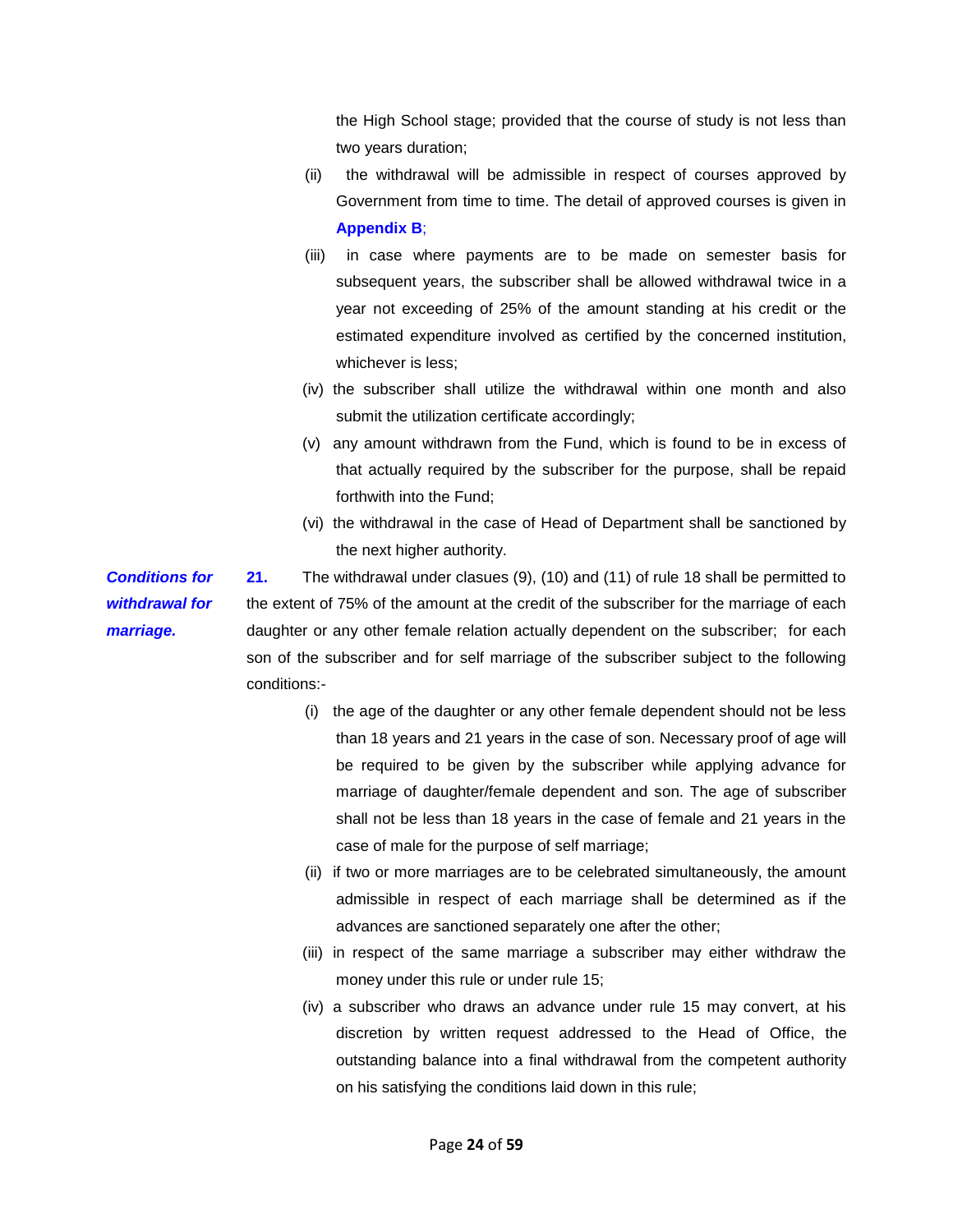- (v) the withdrawal may be allowed to a subscriber not earlier than three months preceding the month in which the marriage actually takes place;
- (vi) the subscriber shall furnish a certificate to the sanctioning authority within a period of one month from the date of marriage, or if he is on leave, within one month on return from leave that the money withdrawn had actually been utilized for the purpose for which it was intended. If the subscriber fails to furnish the requisite certificate or if the amount withdrawn is utilized for a purpose other than that for which sanction was given, the entire amount shall be repaid forthwith into the Fund in lump sum by the subscriber, and, if he fails to do so, it shall be ordered by the sanctioning authority to be recovered from his pay either in a lump sum or in such number of monthly installments, as may be determined by such authority;
- (vii) the betrothal ceremony and marriage ceremony should be treated separately. The subscriber shall be permitted withdrawal from the Fund for the purpose of marriage though he had availed of advance under rule 15 for betrothal ceremony;
- (viii) the withdrawal in the case of Head of Department shall be sanctioned by the next higher authority.

**22.** The withdrawal for the purchase of vehicle i.e. a motor car and motor cycle or scooter or moped, under clause (12) of rule 18 shall be allowed to the extent of 50% of the amount at the credit of the subscriber or the cost of the vehicle, whichever is less, subject to the following conditions: -

- (i) the pay of a subscriber should be Rs. 9750/- per mensem or more as decided by the Commission/Government from time to time in the case of withdrawal for the purchase of motor car. There is no condition of minimum pay for withdrawal for purchase of motorcycle or scooter or moped;
- (ii) the subscriber should have minimum 5 years regular service at his credit;
- (iii) the subscriber may be sanctioned withdrawal for the purchase of motor car and motorcycle or scooter or moped only once in service career;
- (iv) the subscriber may be sanctioned withdrawal from the Fund to the extent of difference of the cost of vehicle and the amount of loan taken from the Commission for the same purpose;
- (v) the subscriber may also be allowed withdrawal from the Fund for repaying any loan expressly taken from the Commission or Bank for the purposes mentioned in clause (12) of rule 18;

*Conditions for withdrawal for purchase of motor vehicle(s).*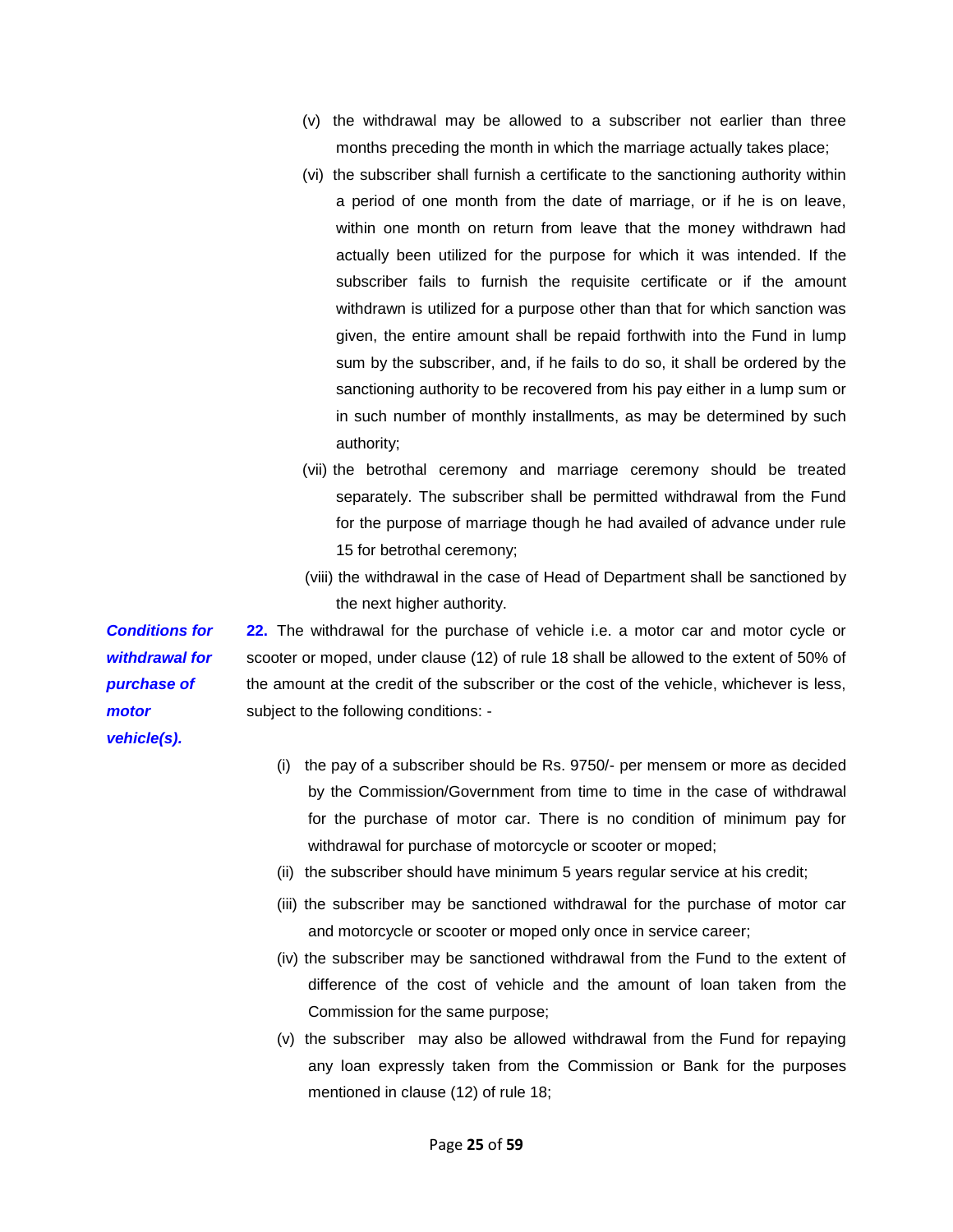(vi) the withdrawal in the case of Head of Department shall be sanctioned by the next higher authority.

*Conditions for 90% withdrawal before retirement on superannuation.*  **23.** (1) The withdrawal under clause (13) of rule 18 shall be allowed to the subscriber within one year before the date of retirement on superannuation to the extent of 90% of the amount at the credit of the subscriber in the Fund without assigning any reason or purpose.

(2) The withdrawal in the case of Head of Department shall be sanctioned by the next higher authority.

*Final payment of accumulation.* 

**24.** The accumulation of the subscriber in the Fund shall become finally payable in the event of his quitting service; on his retirement; on his death while in service, as per conditions given as under: -

#### **(1) ON QUITTING SERVICE-**

- (i) When a subscriber quits the service, the amount standing to his credit in the Fund shall become payable to him.
- (ii) In case a subscriber, who has been dismissed/removed from the service and is subsequently reinstated in the service shall repay any amount paid to him from the Fund along with interest thereon at the rate prescribed in rule 12. The amount so repaid shall be credited to his account in the Fund.
- (iii) When a subscriber quits the service from the Commission for taking appointment in another department under Haryana Government, it shall not be treated as quitting of the service.
- (iv) The retrenchment of the subscriber shall amount to quitting of service.

#### (2) **ON RETIREMENT-**

When a subscriber has been retired on superannuation or otherwise or permitted to retire, the amount standing to the credit of a subscriber shall become payable. The DDO shall authorize payment of that portion of the amount standing to the credit of a subscriber, in regard to which there is no dispute or doubt, before fifteen days of the retirement of the employee on superannuation and within three months in other cases, the balance be released as soon as possible.

#### **(3) ON DEATH OR DISAPPEARANCE-**

- (i) When a subscriber dies while in service, the amount standing to his credit in the Fund shall become payable to the members of his family/nominee(s).
- (ii) When a subscriber disappears/absconds and his whereabouts are not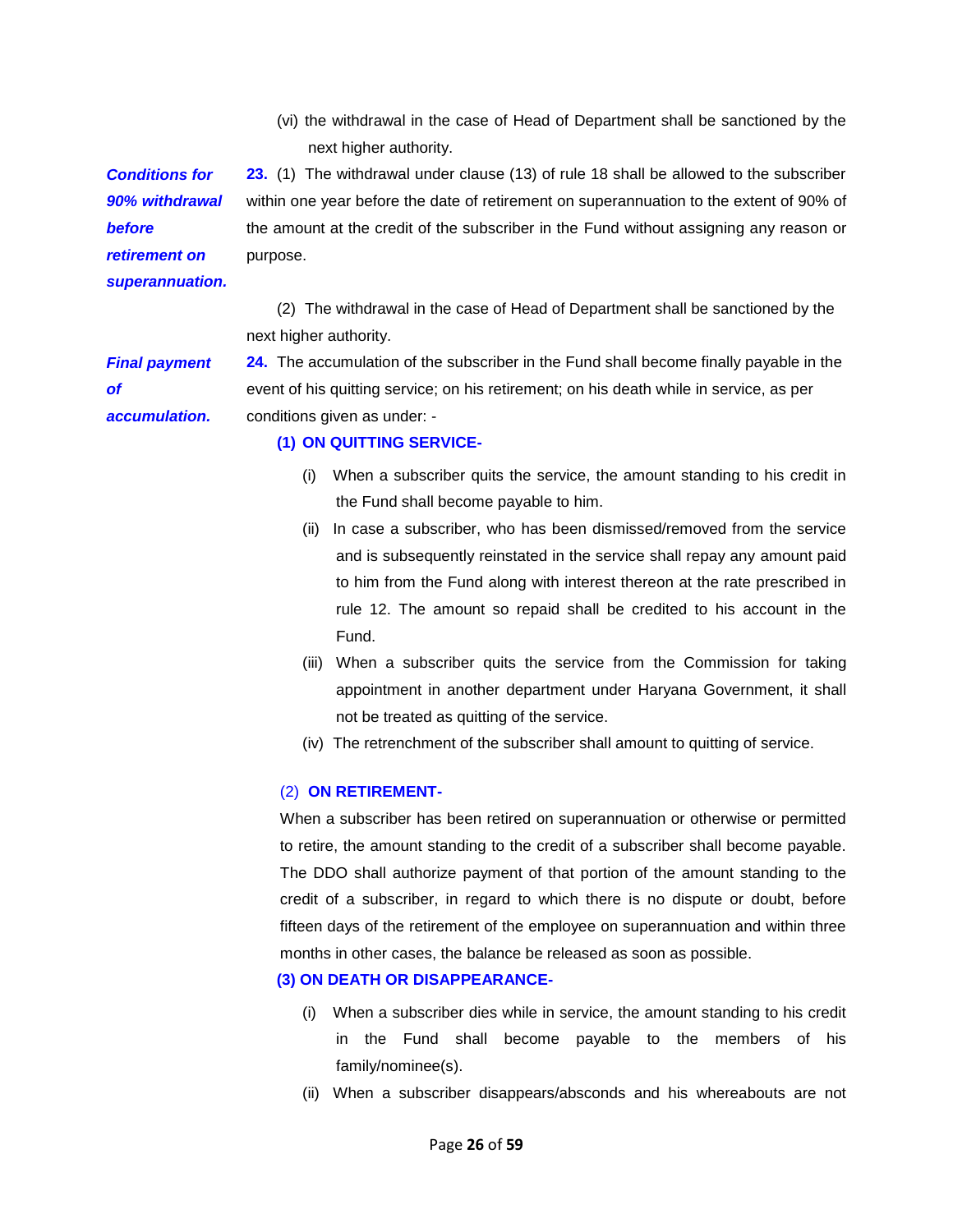known, the amount standing to his credit in the Fund shall become payable to the members of his/her family/nominee(s), after receipt of report of police that the employee is not traceable.

#### **(4) WHEN THE SUBSCRIBER LEAVES A FAMILY-**

- (i) If a nomination made by the subscriber in accordance with the provisions of rule 7 in favour of a member or members of his family subsists, the amount standing to his credit in the Fund or the part thereof to which the nomination relates, shall become payable to his nominee or nominees in the proportion specified in the nomination.
- (ii) If no such nomination in favour of a member or members of the family of the subscriber subsists, or if such nomination relates only to a part of the amount standing to his credit in the Fund, the whole amount or the part thereof to which the nomination does not relate, as the case may be, shall, notwithstanding any nomination purporting to be in favour of any person or persons other than a member or members of his family, become payable to the members of his family in equal shares:

Provided that the widow or widows and the child or children of a deceased son shall divide between them in equal parts only the share which that son would have received, If he had survived the subscriber.

#### **(5) WHEN THE SUBSCRIBER LEAVES NO FAMILY-**

When the subscriber leaves no family, if a nomination made by him in accordance with the provisions of rule 7 in favour of any person or persons subsists, the amount standing to his credit in the Fund or the part thereof to which the nomination relates, shall become payable to his nominee or nominees in the proportion specified in the nomination. In case if a subscriber dies having no family member and valid nomination then the payment shall be made to the claimant(s) on production of succession certificate from the court of law.

#### **(6) STATUS OF POSTHUMOUS CHILD-**

Subscriber's posthumous child is a member of his family at the time of his death and if born alive, should be treated in the same way as surviving child born before the subscriber's death. If the existence of an unborn posthumous child is brought to the notice of the Disbursing Officer, the amount which will be due to the child in the event of its being born alive should be retained and the balance be distributed in the normal way. If the child is born alive, payment of the amount retained should be made as in the case of minor child;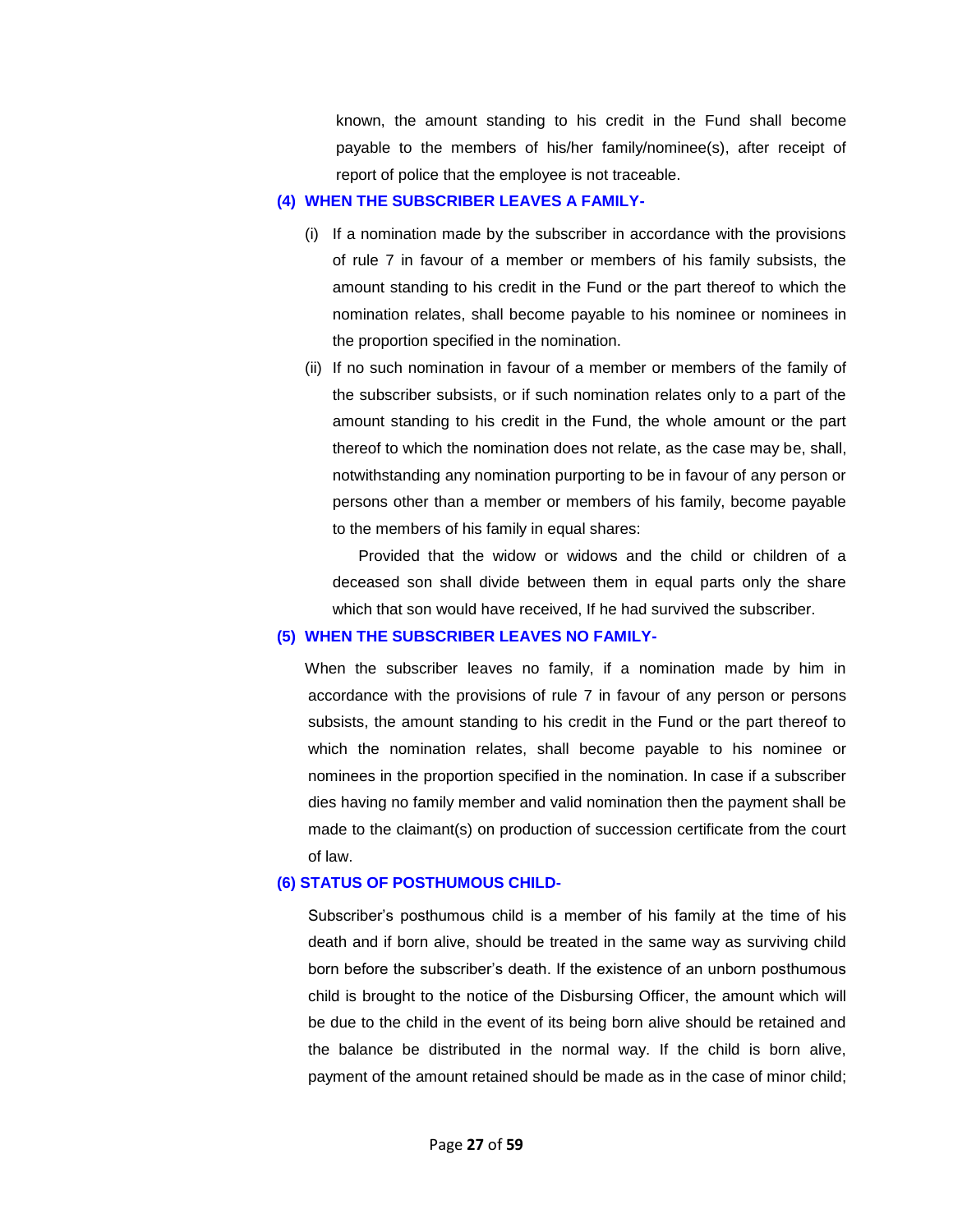but if no child is born, the amount retained should be distributed among the family in accordance with the ordinary rules.

# **(7) WHEN A SUBSCRIBER DISAPPEARS/ABSCONDS AND HIS WHEREABOUTS ARE NOT KNOWN-**

When any employee disappears leaving his family, the family can be paid in the first instance the amount of General Provident Fund having regard to the nomination by the employee after observing the following formalities: -

- (i) the family must lodge a report with the concerned police station and obtain a report that the employee has not been traced after all efforts made by the police;
- (ii) an Indemnity bond should be taken from the nominee/dependents of the employee that all payments will be adjusted against the payments due to the employee in case he appears on the scene and makes any claim;
- (iii) the family shall not be allowed any payment which is facing trial for the murder of the Haryana Electricity Regulatory Commission employee till the court's decision.

*Manner of payment.*  **25.** The payment from the Fund can be drawn by taking advance under rule 15, withdrawals under rule 18 and final payment under rule 24 in the following manner: -

#### **(1) ADVANCE-**

Advance from the Fund can be obtained for the purposes mentioned in rule 15 subject to the conditions prescribed in rule 16 in Form No. P.F.-3 (Annexure C). The competent authority shall issue a sanction in the proforma No. P.F.-7 (Annexure G) for drawal of the advance as per admissibility to the subscriber, a copy of which shall also be endorsed to the DDO, HERC. The competent authority shall categorically mention the number of installments in which the advance is to be recovered. The amount from the Fund shall be drawn from the authorized bank as per their jurisdiction and the same will be disbursed to the subscriber. It shall be the responsibility of the DDO to recover the advanced amount as per sanction of the advance. The DDO will deduct the withdrawal from the Fund as per procedure followed in his office.

### **(2) WITHDRAWAL-**

Withdrawal from the Fund can be obtained for the purposes mentioned in rule 18 subject to the conditions prescribed in rules 19, 20, 21, 22 and 23 in Form No. P.F.-4 (Annexure D). The subscriber shall apply to the Head of Office for any of the intended withdrawals, in the prescribed Form in duplicate. The Head of Office after scrutinizing the application shall forward one copy of the same along with the supporting documents to the Head of Department, if he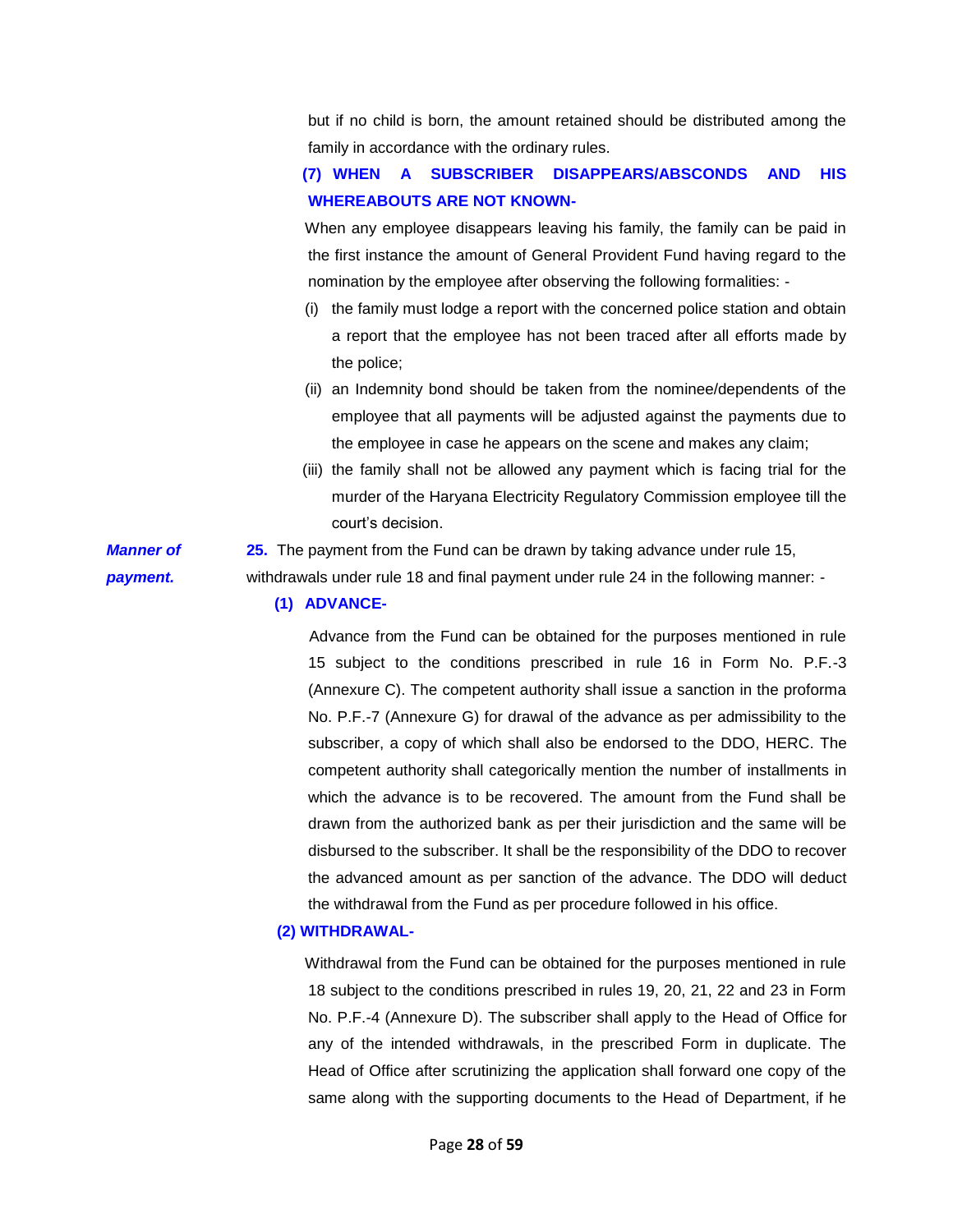has not been delegated the powers of Head of the Department as mentioned in Annexure I to these rules. The Head of Department shall issue sanction in Form No. P.F.-8 (Annexure H) for the withdrawal from the Fund after satisfying the conditions and admissibility of the withdrawal, a copy of which shall also be endorsed to the concerned Head of Office and DDO, Haryana Electricity Regulatory Commission. The DDO, HERC shall keep a proper note of the sanction for the withdrawal from the Fund as per procedure followed in his office.

#### **(3) FINAL PAYMENT-**

- (i) The Head of Office after obtaining the application Form for final payment in application Form No. P.F.-5 (Annexure E) in duplicate from the subscriber, shall forward the same to the DDO, Haryana Electricity Regulatory Commission six months in advance from the date of his retirement. The Head of Office shall also indicate the recovery to be effected against the advances which are still current and the number of installments yet to be recovered and also indicate the withdrawal, if any, taken by the subscriber after the period covered by the last statement of the subscriber's account sent by the DDO, HERC. The DDO shall after verification with the ledger account, take necessary steps to issue the authority as per option of the subscriber, for the amount payable to him at least fifteen days before the date of superannuation, payable on the next working day of superannuation. The payment shall be allowed by the DDO on receipt of copy of order issued by the Head of Office, HERC.
- (ii) In the case of death of the subscriber during service, the Head of Office shall get the application in Form No. P.F.-6 (Annexure F) for final payment of accumulation in Fund from the family members/nominee(s) of the subscriber for submission to the DDO immediately for initiation of action. The payment in the case of minor(s) shall be made through legal guardian, if the minor has no natural guardian alive. The other prerequisites/formalities as mentioned in clause (i) of this sub-rule shall be completed and authorization be issued accordingly.
- (iii) If the person to whom, under these rules, any amount is to be paid is a lunatic for whose estate a Manager has been appointed in this behalf under the Indian Lunacy Act, 1912 (Act IV of 1912), the payment shall be made to such Manager and not to the lunatic:

Provided that where no Manager has been appointed and the person to whom the sum is payable is certified by a Magistrate to be a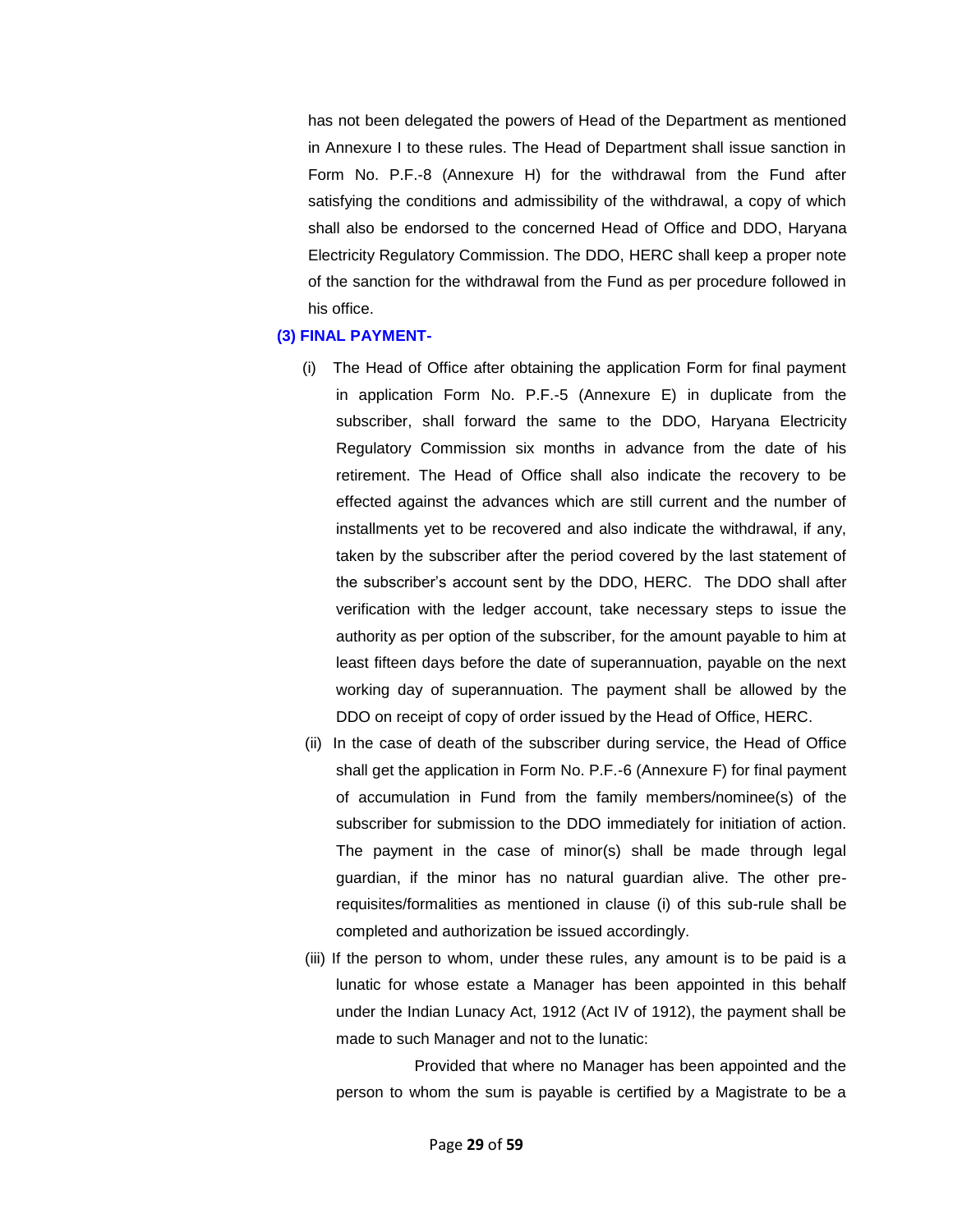lunatic, the payment shall under the orders of the Collector be made in terms of sub-section (1) of section 95 of the Indian Lunacy Act, 1912 (Act IV of 1912), to the person having charge of such lunatic and the DDO, HERC shall pay only the amount which he thinks fit to the person having charge of the lunatic, if any, or such part thereof, as he thinks fit, shall be paid to him for maintenance.

(iv) Payments of the amount withdrawn shall be made in India only. The persons to whom the amounts are payable shall make their own arrangements to receive the payment in India.

**Misutilization of 26.** Notwithstanding anything contained in these rules, if the sanctioning authority has **advance/ withdrawal.**  reason to doubt the money drawn as an advance or withdrawal from the Fund under rule15 or 18 has been utilized for a purpose other than that for which sanction was given to the drawal of the money, he shall communicate to the subscriber the reasons for his doubt and require him to explain in writing and within thirty days of the receipt of such communication by him whether the advance or withdrawal has been utilized for the purpose for which sanction was given to the drawal of the money. If the sanctioning authority is not satisfied with the explanation furnished by the subscriber within the said period of thirty days, the sanctioning authority shall direct the subscriber to repay the amount in question to the Fund forthwith, or, in default, order the amount to be recovered by deduction in lump sum from the pay of the subscriber even if he be on leave. If, however, the total amount to be repaid be more than half the subscriber's pay, recoveries shall be made in monthly installments, as may be determined by sanctioning authority not exceeding  $1/3^{rd}$  of his pay. The subscriber shall also be debarred, for a period of two years for taking any advance, and, for a period of five years for withdrawal from the Fund.

*Maintenance of General Provident Fund accounts in the office of the HERC.* 

**27.** (1) All sums paid into the Fund under these rules shall be credited in the books of the Commission to an account named "The General Provident Fund". Sums of which payment has not been taken within six months after they become payable under these rules, shall be transferred to "Deposits" at the end of the year and treated under the ordinary rules relating to deposits.

(2) When paying a subscription in India, either by deduction from pay or in cash, a subscriber shall quote the number of his account in the Fund, which shall be communicated to him by the DDO. Any change in the number shall similarly be communicated to the subscriber by the DDO.

(3) The DDO shall, if required by a subscriber, once, but not more than once, in a year inform the subscriber of the total amount standing to his credit in the Fund at the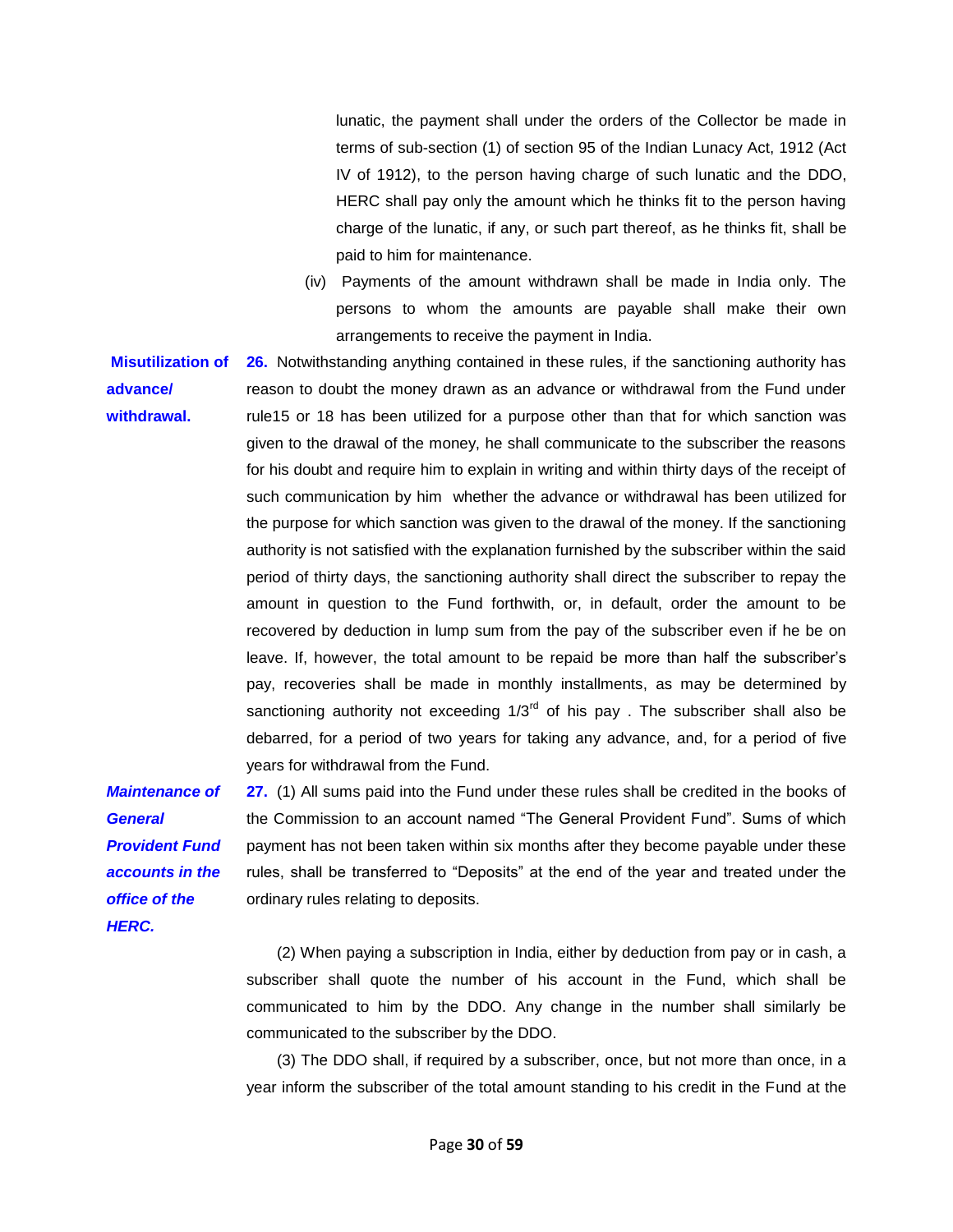end of the last month for which his account has been written up.

*Issuance of annual General Provident Fund statement.* 

**28.** (1) As soon as possible, after the 31<sup>st</sup> March of each year, the DDO shall send to each subscriber a statement of his account in the Fund showing the opening balance as on the  $1<sup>st</sup>$  April of the year, the total amount credited or debited during the year, the total amount of interest credited as on the  $31<sup>st</sup>$  March of the year and the closing balance on that date. The DDO shall attach to the statement of accounts the date of birth of the employee concerned, if available in his office and an enquiry whether the subscriber: -

- (i) desires to make any alteration in any nomination made under rule 7; or
- (ii) has acquired a family in cases where the subscriber has made no nomination in favour of a member of his family under the first proviso to sub-rule (1) of rule 7.

(2) Subscribers should satisfy themselves as to the correctness of the annual statement and errors should be brought to the notice of the DDO within three months from the date of the receipt of the statement.

- **Delegation.** 29. The Head of Department may re-delegate the powers delegated to him for sanctioning advances/withdrawals under these rules, on their own responsibility and subject to such restrictions, as they may like to impose, to any officer working at their headquarter /district / any other office(s).
- **Relaxation of rules. 30.** When it is felt that the operation of any of these rules causes or is likely to cause undue hardship to a subscriber, the Commission, may notwithstanding anything contained in these rules, deal with the cases of such subscriber in such a manner as may appear just and equitable.
- **Interpretation. 31.** If any question arises relating to the interpretation of these rules, it shall be referred to the Commission of HERC for decision.

By Order of the Commission

 $(sd)$ …

Secretary, HERC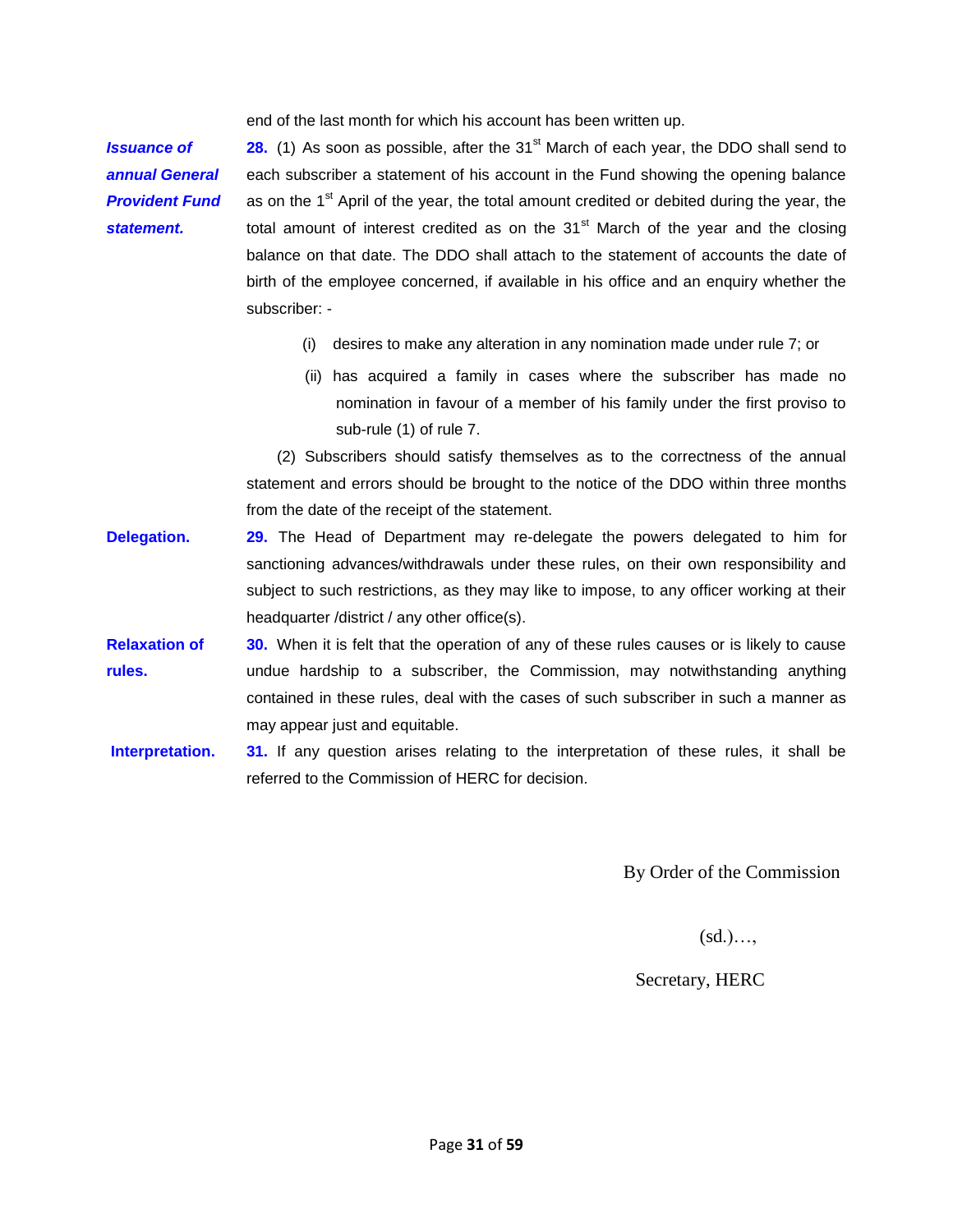#### **ANNEXURE A**

### **FORM NO. PF-1**

#### **(See rule 6)**

### **APPLICATION FOR ALLOTMENT OF GENERAL PROVIDENT FUND ACCOUNT NUMBER (To be submitted in triplicate)**

| Name of<br>applicant &<br><b>Father/Husband</b><br>name | Date of<br>birth/Date<br>of joining<br>regular<br>service | Designation<br>and Official<br>address | Nature of post<br>held<br>(i) On<br>probation<br>(ii Temporary<br>(iii Permanent | <b>Existing</b><br>Scale and<br>Basic pay<br>per<br>mensem | Rate of<br>subscription<br>per mensem | Whether<br>the<br>applicant<br>has a<br>family or<br>not? | <b>Account</b><br>number to be<br>allotted by<br>DDO, HERC |
|---------------------------------------------------------|-----------------------------------------------------------|----------------------------------------|----------------------------------------------------------------------------------|------------------------------------------------------------|---------------------------------------|-----------------------------------------------------------|------------------------------------------------------------|
|                                                         |                                                           |                                        |                                                                                  |                                                            |                                       |                                                           |                                                            |
|                                                         | $\mathbf{2}$                                              | 3                                      | 4                                                                                | 5                                                          | 6                                     | 7                                                         | 8                                                          |
|                                                         |                                                           |                                        |                                                                                  |                                                            |                                       |                                                           |                                                            |

Place\_\_\_\_\_\_\_\_\_\_\_\_\_\_\_

Date\_\_\_\_\_\_\_\_\_\_\_\_\_\_\_\_20 20 and the contract of Applicant Signature of Applicant

 (Signature) Secretary, HERC (Head of Office)

### **OFFICE OF THE HARYANA ELECTRICITY REGULATORY COMMISSION.**

No.\_\_\_\_\_\_\_\_\_\_\_\_\_\_\_\_\_\_\_\_\_\_\_\_\_\_\_\_ Dated: \_\_\_\_\_\_\_\_\_\_

Returned to\_\_\_\_\_\_\_\_\_\_\_\_\_\_\_\_\_\_\_\_\_\_\_\_\_\_\_\_\_\_\_\_\_\_\_with General Provident Fund Account number allotted as mentioned in Column 8. This number should be quoted for all future correspondence connected therewith. The nomination form duly accepted is also returned for office record.

> DDO Haryana Electricity Regulatory Commission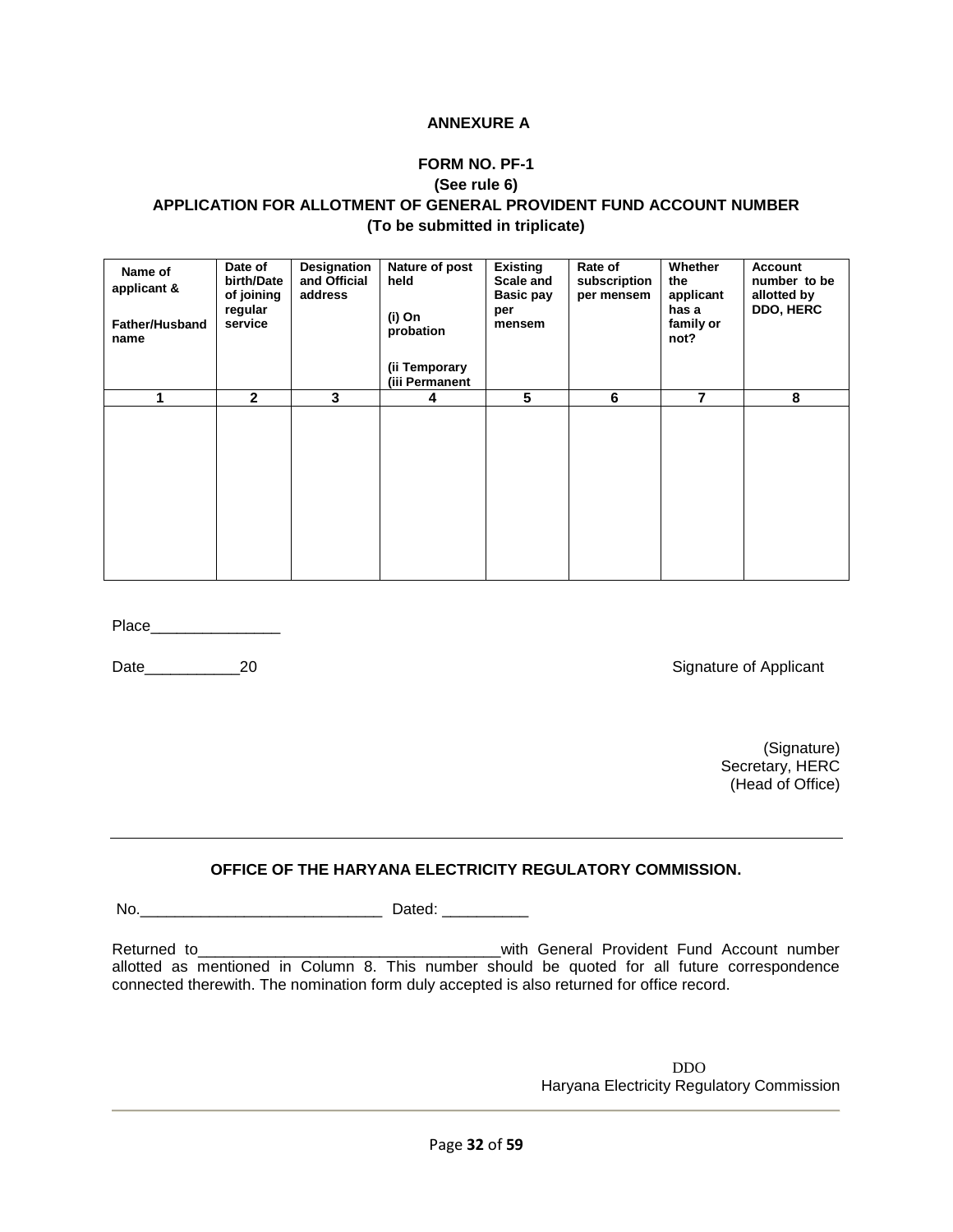### **ANNEXURE B FORM NO. PF-2 (See rule 7) FORM OF NOMINATION**

#### **Account No.** ------------------

I, \_\_\_\_\_\_\_\_\_\_\_\_\_\_\_\_hereby nominate the person(s) mentioned below who is/are member(s)/nonmember(s) of my family as defined in rule 7 of the Haryana General Provident Fund Rules to receive the amount that may stand to my credit in the Fund as indicated below, in the event of my death before that amount has become payable or having become payable has not been paid:

| Name and<br>address of<br>the<br>nominee(s) | Relationship<br>with the<br>subscriber | the<br>Age of<br>nominee(s) | <b>Share</b><br>payable to<br>each<br>nominee | <b>Contingencies</b><br>on the<br>happening of<br>which the<br>nomination<br>shall become<br>invalid | Name, address and<br>relationship of the<br>person(s), if any, to<br>whom the right of<br>nominee shall pass<br>in the event of his<br>predeceasing the<br>subscriber | If the nominee<br>is not a<br>member of the<br>family as<br>provided in<br>rule 3, indicate<br>the reasons |
|---------------------------------------------|----------------------------------------|-----------------------------|-----------------------------------------------|------------------------------------------------------------------------------------------------------|-----------------------------------------------------------------------------------------------------------------------------------------------------------------------|------------------------------------------------------------------------------------------------------------|
| 1                                           | 2                                      | 3                           | 4                                             | 5                                                                                                    | 6                                                                                                                                                                     | 7                                                                                                          |
|                                             |                                        |                             |                                               |                                                                                                      |                                                                                                                                                                       |                                                                                                            |

Place---------------

Dated this\_\_\_\_\_\_\_\_\_\_day of \_\_\_\_, 20\_\_\_\_ Signature of the subscriber

Name in Block Letters

Designation

#### **Signature of two witnesses:**

Name and Address

**Signature** 

1.

2.

#### **NOTE:**

(1) The form of nomination shall be filled in triplicate. Two copies will be sent to DDO, Haryana Electricity Regulatory Commission, who will return one copy duly accepted and signed to the Head of Office for office record.

(2) In column 4, if only one person is nominated, the words "in full' should be written against the nominee. If more than one person is nominated, the share payable to each nominee to cover the whole amount of the Fund shall be specified.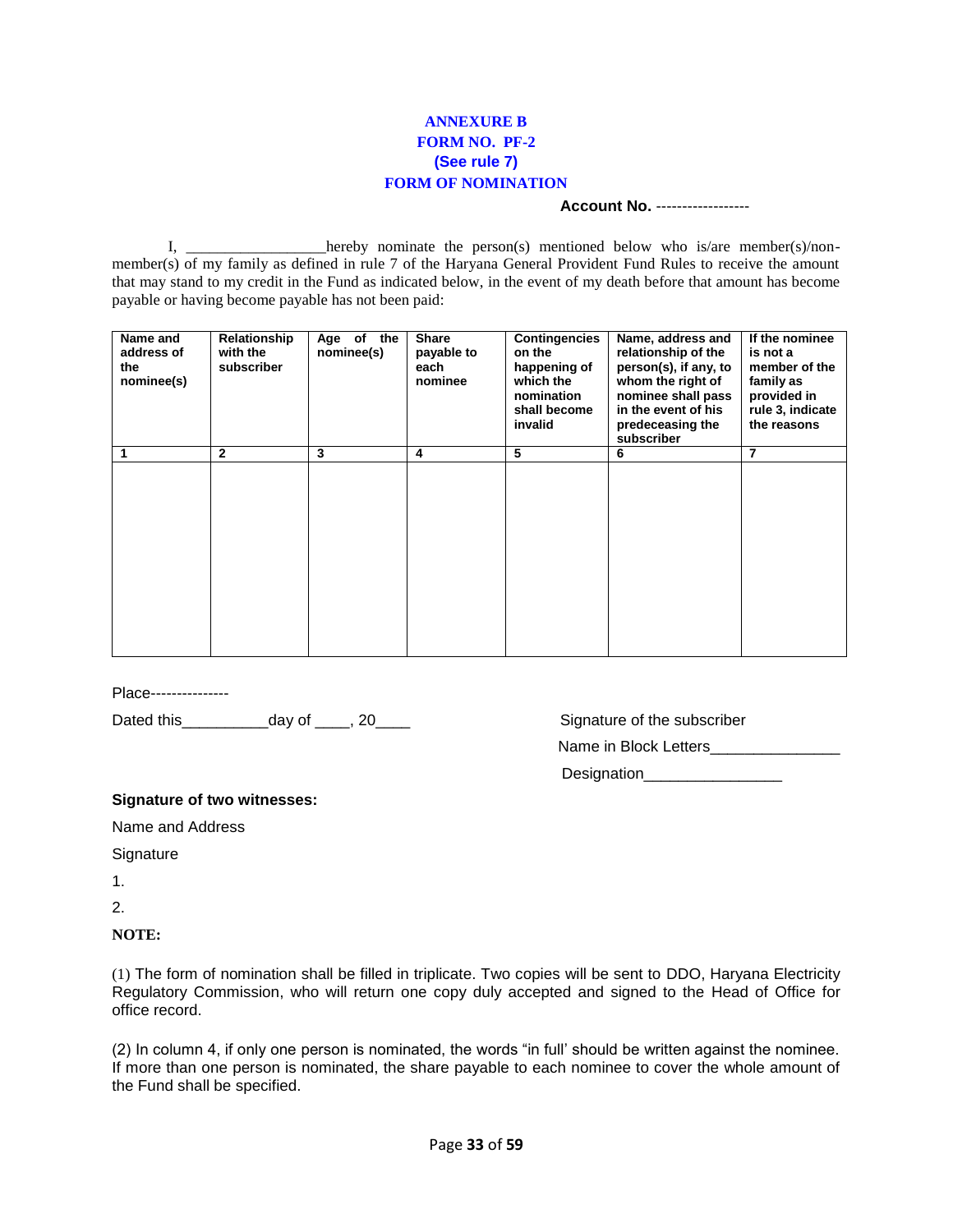|                         |                                                             | For use by the Office |                                                           |                                                    |
|-------------------------|-------------------------------------------------------------|-----------------------|-----------------------------------------------------------|----------------------------------------------------|
| Nomination              | received from                                               |                       |                                                           | Sh. / Ms                                           |
|                         |                                                             |                       |                                                           |                                                    |
|                         | Haryana Electricity Regulatory Commission.                  |                       |                                                           |                                                    |
|                         |                                                             |                       |                                                           |                                                    |
|                         |                                                             |                       |                                                           |                                                    |
| Dated__________________ |                                                             |                       |                                                           |                                                    |
|                         |                                                             |                       |                                                           | (Signature)<br>Secretary, HERC<br>(Head of Office) |
|                         |                                                             |                       | For use by DDO, Haryana Electricity Regulatory Commission |                                                    |
|                         |                                                             |                       | Nomination made by Sh./Ms.                                |                                                    |
|                         |                                                             |                       |                                                           |                                                    |
|                         | returned to______________ Head of Office for office record. |                       |                                                           |                                                    |
|                         |                                                             |                       |                                                           |                                                    |
|                         |                                                             |                       |                                                           |                                                    |
|                         |                                                             |                       |                                                           | <b>DDO</b>                                         |
|                         |                                                             |                       |                                                           | Haryana Electricity Regulatory Commission          |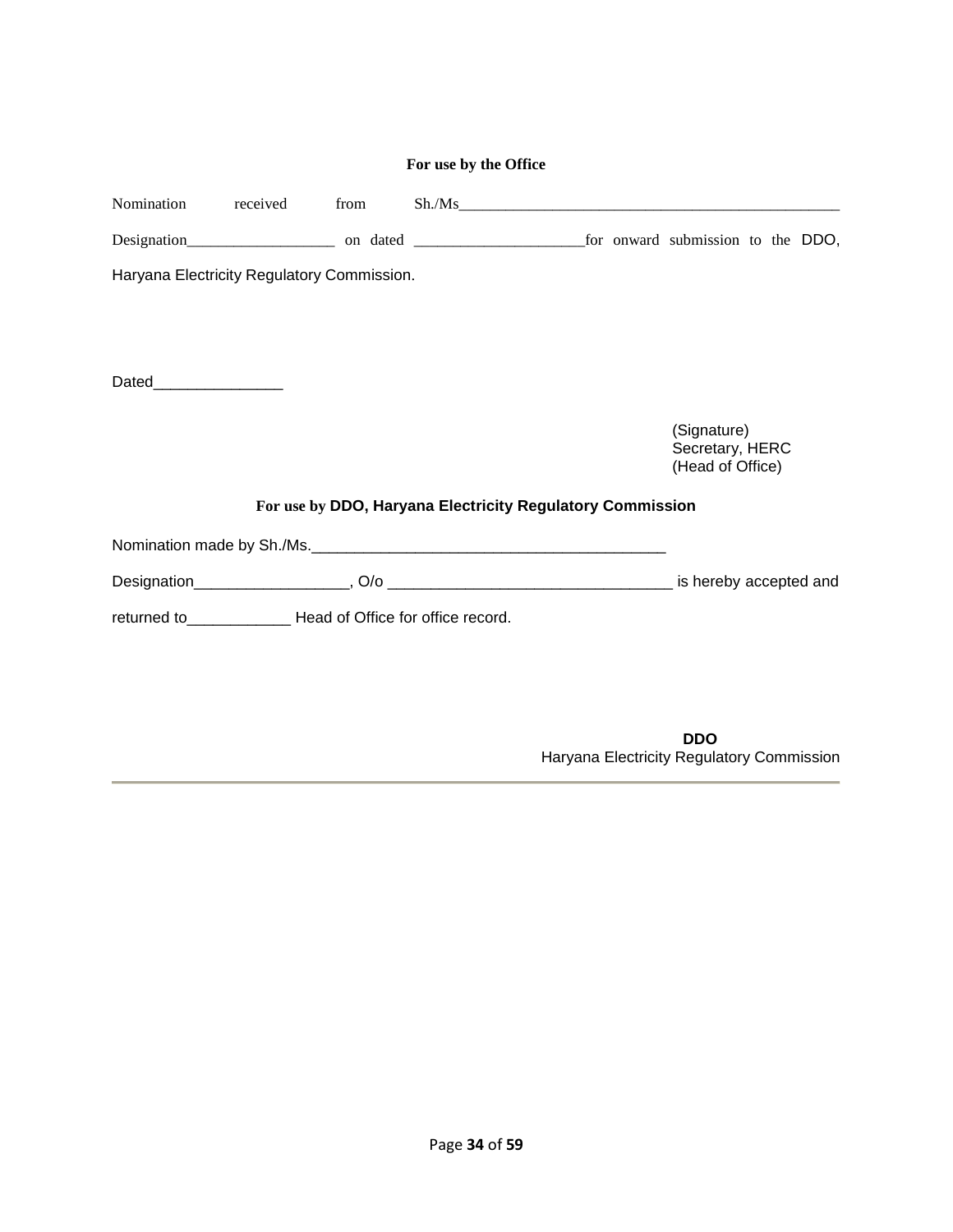### **ANNEXURE C FORM NO. PF –3 (See rules 15 to 17) APPLICATION FOR ADVANCE FROM GENERAL PROVIDENT FUND**

Department/Office

- 1. Name of the Subscriber:
- 2. Designation:
- 3. Account number (complete):
- 4. Existing Scale of pay:
- 5. Basic pay including Dearness Pay, Personal Pay, Special Pay, if any, in the existing scale: Rs.
- 6. Date of joining service:
- 7. Date of Superannuation:
- 8. Balance at credit of the subscriber on

the date of the application as below: -

- (i) Closing balance as per latest General Provident Fund statement Rs
- for the year\_\_\_\_\_\_\_\_\_\_\_\_\_\_\_\_(copy enclosed)
- (ii) Add regular monthly subscription plus lumpsum example and research Rs.
- subscription, if any, after the date of General Provident Fund statement mentioned at (i) above:
- (iii) Add refunds of advance(s) after the date of Rs. statement mentioned at (i) above:
- $(iv)$  Total  $(i) + (ii) +$  and  $(iii)$ : Rs.
- (v) Less amount of advance(s) and Withdrawal(s)  $\qquad \qquad$  Rs. taken after the
- date of General Provident Fund statement mentioned at (i) above: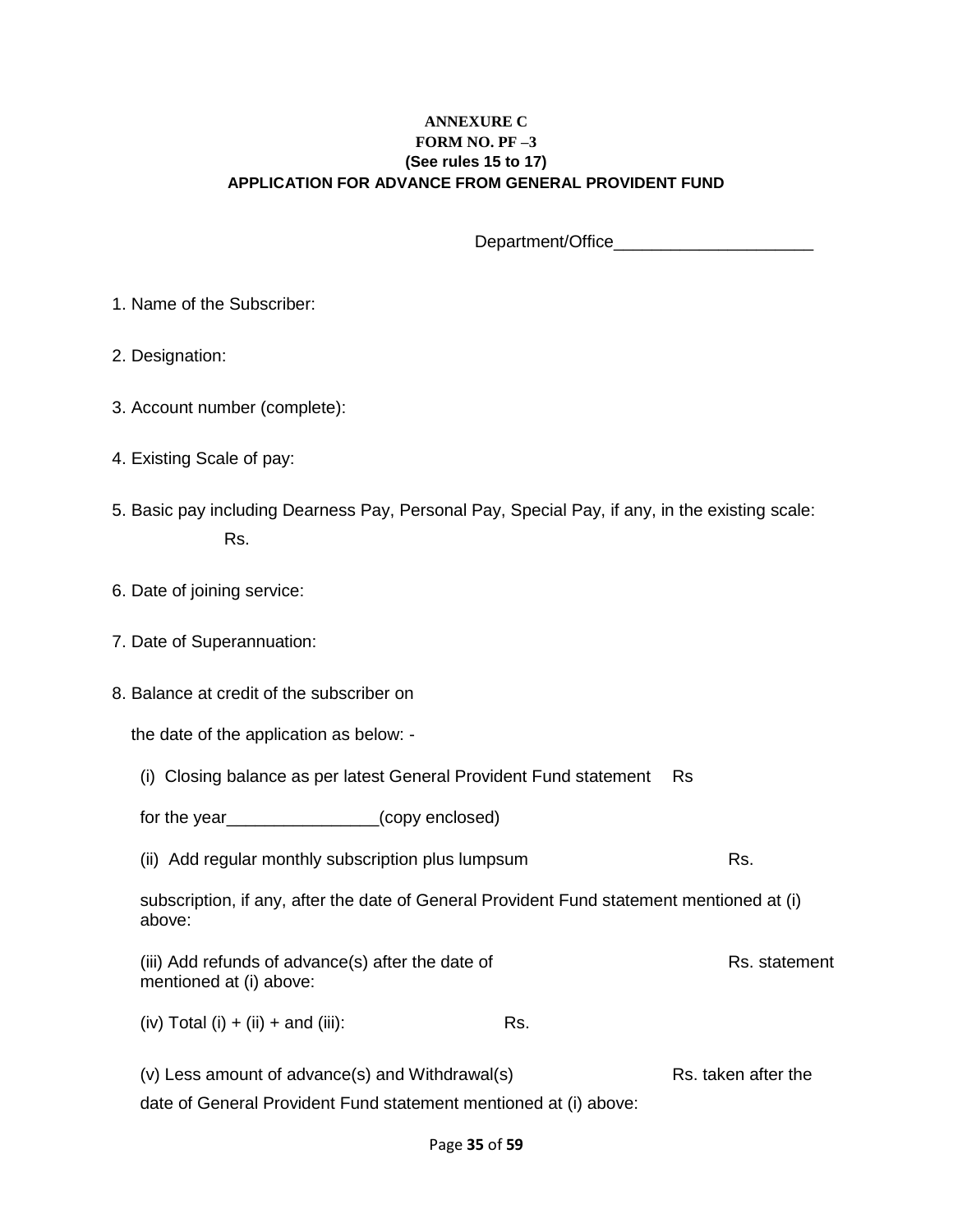(vi) Net balance at credit: Rs.

9. Amount of advance required Rs\_\_\_\_\_\_\_\_\_\_\_\_\_\_\_\_\_\_\_\_

10. Purpose for which the advance is required:

11. Date of ceremony:

12. Rule under which the advance is admissible:

13. Full details of advance taken previously:

| <b>Serial</b><br><b>Number</b> | Purpose of advance   Date of Drawal | Amount | Name of the office<br>from where<br>payment received |
|--------------------------------|-------------------------------------|--------|------------------------------------------------------|
|                                |                                     |        |                                                      |
| $\mathcal{P}$                  |                                     |        |                                                      |
| 3.                             |                                     |        |                                                      |
|                                |                                     |        |                                                      |

14. Whether full recovery has been made of the previous advance:

15. If the reply to item 14 above is negative then give the following information: -

| <b>Serial</b><br><b>Number</b> | <b>Purpose</b><br>оf<br>advance | advance | Amount of   Month of  <br><b>Drawal</b> | No. of<br>Installments<br>for recovery | <b>Advance</b><br>recovered | <b>Balance</b><br>οf<br>advance |
|--------------------------------|---------------------------------|---------|-----------------------------------------|----------------------------------------|-----------------------------|---------------------------------|
|                                |                                 |         |                                         |                                        |                             |                                 |
| 2.                             |                                 |         |                                         |                                        |                             |                                 |
| 3.                             |                                 |         |                                         |                                        |                             |                                 |

1. Certified that I have utilized the advance(s) taken from my General Provident Fund earlier for the purpose for which the advance(s) was/were sanctioned and I have already submitted the utilization certificate to the Head of Office as required under rule 16.

2. Certified that the person for whose ceremony/education etc. the advance has been applied for, is fully and solely dependent upon me.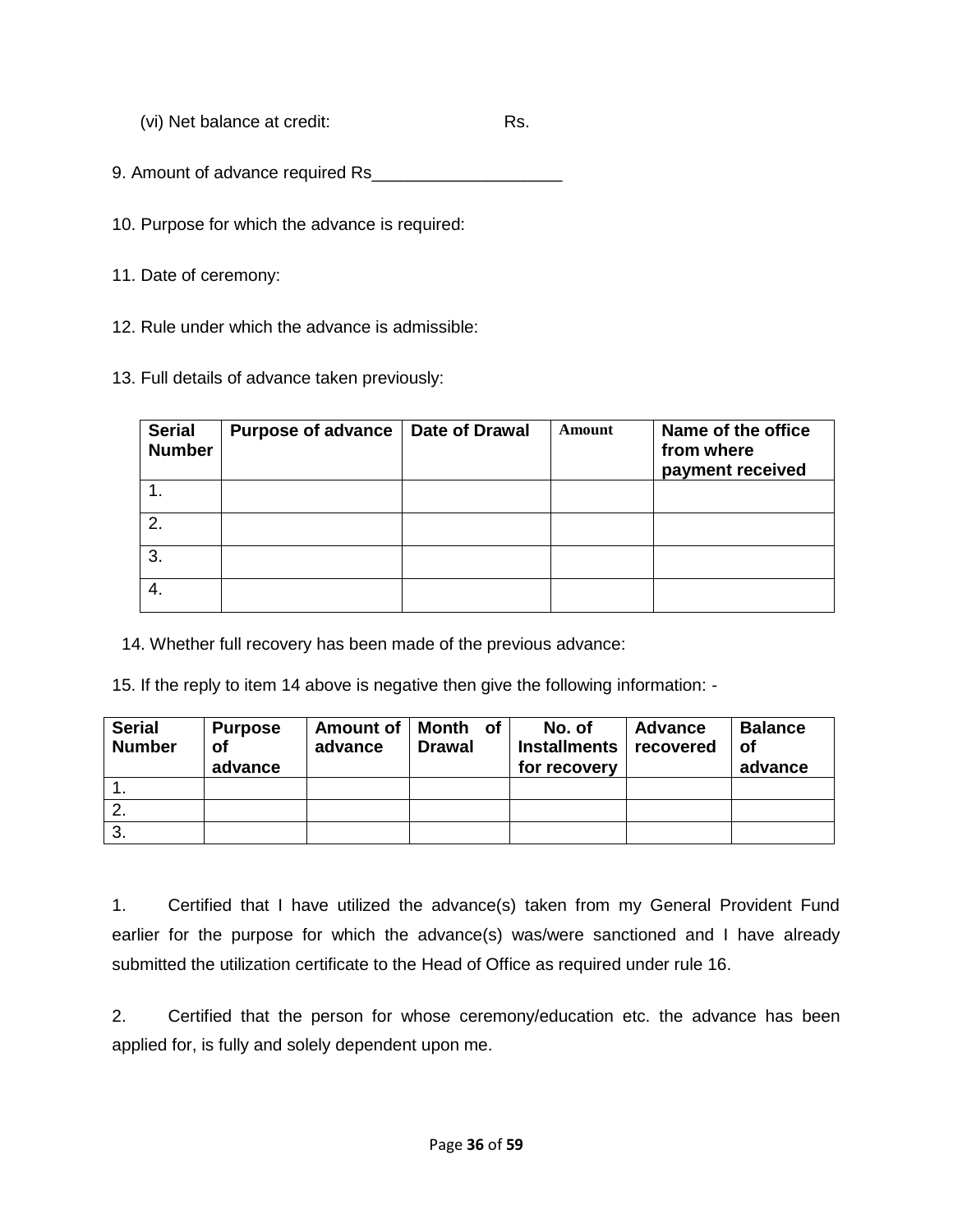3. Certified that the information given in this application is true and correct and nothing has been concealed or mis-stated therein. I am aware that in case of any concealment or misstatement of facts, I will be debarred from taking any advance(s) from my General Provident Fund Account for a period of two years.

Dated\_\_\_\_\_\_\_\_\_\_\_\_\_ Signature of the Applicant Name\_\_\_\_\_\_\_\_\_\_\_\_\_\_\_\_ Designation\_\_\_\_\_\_\_\_\_\_\_\_\_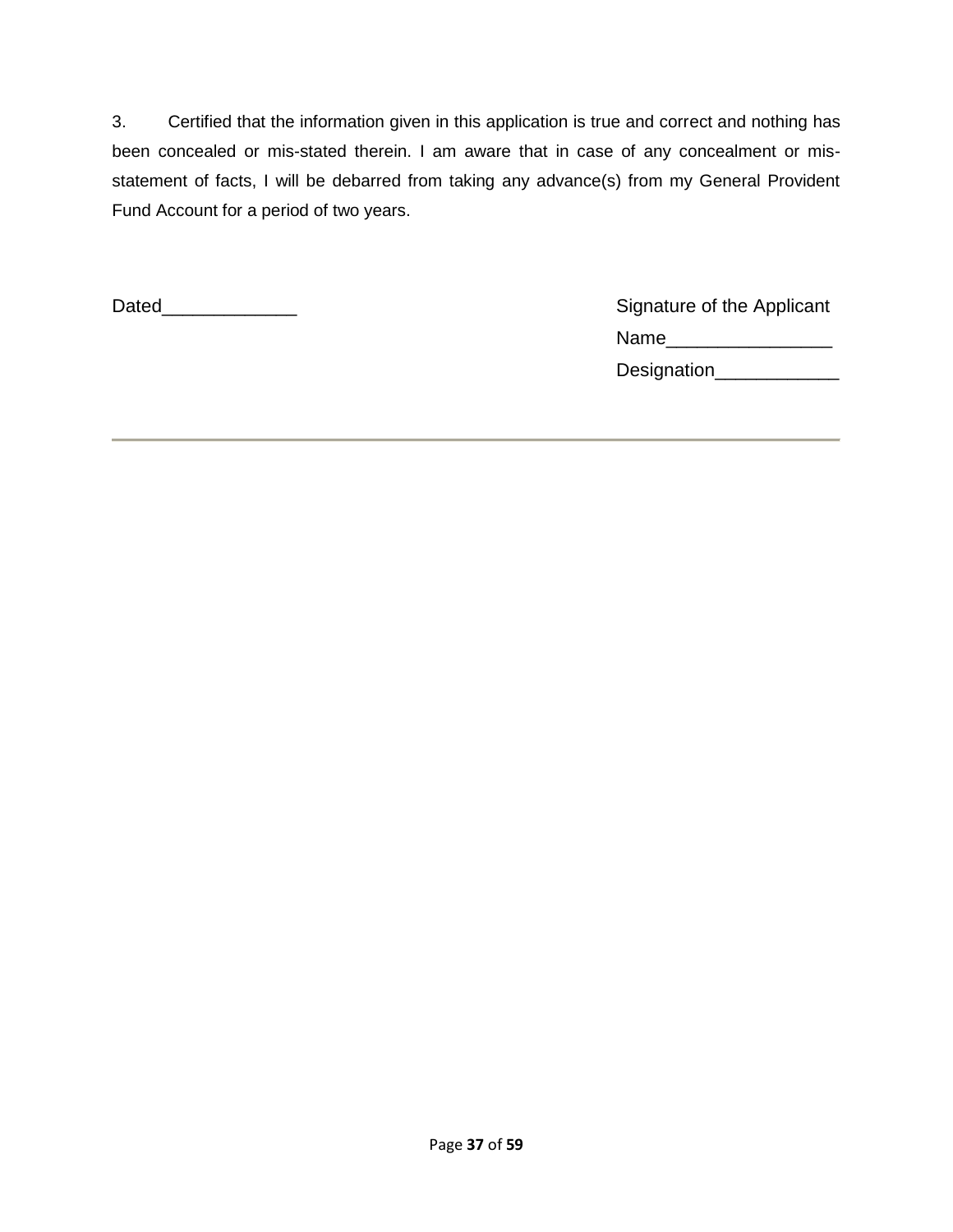### **ANNEXURE D FORM NO. PF-4 (See rules 18 to 23) APPLICATION FOR WITHDRAWAL FROM GENERAL PROVIDENT FUND PART – I**

Department\_\_\_\_\_\_\_\_\_\_\_\_\_\_\_\_\_\_\_\_\_\_\_\_\_

| Head of Office |  |
|----------------|--|
|----------------|--|

1. Name of the Subscriber:

2. Designation:

3. Account number (complete) :

4. Existing Scale of pay:

- 5. Basic pay including Dearness Pay, Personal Pay, Special Pay, if any, in the existing scale: Rs.
- 6. Date of joining service:
- 7. Date of supperannuation:

8. Balance at credit of the subscriber on

the date of the application as below: -

(i) Closing balance as per latest General Provident Fund statement Rs for the year\_\_\_\_\_\_\_\_\_\_\_\_\_\_\_\_ (copy enclosed)

(ii) Add regular monthly subscription plus lump sum Rs. subscription, if any, after the date of General Provident Fund statement mentioned at (i) above:

(iii) Add refunds of advance(s) after the date of Rs statement mentioned at (i) above:

 $(iv)$  Total  $(i) + (ii) +$  and  $(iii)$ : Rs.

(v) Less amount of advance(s) and withdrawal(s) example and response that Rs taken after the date of General Provident Fund statement mentioned at (i) above:

(vi) Net balance at credit: Rs.

9. Amount of withdrawal required: Rs\_\_\_\_\_\_\_\_\_\_\_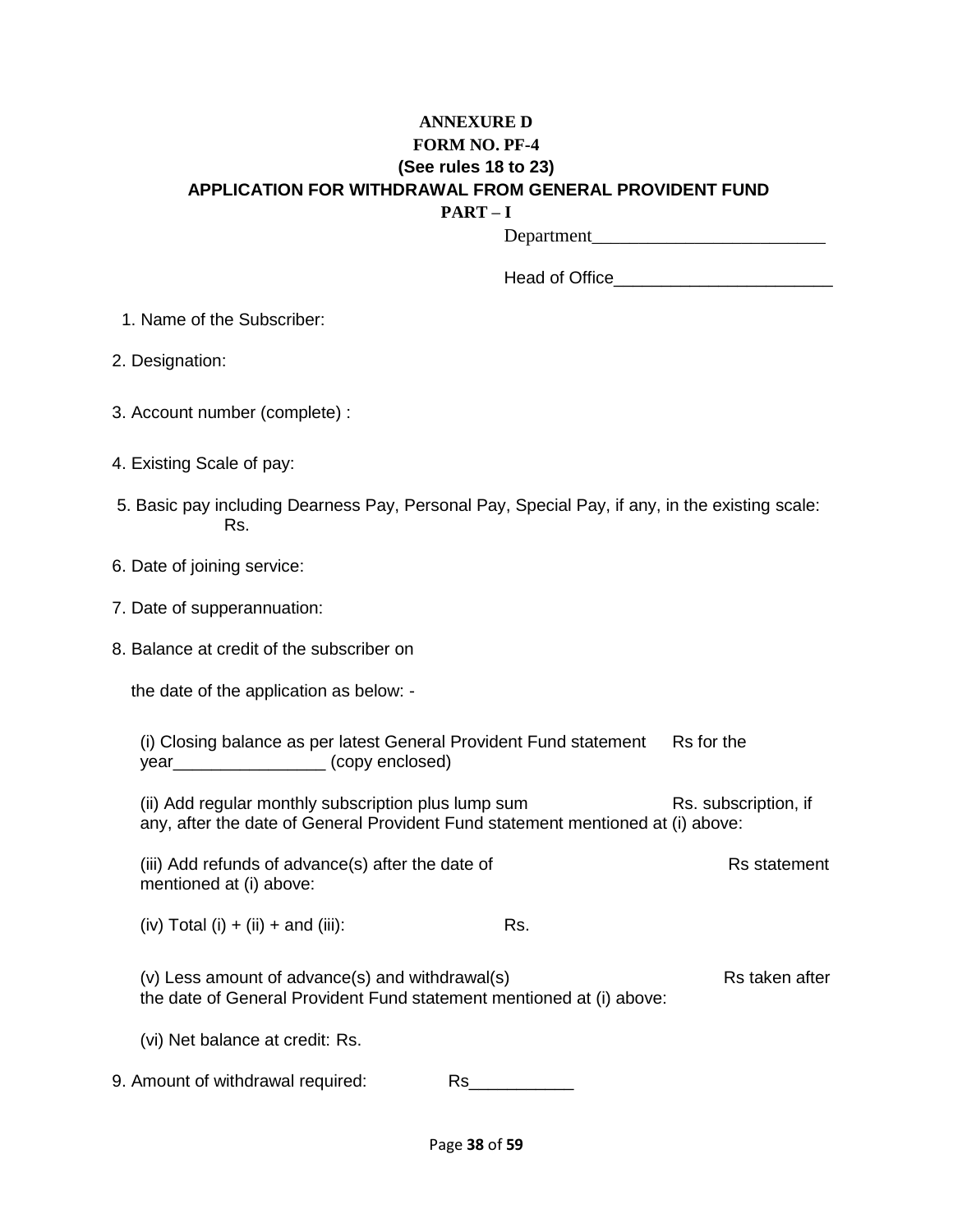10. Purpose for which withdrawal is required:

11. Rule under which withdrawal is admissible:

12. Whether any withdrawal was taken for the same purpose earlier, if so, indicate the Amount and the date: -

| Serial<br>Number | Date of<br>drawal | Sanction<br>and Date | Number   Amount | Name of office from where<br>payment was received |
|------------------|-------------------|----------------------|-----------------|---------------------------------------------------|
|                  |                   |                      |                 |                                                   |
|                  |                   |                      |                 |                                                   |
|                  |                   |                      |                 |                                                   |

**NOTE:** All withdrawals taken for purchase of plot, purchase of house, construction, addition and alteration, repair of house and repayment of loans taken for these purposes should be treated as same purpose. All withdrawals taken for purchase of motor cycle, scooter, and moped should be treated as same purpose and withdrawal for motor car can be obtained separately subject to conditions mentioned in rule 22.

13. Additional information be given in the relevant (Part- attached) part i.e. acquisition of Plot/flat in part-II/detail of marriage ceremony in Part-III/details of higher education in Part-IV/details of motor vehicle(s) in Part-V:

1. Certified that I have utilized the withdrawal(s) taken from my General Provident Fund earlier for the purpose for which the withdrawal(s) was/were sanctioned. I have already submitted the utilization certificate to the Head of Office as required under rules 19/20/21/22.

2. Certified that the person, for whose ceremony/education etc. the advance has been applied for, is fully and solely dependent upon me.

3. Certified that the information given in this application is true and correct and nothing has been concealed or mis-stated therein. I am aware that in case of any concealment or misstatement of facts, I will be debarred from taking any withdrawal(s) from my General Provident Fund Account for a period of five years.

> (Signature of applicant) Designation: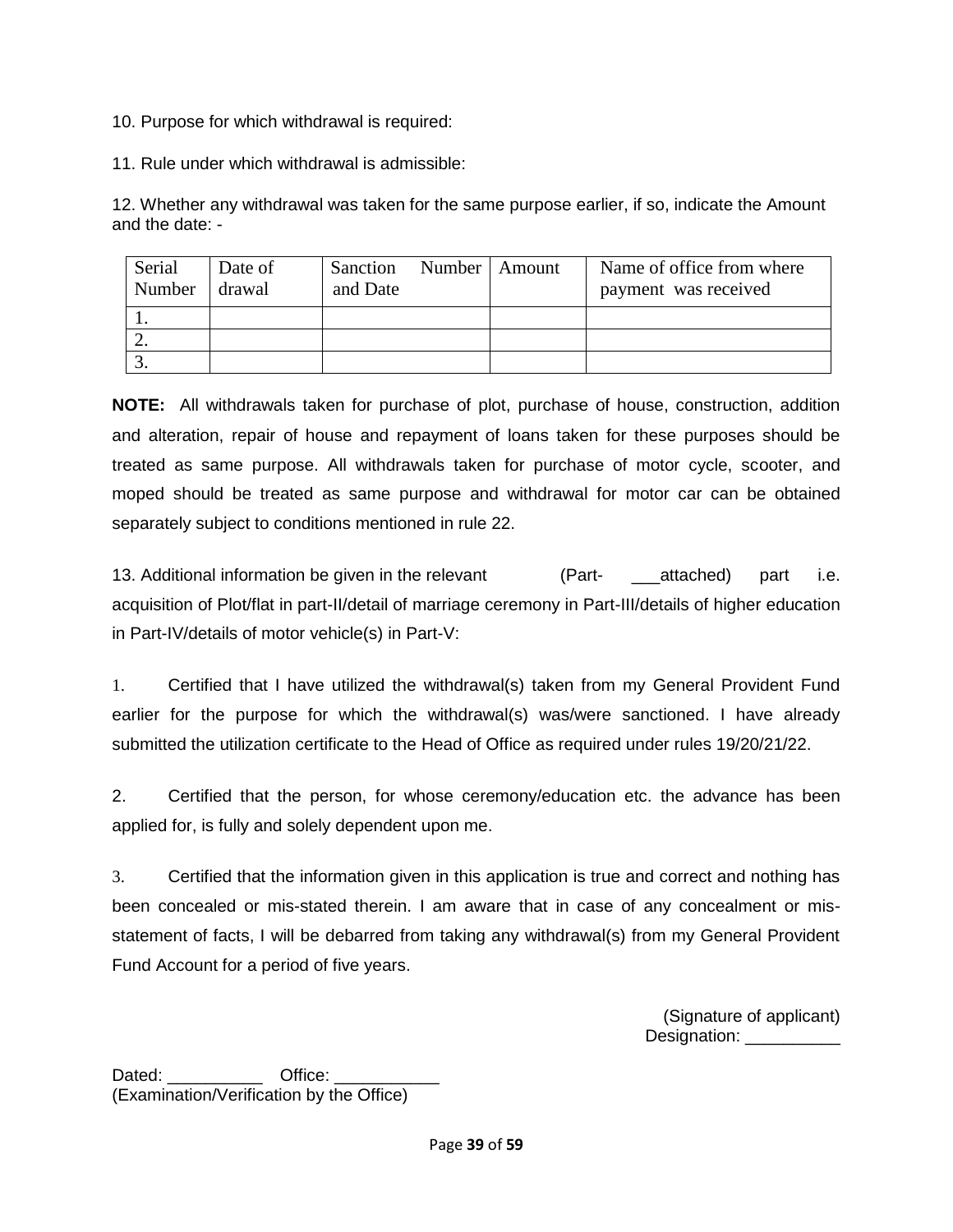- 1. This is to certify that the office has checked and verified the details submitted by the subscriber in this application. All the details furnished by the subscriber are verified to be correct.
- 2. The subscriber is entitled to the withdrawal being applied for under the rule 18; or the subscriber is not entitled to the withdrawal applied for and has requested for relaxation in rules on the following counts:
	- (i)
- (ii)
- (iii)

(Signature of the Secretary, HERC with Seal) (Head of Office)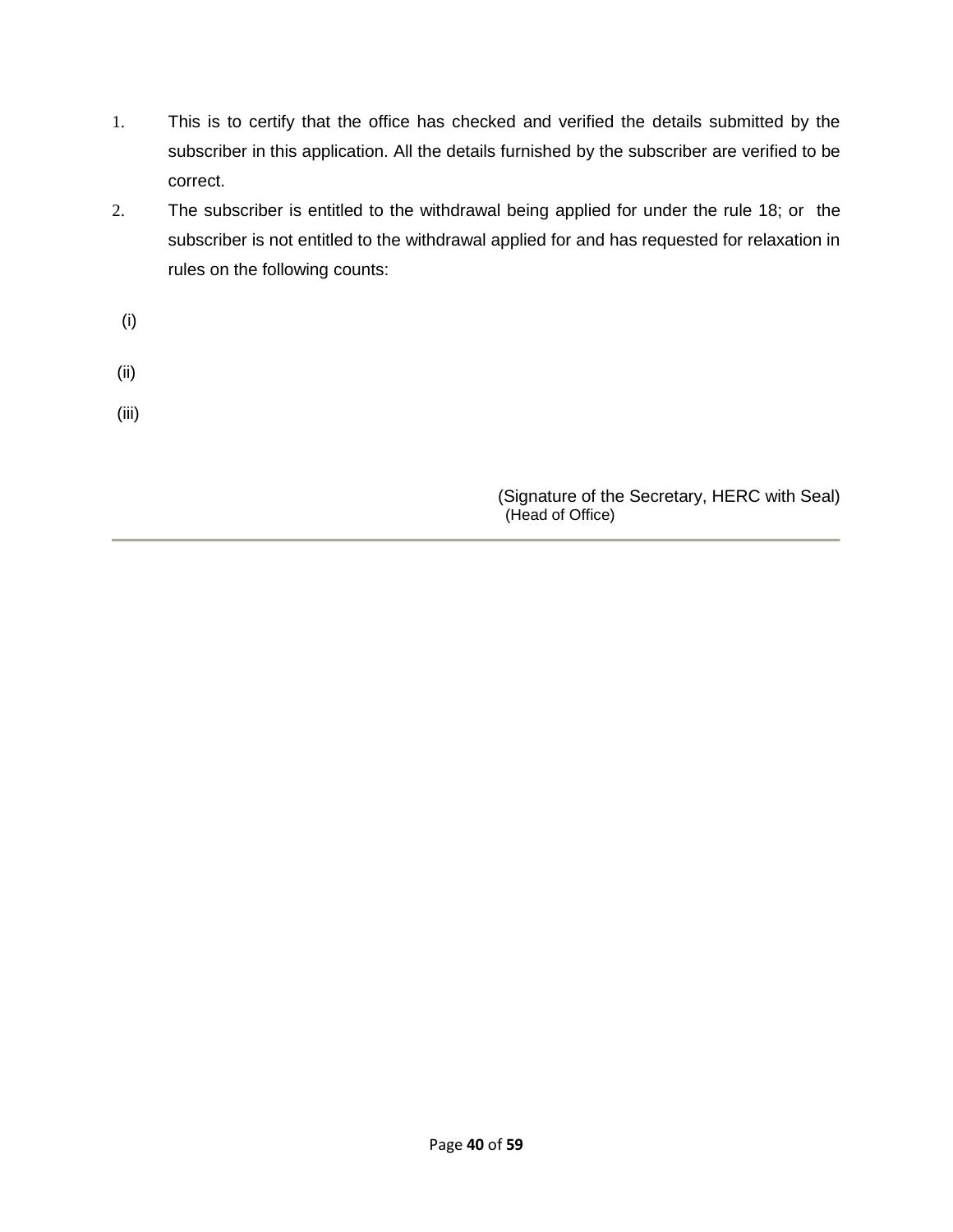### **ANNEXURE D FORM NO. PF-4 PART-II**

If the application is for seeking withdrawal for acquisition of a plot and construction of house thereon/acquisition of flat or house/construction of house, the following additional information be provided:

| <b>Serial</b>  | <b>Subject</b>                                                                                                                                                        | <b>Particulars</b>                                                                                      |
|----------------|-----------------------------------------------------------------------------------------------------------------------------------------------------------------------|---------------------------------------------------------------------------------------------------------|
| <b>Number</b>  |                                                                                                                                                                       |                                                                                                         |
| 1 <sub>1</sub> | Purpose:                                                                                                                                                              | (i)<br>Acquisition of a plot for house                                                                  |
|                |                                                                                                                                                                       | Acquisition of a built up flat<br>(ii)                                                                  |
|                |                                                                                                                                                                       | Acquisition of a built up house<br>(iii)                                                                |
|                |                                                                                                                                                                       | (iv) Construction of House                                                                              |
|                |                                                                                                                                                                       | (v) Re-payment of loan taken from a<br>financial institution expressly for<br>acquiring a dwelling unit |
|                |                                                                                                                                                                       | Repair/Renovation of a house<br>(vi)                                                                    |
| 2.             | Source of acquisition (please give details<br>of the agency e.g. Haryana Urban<br>Development Authority/Co-op. Housing<br>Society/ Open market or any other<br>source |                                                                                                         |
| 3.             | whose<br>in<br>the<br>plot/<br>Person<br>name<br>house/flat (Clear title). Enclose proof of<br>ownership/copy of allotment letter                                     |                                                                                                         |
| 4.             | Amount of House Building Advance<br>taken from the Government under its<br>Scheme, if any.                                                                            |                                                                                                         |
| 5.             | withdrawal<br>Whether<br>from<br>General<br>Provident Fund taken earlier for this<br>purpose?                                                                         | Yes / No                                                                                                |
| 6.             | If the answer to above is 'yes', please<br>give the details:                                                                                                          |                                                                                                         |
|                | withdrawal taken for the same unit<br>(i)                                                                                                                             | (i)                                                                                                     |
|                | withdrawal taken for some other<br>(ii)<br>unit(s)                                                                                                                    | (ii)                                                                                                    |
|                | (iii) whether the previous unit has been<br>disposed off and the advance taken                                                                                        |                                                                                                         |
|                | for the same deposited back in the<br>account                                                                                                                         | (iii)                                                                                                   |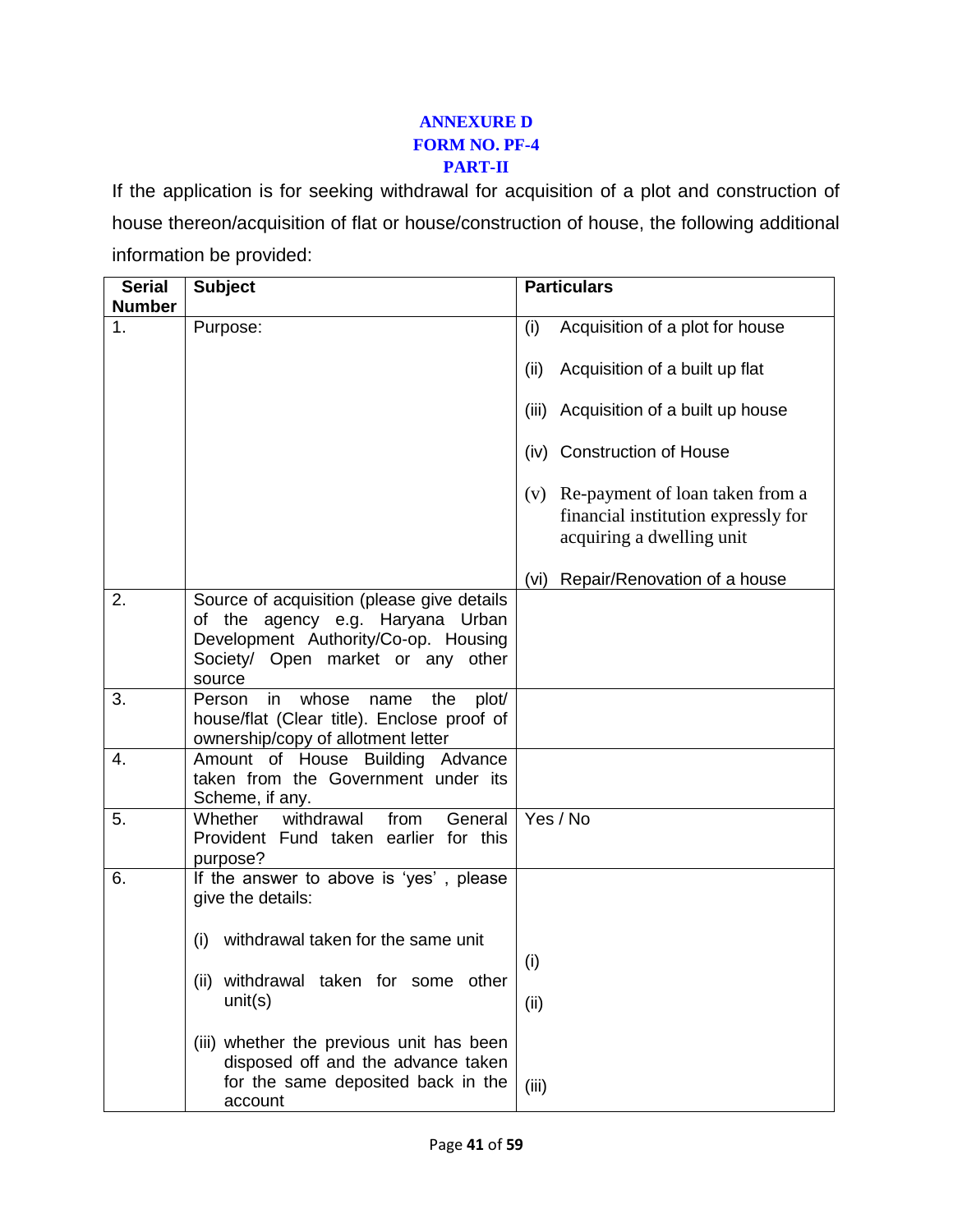| If the withdrawal is being applied for a<br>plot in the name of spouse, please<br>indicate who is the first nominee to |
|------------------------------------------------------------------------------------------------------------------------|
| receive the General Provident Fund                                                                                     |
| accumulations.                                                                                                         |

(Signature of applicant)

Designation\_\_\_\_\_\_\_\_\_\_\_\_\_\_\_\_\_\_\_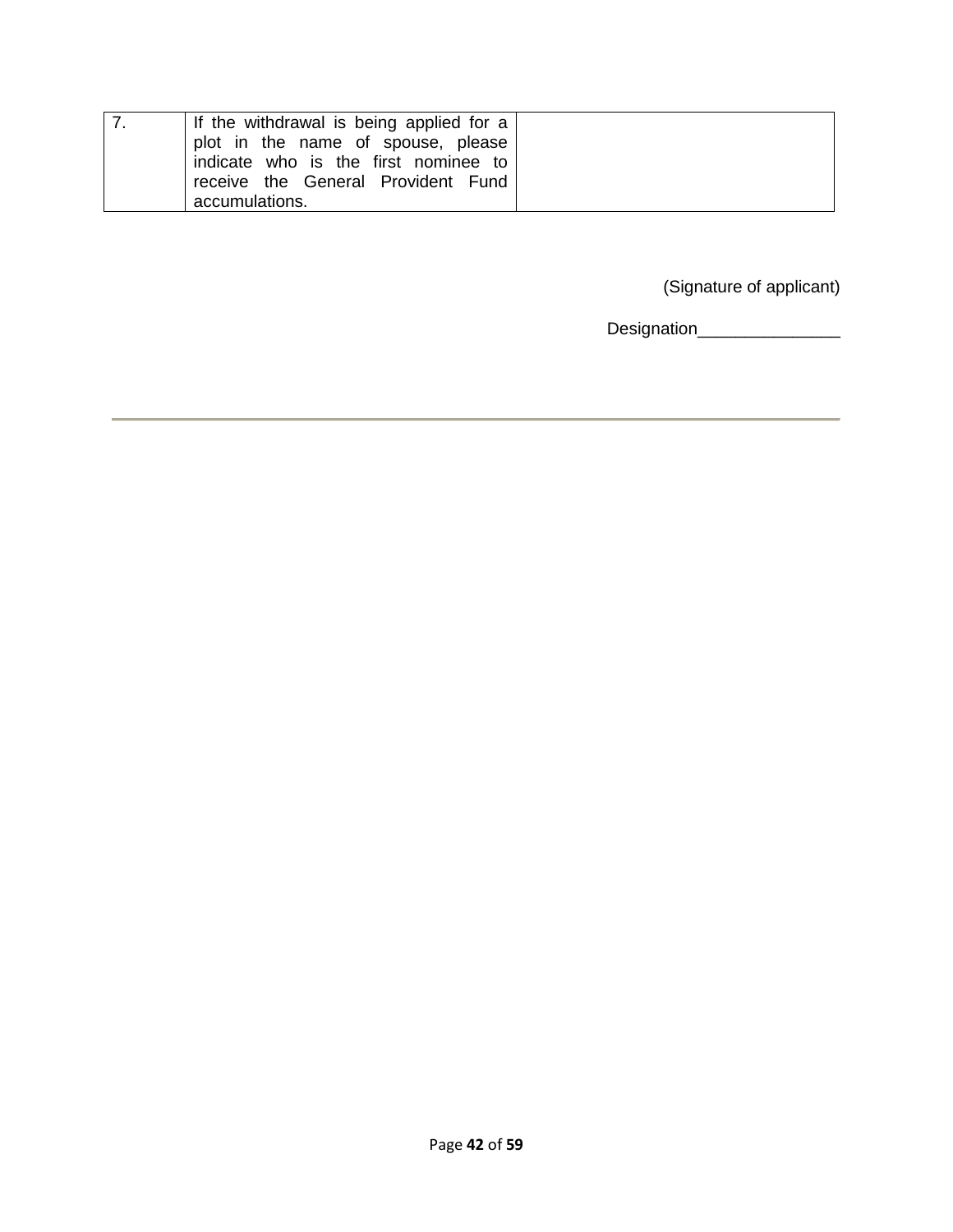### **ANNEXURE D**

### **FORM NO. PF-4**

### **PART – III**

# (Withdrawal for marriage ceremony)

| <b>Serial</b><br><b>Number</b> | <b>Subject</b>                                                                                                | <b>Particulars</b> |
|--------------------------------|---------------------------------------------------------------------------------------------------------------|--------------------|
| 1.                             | Marriage<br>Self/Son/Daughter/<br>of<br>dependent Sister                                                      |                    |
| 2.                             | Name of the dependent for whose<br>marriage advance is applied                                                |                    |
| 3.                             | Date of birth of the dependent                                                                                |                    |
| 4.                             | Has any withdrawal been taken earlier<br>for marriage? If yes, the amount of<br>withdrawal taken with detail: |                    |
| 5.                             | Amount of withdrawal being applied for                                                                        |                    |
| 6.                             | Date of marriage ceremony                                                                                     |                    |

(Signature of applicant)

Designation\_\_\_\_\_\_\_\_\_\_\_\_\_\_\_\_\_\_\_\_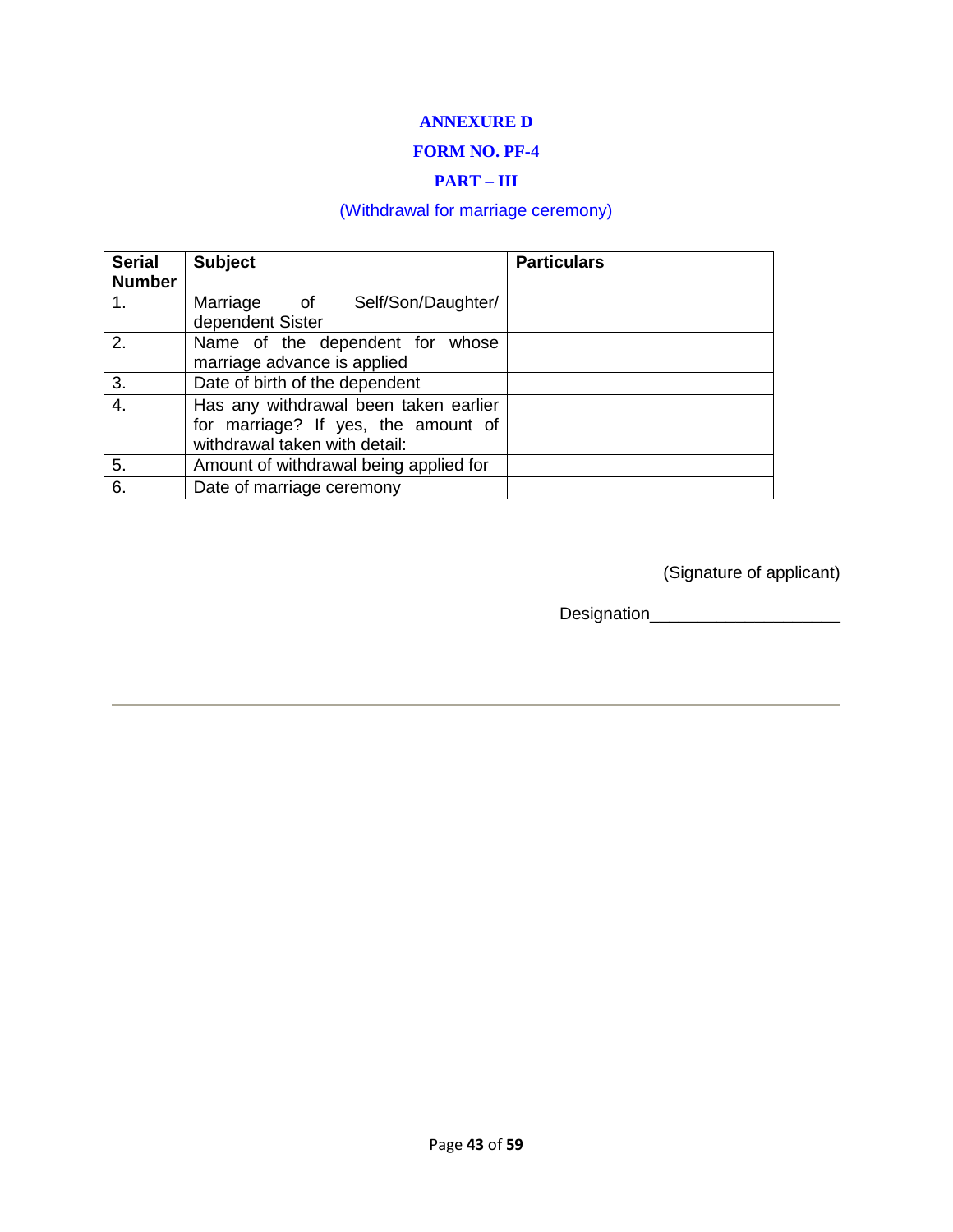### **ANNEXURE D**

### **FORM NO. PF-4**

### **PART – IV**

# (Withdrawal for higher education of children)

| <b>Serial</b><br><b>Number</b> | <b>Subject</b>                               | <b>Particulars</b> |
|--------------------------------|----------------------------------------------|--------------------|
| 1.                             | Withdrawal is being applied for Son/Daughter |                    |
|                                | higher education of: -                       |                    |
| 2.                             | Name of the Child                            |                    |
| 3.                             | Details of the Course of Study               |                    |
| 4.                             | Name of the Institute of Study               |                    |
| 5.                             | Evidence of Admission                        |                    |
| 6.                             | Evidence of fees to be supported             |                    |
|                                | to justify the advance                       |                    |
| 7.                             | Details of withdrawals<br>taken              | (i)                |
|                                | earlier for the purpose:                     |                    |
|                                |                                              |                    |
|                                |                                              |                    |
|                                |                                              | (ii)               |
|                                |                                              |                    |
|                                |                                              |                    |
|                                |                                              | (iii)              |

(Signature of applicant)

Designation \_\_\_\_\_\_\_\_\_\_\_\_\_\_\_\_\_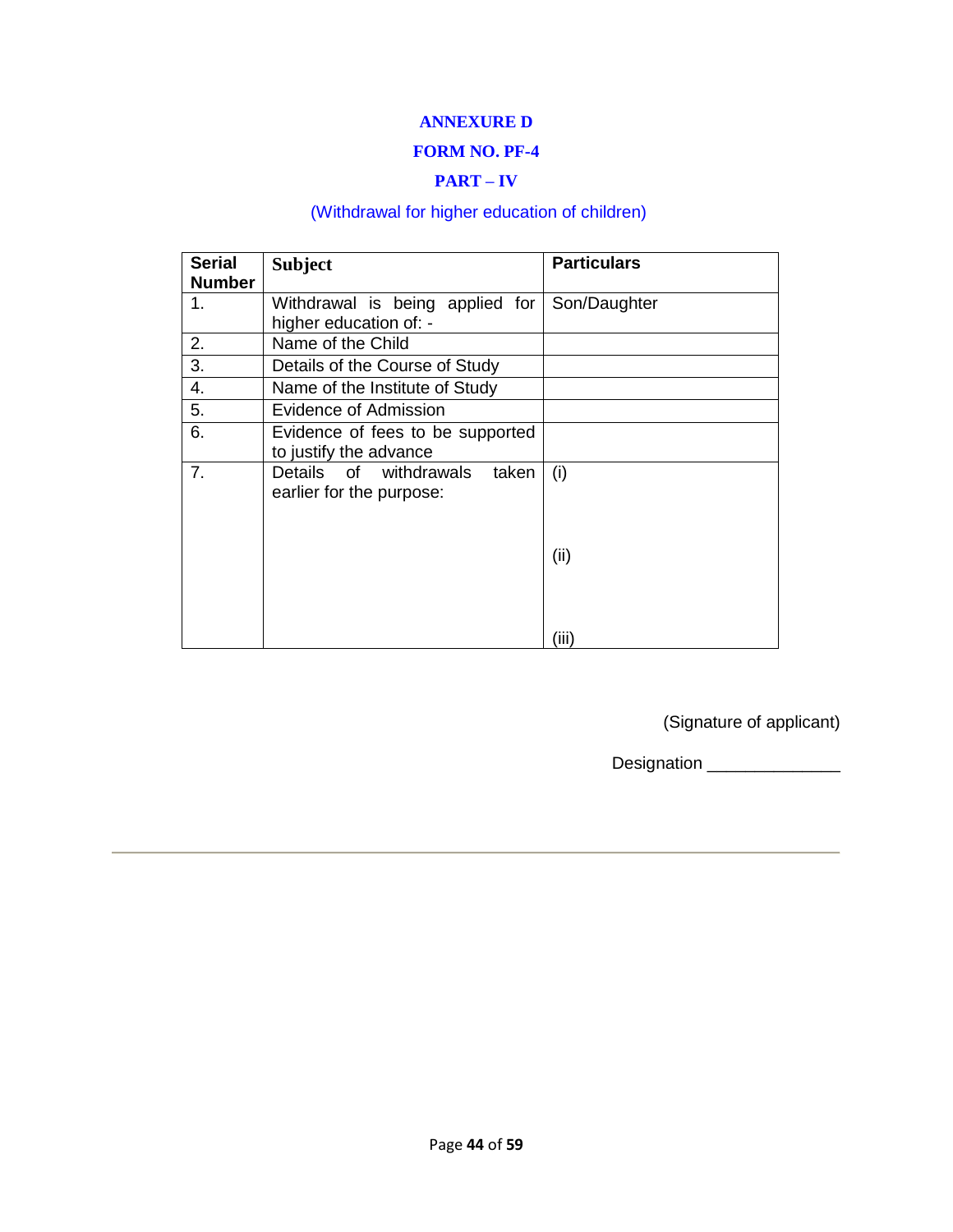### **ANNEXURE D**

### **FORM NO. PF-4**

### **PART –V**

# (Withdrawal for purchase of motor vehicle(s))

| <b>Serial</b><br><b>Number</b> | <b>Subject</b>                                                                                    | <b>Particulars</b> |
|--------------------------------|---------------------------------------------------------------------------------------------------|--------------------|
| 1.                             | Withdrawal is being applied for<br>motor vehicle i.e. motor car, motor<br>cycle, scooter or moped |                    |
| 2.                             | Particulars of withdrawal or loan<br>taken previously, if any.                                    | Amount             |
|                                |                                                                                                   | Date of drawal     |
|                                |                                                                                                   | withdrawal or Loan |
| 3.                             | Cost of vehicle (proforma invoice<br>to be attached)                                              |                    |
| 4.                             | Amount required for purchase of<br>vehicle                                                        |                    |

(Signature of applicant)

Designation \_\_\_\_\_\_\_\_\_\_\_\_\_\_\_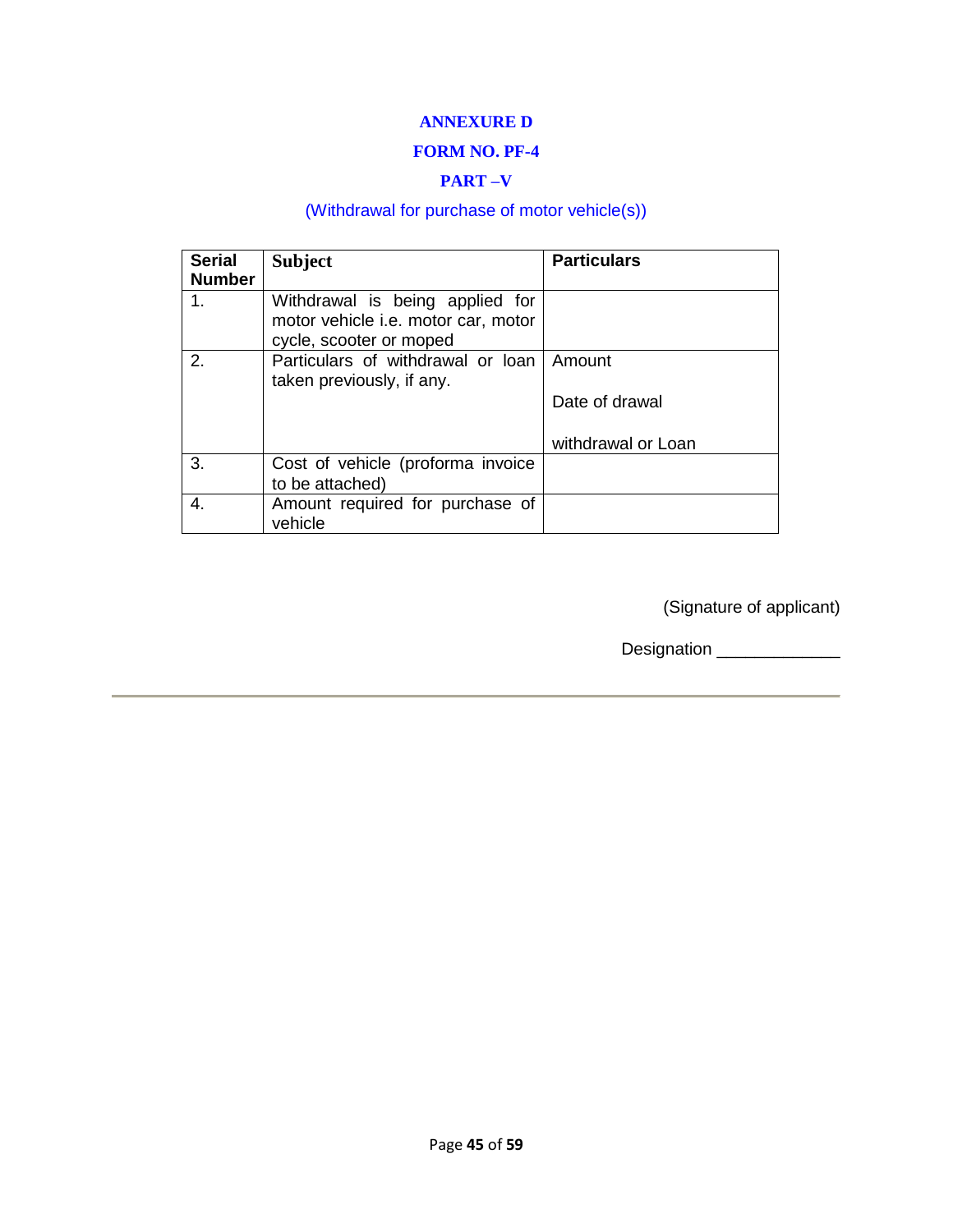### **ANNEXURE E**

### **FORM NO. PF - 5**

### **(See rule 24)**

# **APPLICATION FOR FINAL PAYMENT/TRANSFER TO CORPORATE BODIES/OTHER GOVERNMENTS**

To

The Secretary, Haryana Electricity Regulatory Commission. Sir,

I am to retire/have retired/have been discharged/dismissed/have been permanently transferred to\_\_\_\_\_\_\_\_/have resigned finally from Government service/have resigned service under Government to take up appointment with and my resignation has been accepted with effect from forenoon/afternoon. I joined service with on on forenoon/afternoon.

2. My Fund Account No. is \_\_\_\_\_\_\_\_\_\_\_\_\_\_\_\_\_\_\_\_

3. I desire to receive payment through bank \_\_\_\_\_\_\_\_\_\_\_\_\_\_\_\_\_\_\_\_\_\_\_\_. Particulars of my personal marks of identification, left hand thumb and finger impressions (in the case of illiterate subscribers) and specimen signature (in the case of literate subscribers) in duplicate, duly attested by a Gazetted Officer, are enclosed.

4. I request that the entire amount at my credit with interest due under the rules may be paid to me/transferred to\_\_\_\_\_\_\_\_\_\_\_\_\_\_\_\_\_\_\_\_\_\_\_\_

Yours faithfully,

Date: - (Signature)

(To be specified)

Name:

Address: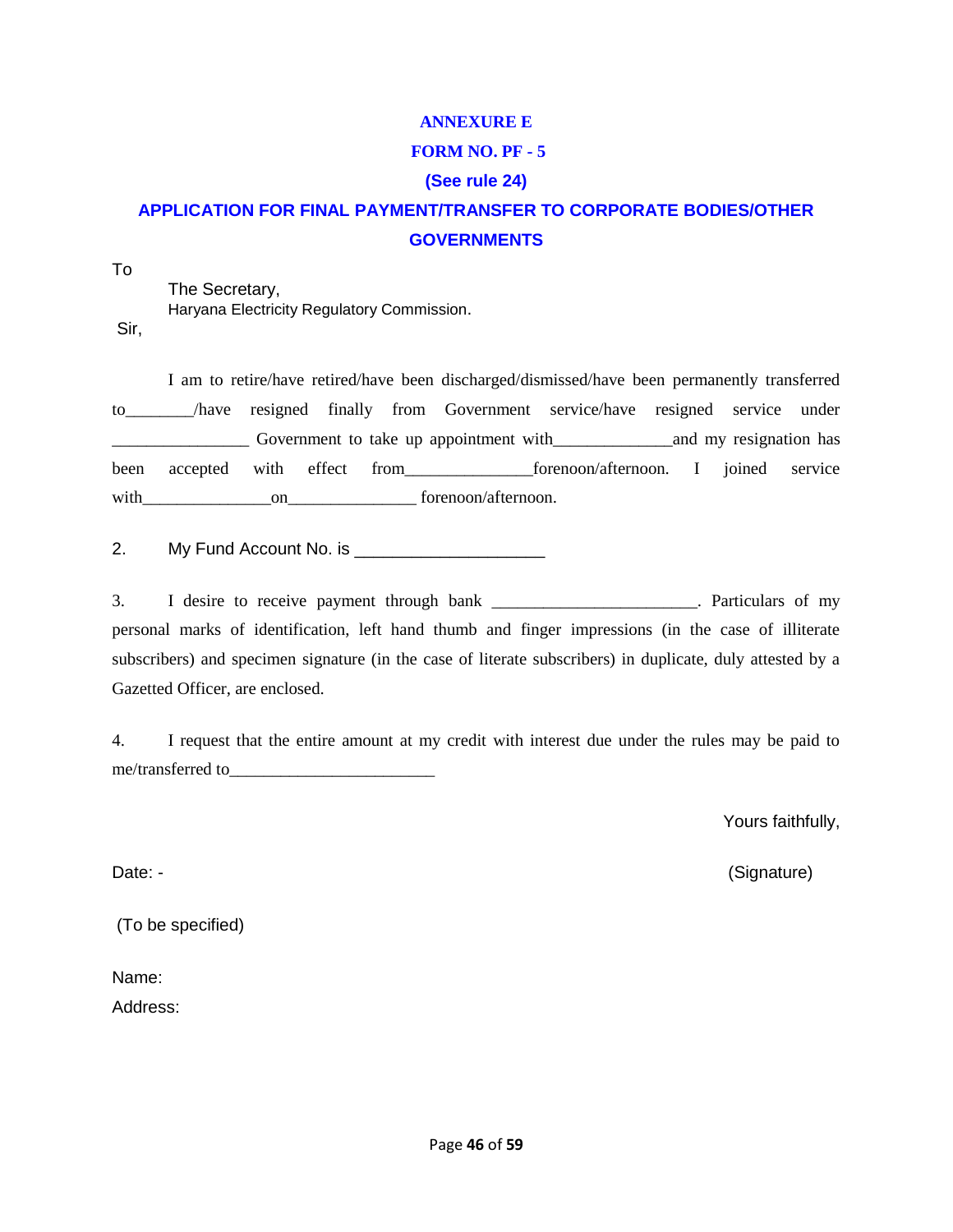### **(FOR USE BY OFFICE)**

Forwarded to the DDO, Haryana Electricity Regulatory Commission for necessary action.

2. Sh./Ms been permanently transferred to………………….…../has resigned finally from Government service/has resigned service under the service under the service of the service under the service up of the service under the service under the service under the service under the service under the service under the service under the appointment with\_\_\_\_\_\_\_\_\_\_\_\_\_and his/her resignation has been accepted with effect from \_\_\_\_\_\_\_\_\_\_\_\_\_\_\_\_\_\_\_\_\_\_\_\_\_\_\_\_\_\_\_forenoon/afternoon. He/she joined service with on\_\_\_\_\_\_\_\_\_\_\_\_\_\_\_\_\_\_\_forenoon/afternoon.

3. The last fund deduction was made from his/her pay in the Office Bill No\_\_\_\_\_\_\_\_\_\_\_\_\_ dated\_\_\_\_\_\_\_\_\_\_\_\_\_\_\_for Rs\_\_\_\_\_\_\_\_\_\_\_\_(Rupees \_\_\_\_\_\_\_\_\_\_\_\_\_\_\_\_\_\_\_\_\_\_\_\_), the amount of deduction being Rs……………and recovery on account of refund of advance Rs……………………….

4. Certified that he/she had taken the following advances in respect of which\_\_\_\_\_\_\_\_\_\_\_\_\_\_\_\_\_instalment of Rs\_\_\_\_\_\_\_\_\_\_\_\_\_\_are yet to be recovered and credited to the Fund Account. The details of advance(s)/withdrawal(s) granted to him/her during the twelve months immediately preceding the date of his/her quitting service/proceeding on leave preparatory to retirement or thereafter are also indicated below -

| <b>Serial</b>  | <b>Amount of</b>            | <b>Place of encashment</b> | <b>Voucher Number</b> |
|----------------|-----------------------------|----------------------------|-----------------------|
| <b>Number</b>  | <b>Advances/Withdrawals</b> |                            | and Date              |
|                |                             |                            |                       |
| 2.             |                             |                            |                       |
| 3.             |                             |                            |                       |
| $\overline{4}$ |                             |                            |                       |

5. Certified that he/she has not resigned from the Commission service with prior permission of the Competent Authority to take up an appointment in Central Government or under State Government or under a body corporate owned or controlled by the State.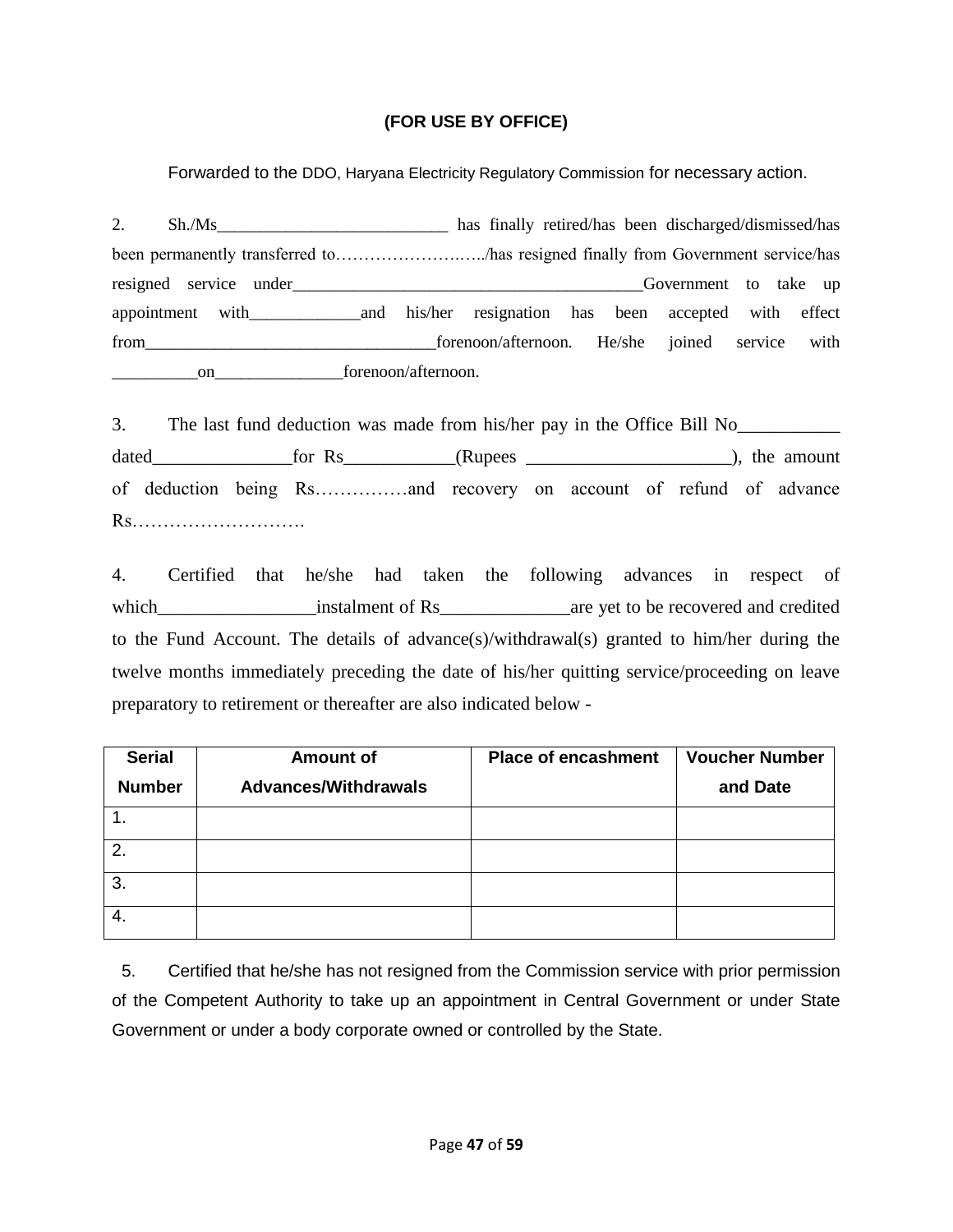6. Certified that no advance/withdrawal will be sanctioned to the subscriber without the approval of Competent Authority, HERC.

7. Certified that the subscriber/claimant submitted the application on\_\_\_\_\_\_\_Date\_\_\_\_\_\_Month\_\_\_\_\_\_\_Year.

> (Signature of Secretary, HERC) (Head of Office)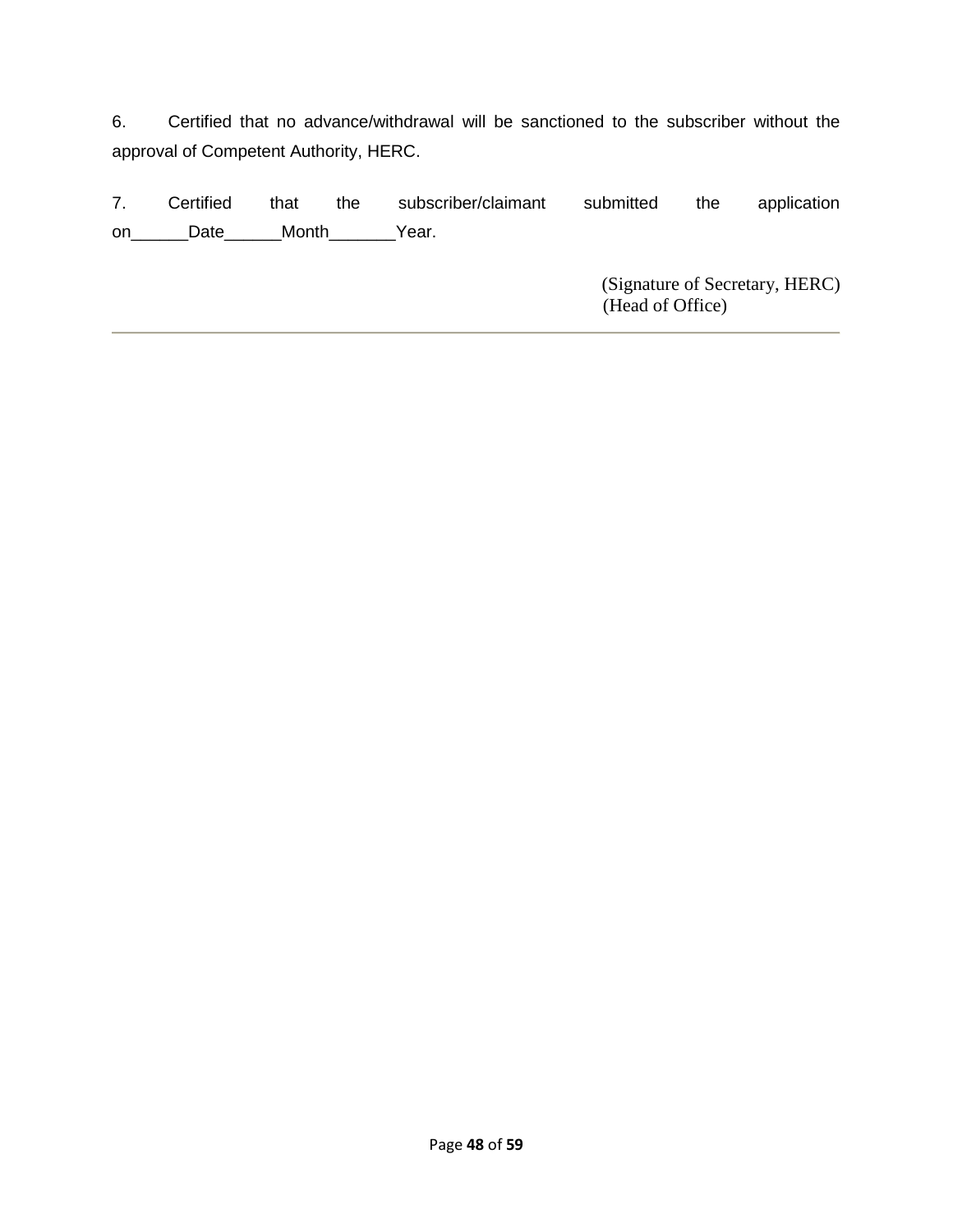# **ANNEXURE F**

### **FORM No. PF - 6**

### **(See rule 24)**

# **APPLICATION FOR FINAL PAYMENT TO THE NOMINEES OR ANY OTHER CLAIMANTS WHERE NO NOMINATION SUBSISTS**

To

Sir,

The Secretary, Haryana Electricity Regulatory Commission

It is requested that arrangements may kindly be made for the payment of the accumulations in the General Provident Fund Account of Sh. /Ms\_\_\_\_\_\_\_\_\_\_\_\_\_\_\_\_\_\_\_\_\_\_

\_\_\_\_\_\_\_\_\_\_\_\_\_\_\_. The necessary particulars required in this connection are given below: -

- 1. Name of the officer/employee:
- 2. Date of birth:
- 3. Post held by the officer/employee:
- 4. Date of death:
- 5. Proof of death in the form of a death certificate: (issued by the municipal authorities, etc.)
- 6. General Provident Fund Account Number of subscriber (Complete):
- 7. Amount at the credit of the subscriber at the time of his death, if known:
- 8. Details of the nominees alive on the date of death of the subscriber, if a nomination subsists:

| Sr. No. | the $\vert$<br>Name of<br><b>Nominee</b> | Relationship<br>with<br>the<br>subscriber | Share of<br>the<br><b>Nominee</b> | Remark |
|---------|------------------------------------------|-------------------------------------------|-----------------------------------|--------|
|         |                                          |                                           |                                   |        |
| ۷.      |                                          |                                           |                                   |        |
| 3.      |                                          |                                           |                                   |        |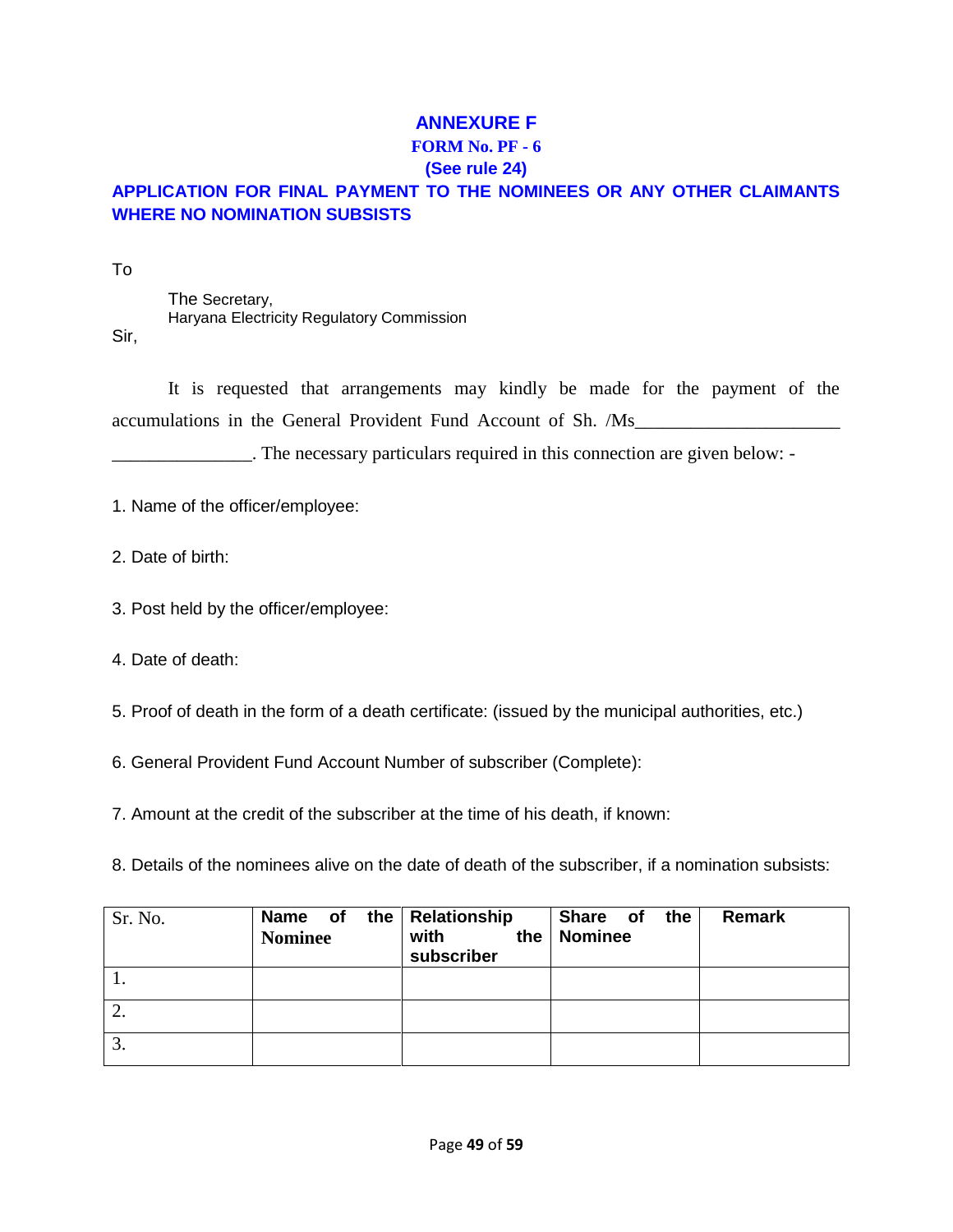9. In case the nomination is in favour of person other than a member of the family, the detail of the family, if the subscriber subsequently acquired a family:

| Sr. No. | Name of the Relationship<br><b>Nominee</b> | with<br>the<br>subscriber | Age on the Date<br>of Death | <b>Remark</b> |
|---------|--------------------------------------------|---------------------------|-----------------------------|---------------|
|         |                                            |                           |                             |               |
| 2.      |                                            |                           |                             |               |
| 3.      |                                            |                           |                             |               |

10. In case no nomination subsists, the details of the surviving members of the family on the date of death of the subscriber. In the case of a daughter or of a daughter of a deceased son of the subscriber married before the death of the subscriber, it should be stated against her name whether her husband was alive on the date of death of the subscriber:

| Sr. No. | the<br>Name of<br><b>Nominee</b> | Relationship<br>with<br>the<br>subscriber | Age on the Date<br>of Death | Remark |
|---------|----------------------------------|-------------------------------------------|-----------------------------|--------|
|         |                                  |                                           |                             |        |
| 2.      |                                  |                                           |                             |        |
| 3.      |                                  |                                           |                             |        |

11. Name of the Natural/legal guardian (in case the amount is due to a minor child)

12. If the subscriber has left no family and no nomination subsists, the names of persons to whom the Provident Fund money is payable (to be supported by letter of Probate or succession certificate etc.) :

| Sr. No. | Name of<br><b>Nominee</b> | the   Relationship<br>with<br>the<br>subscriber | <b>Address</b> | <b>Remark</b> |
|---------|---------------------------|-------------------------------------------------|----------------|---------------|
|         |                           |                                                 |                |               |
| 2.      |                           |                                                 |                |               |
| 3.      |                           |                                                 |                |               |

13. The payment is desired through the bank\_\_\_\_\_\_\_\_\_\_\_\_\_\_\_\_\_\_\_\_\_\_. In this connection the following documents duly attested by a Gazetted Officer/

Magistrate are attached: -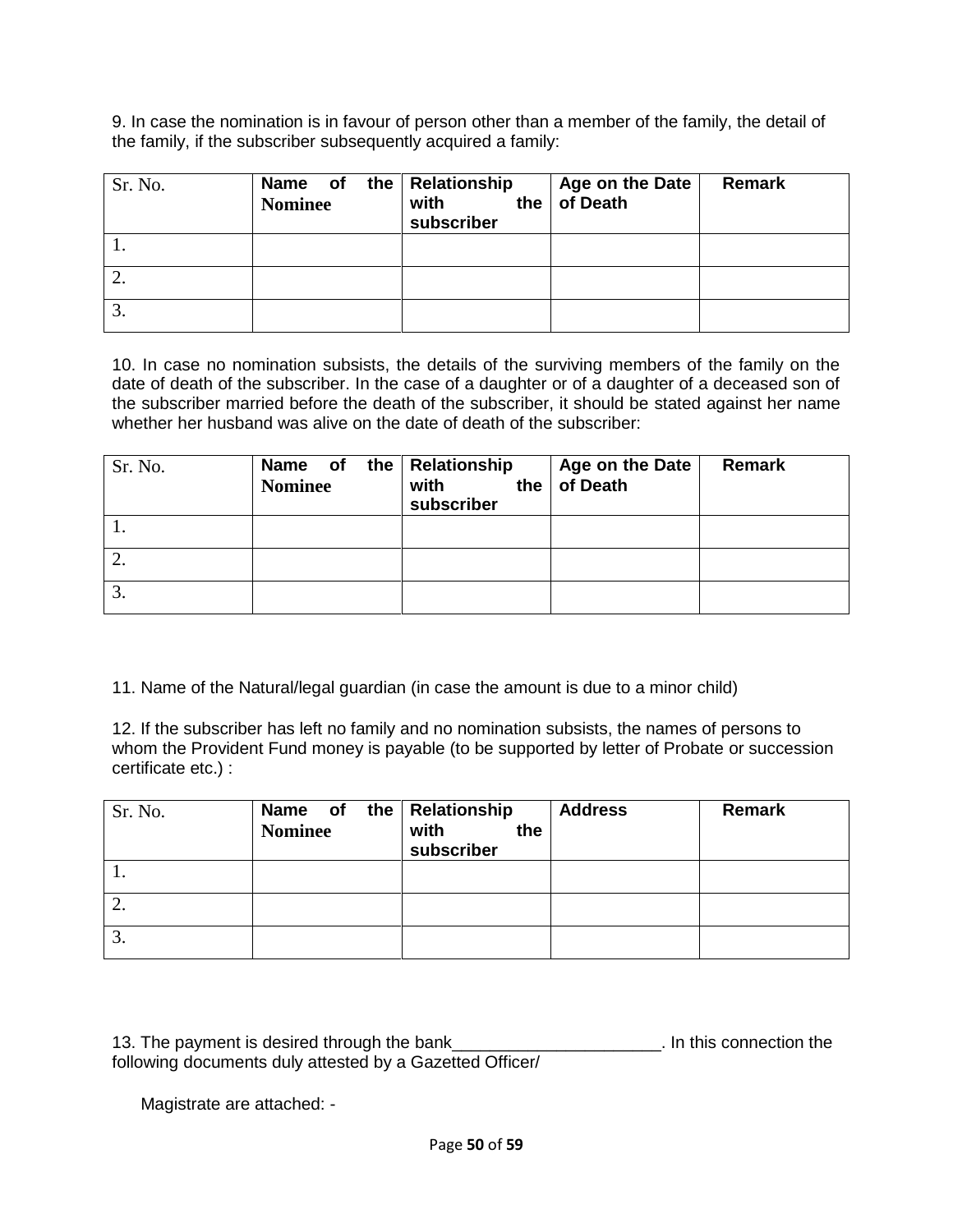- (i) Personal marks of identification
- (ii) Left/Right Hand thumb or finger impressions (in the case of illiterate claimants)
- (iii) Specimen signatures in duplicate (in the Case of literate claimants):

Yours faithfully,

| Place | (Signature of claimant) |
|-------|-------------------------|
| Dated | (Full Name and Address) |

### **(FOR USE OF OFFICE)**

Forwarded to the DDO, Haryana Electricity Regulatory Commission for necessary action. The particulars furnished above have been duly verified.

2. The General Provident Fund Account number of Sh./Ms. is\_\_\_\_\_\_\_\_\_\_\_\_\_\_\_\_\_\_\_\_\_

3. He/she died on\_\_\_\_\_\_\_\_\_\_\_\_\_\_\_\_\_\_A death certificate issued by the Municipal authorities has been produced (copy enclosed).

4. The last General Provident Fund deduction was made from his/her pay for the month of the drawn vide Voucher No<sub>c</sub> dated in this Office for Rs\_\_\_\_\_\_\_\_\_\_\_\_\_\_Rupees\_\_\_\_\_\_\_\_\_\_\_\_\_\_\_\_, the amount of deduction being Rs\_\_\_\_\_\_\_\_\_\_\_\_\_and recovery amount being Rs.

5. Certified that he/she had taken the following advances in respect of

which\_\_\_\_\_\_\_\_\_\_\_\_\_\_\_\_instalment of Rs\_\_\_\_\_\_\_\_\_\_\_\_\_\_\_\_are yet to be recovered and

credited to the Fund Account. The details of the withdrawals granted to him/her during the

twelve months immediately preceding the date of his/her death are also indicated below -

| <b>Serial</b>  | <b>Amount of</b>            | <b>Place of encashment</b> | <b>Voucher Number</b> |
|----------------|-----------------------------|----------------------------|-----------------------|
| <b>Number</b>  | <b>Advances/Withdrawals</b> |                            | and Date              |
|                |                             |                            |                       |
| $\overline{2}$ |                             |                            |                       |
| 3              |                             |                            |                       |
| 4.             |                             |                            |                       |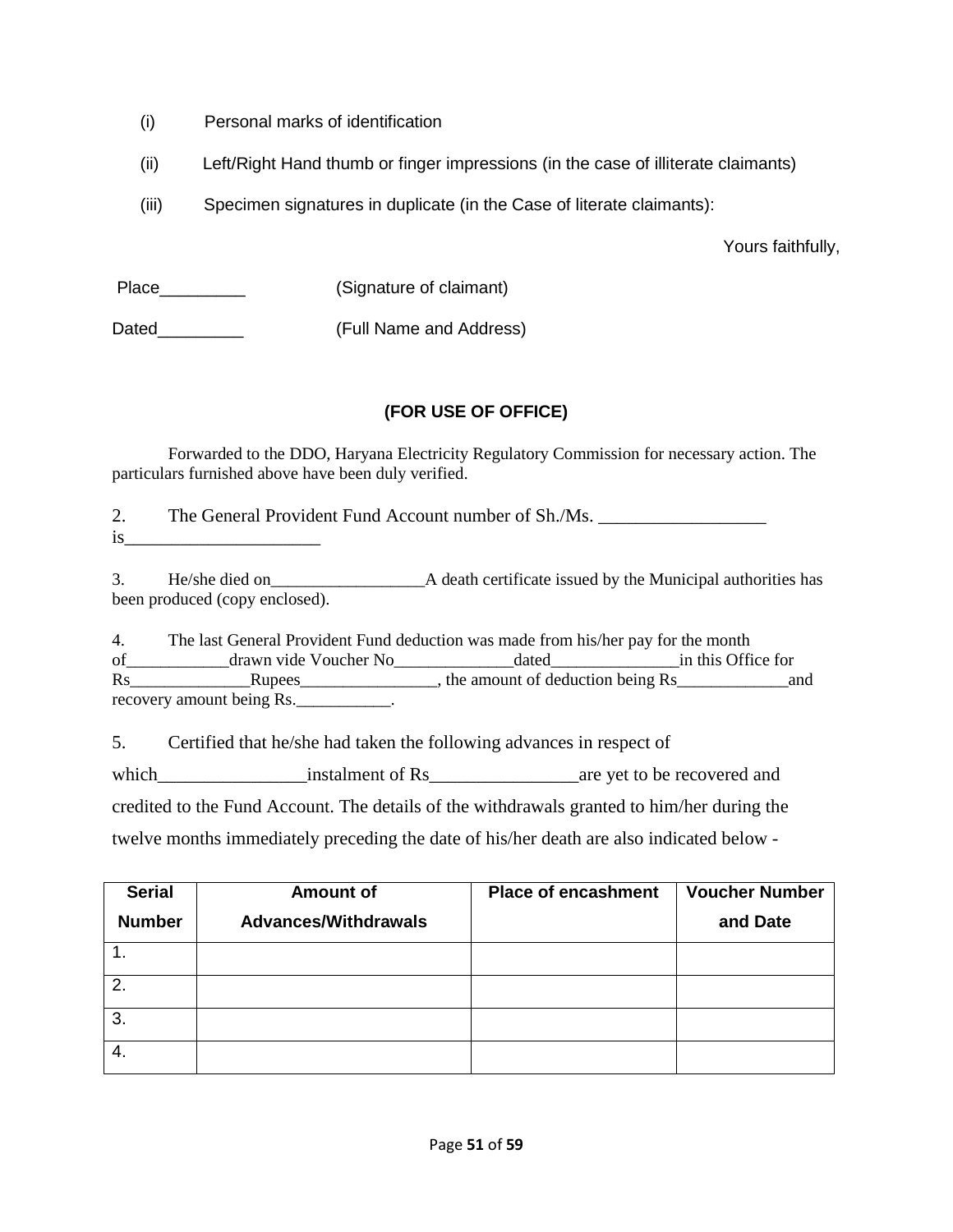6. Certified that the claimant submitted the application on

date\_\_\_\_\_\_\_month\_\_\_\_\_\_\_year.

(Signature of the Secretary, HERC) (Head of Office)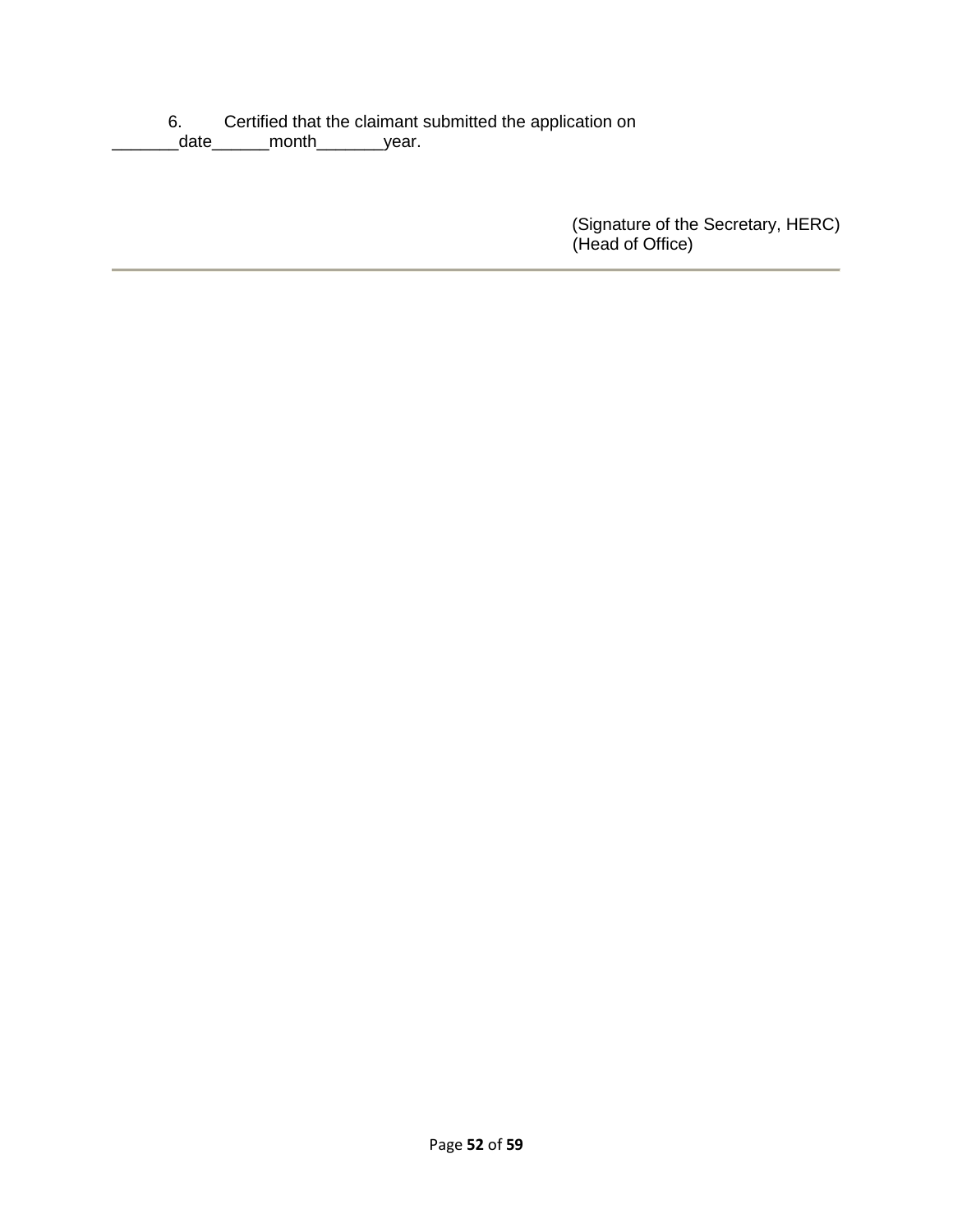### **ANNEXURE G FORM NO. PF- 7 SANCTION ORDER FOR ADVANCE (See rule 15)**

|       | Sanction is hereby accorded under rule_____of the HERC General Provident Fund Rules for the                                                                                                                 |                         |
|-------|-------------------------------------------------------------------------------------------------------------------------------------------------------------------------------------------------------------|-------------------------|
|       |                                                                                                                                                                                                             |                         |
|       |                                                                                                                                                                                                             |                         |
|       | enable him/her to defray charges on account of _____________________.                                                                                                                                       |                         |
| 2.    | The advance will be recovered in _________________________________monthly installments of                                                                                                                   |                         |
|       | Rs_________________________each, commencing from the salary of next month succeeding the                                                                                                                    |                         |
|       | drawal month _________________________.                                                                                                                                                                     |                         |
| 3.    |                                                                                                                                                                                                             |                         |
|       | detailed below: -                                                                                                                                                                                           |                         |
|       | (i) Balance as per General Provident Fund Statement for the year                                                                                                                                            | Rs.                     |
|       | (ii) Subsequent deposits<br>Rs.                                                                                                                                                                             |                         |
|       | (iii) Total of column (i) and (ii)<br><b>Rs</b>                                                                                                                                                             |                         |
|       | (iv) Subsequent advance/withdrawals, if any Rs.                                                                                                                                                             |                         |
|       | (v) Balance as on date of sanction column $\{(iii)$ minus $(iv)\}$                                                                                                                                          | Rs.                     |
| Dated |                                                                                                                                                                                                             | Name<br>Secretary, HERC |
|       | Endst. No.<br>Dated<br>Copy forwarded to:                                                                                                                                                                   |                         |
|       | 1. The DDO, Haryana Electricity Regulatory Commission for information and to make a note in the<br>ledger account of the subscriber.                                                                        |                         |
|       | 2. Shri His attention is drawn to the provisions of the rule of the rule of                                                                                                                                 |                         |
|       | Fund rules according to which a subscriber who has been permitted to withdraw money from the fund<br>should satisfy the sanctioning authority that the money has been utilized for the purpose for which it |                         |

was withdrawn. A certificate to the effect that the amount withdrawn has been utilized for the purpose for which it was sanctioned be furnished within one month from the date of drawal.

(Signature)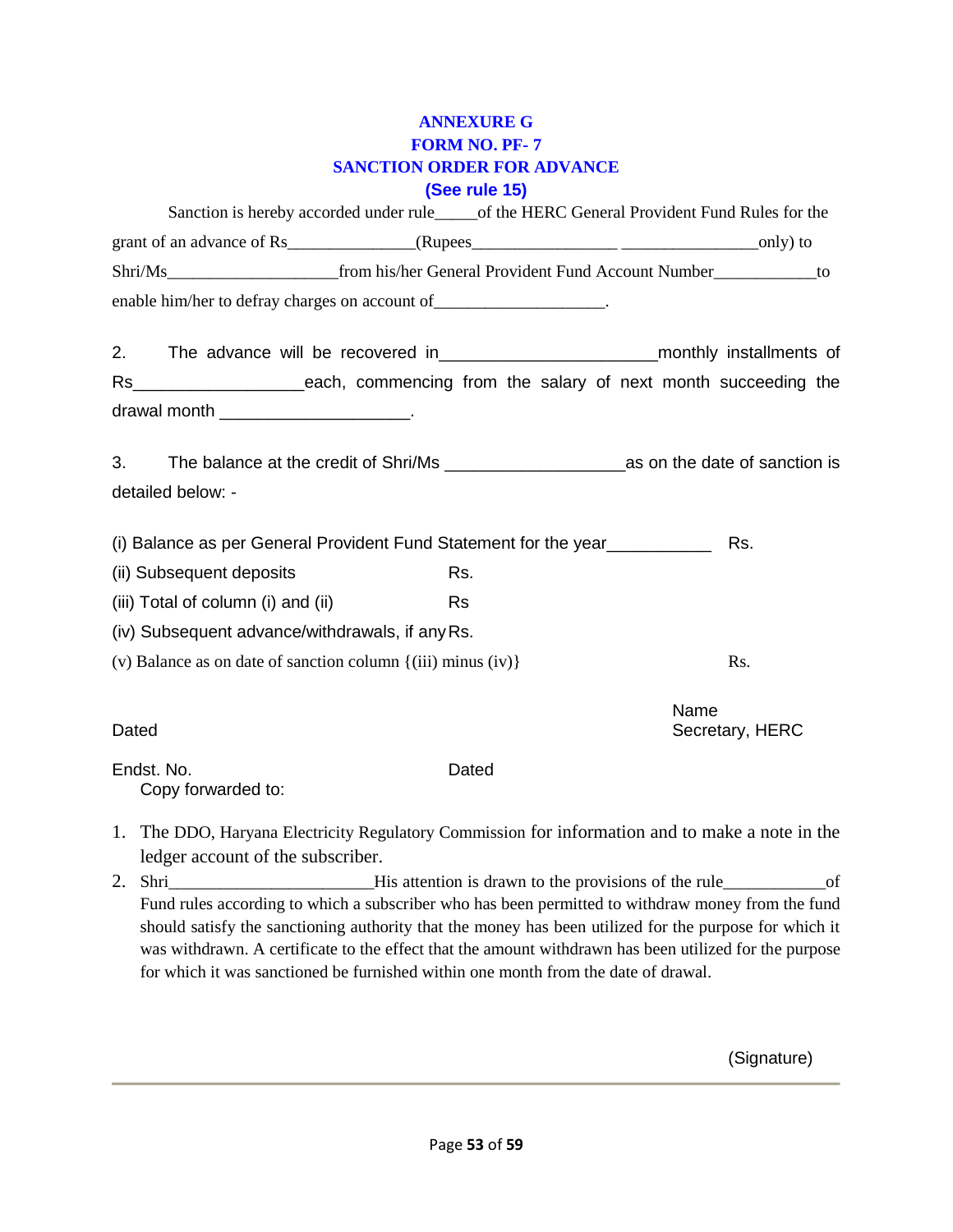# **ANNEXURE H FORM NO. PF- 8 SANCTION ORDER FOR WITHDRAWAL**

# **(See rule 18)**

| Provident Fund Rules to Sh./Ms. ______________________ (here enter the name<br>designation) for withdrawal of an amount of Rs | Sanction is hereby accorded under rule _________________of the HERC General                |                                                                           |        |  |      | (Rupees         | and |
|-------------------------------------------------------------------------------------------------------------------------------|--------------------------------------------------------------------------------------------|---------------------------------------------------------------------------|--------|--|------|-----------------|-----|
|                                                                                                                               | _____________________only) from his/her General Provident Fund Account No.                 | to enable him/her to meet expenditure in connection with _______________. |        |  |      |                 |     |
| 2.<br>this withdrawal.                                                                                                        | The amount of withdrawal is within the limits as prescribed in the conditions meant for    |                                                                           |        |  |      |                 |     |
| 3.                                                                                                                            |                                                                                            |                                                                           |        |  |      |                 |     |
| sanction is detailed below: -<br>(i) Balance as per General Provident Fund statement for the year____                         |                                                                                            |                                                                           |        |  | Rs.  |                 |     |
| (ii) Subsequent deposits                                                                                                      |                                                                                            | Rs.                                                                       |        |  |      |                 |     |
| (iii) Total of columns (i) and (ii)                                                                                           |                                                                                            |                                                                           | Rs.    |  |      |                 |     |
| (iv) Subsequent advances/withdrawals, if any                                                                                  |                                                                                            |                                                                           |        |  | Rs.  |                 |     |
| (v) Balance as on date of sanction columns {(iii) minus (iv)} Rs.                                                             |                                                                                            |                                                                           |        |  |      |                 |     |
| Dated                                                                                                                         |                                                                                            |                                                                           |        |  | Name |                 |     |
| Endst. No.                                                                                                                    |                                                                                            |                                                                           | Dated. |  |      | Secretary, HERC |     |
| Copy forwarded to:                                                                                                            |                                                                                            |                                                                           |        |  |      |                 |     |
| 1. The DDO, Haryana Electricity Regulatory Commission for information and to make a note in                                   |                                                                                            |                                                                           |        |  |      |                 |     |
|                                                                                                                               | the ledger account of the subscriber.                                                      |                                                                           |        |  |      |                 |     |
| 2. Shri ________________________His attention is drawn to the provisions of the                                               |                                                                                            |                                                                           |        |  |      |                 |     |
|                                                                                                                               |                                                                                            |                                                                           |        |  |      |                 |     |
|                                                                                                                               | subscriber who has been permitted to withdraw money from the Fund should satisfy the       |                                                                           |        |  |      |                 |     |
|                                                                                                                               | sanctioning authority that the money has been utilized for the purpose for which it was    |                                                                           |        |  |      |                 |     |
|                                                                                                                               | withdrawn. A certificate to the effect that the amount withdrawn has been utilized for the |                                                                           |        |  |      |                 |     |
|                                                                                                                               |                                                                                            |                                                                           |        |  |      |                 |     |
| drawal.                                                                                                                       |                                                                                            |                                                                           |        |  |      |                 |     |

(Signature of Secretary, HERC) (Head of Office)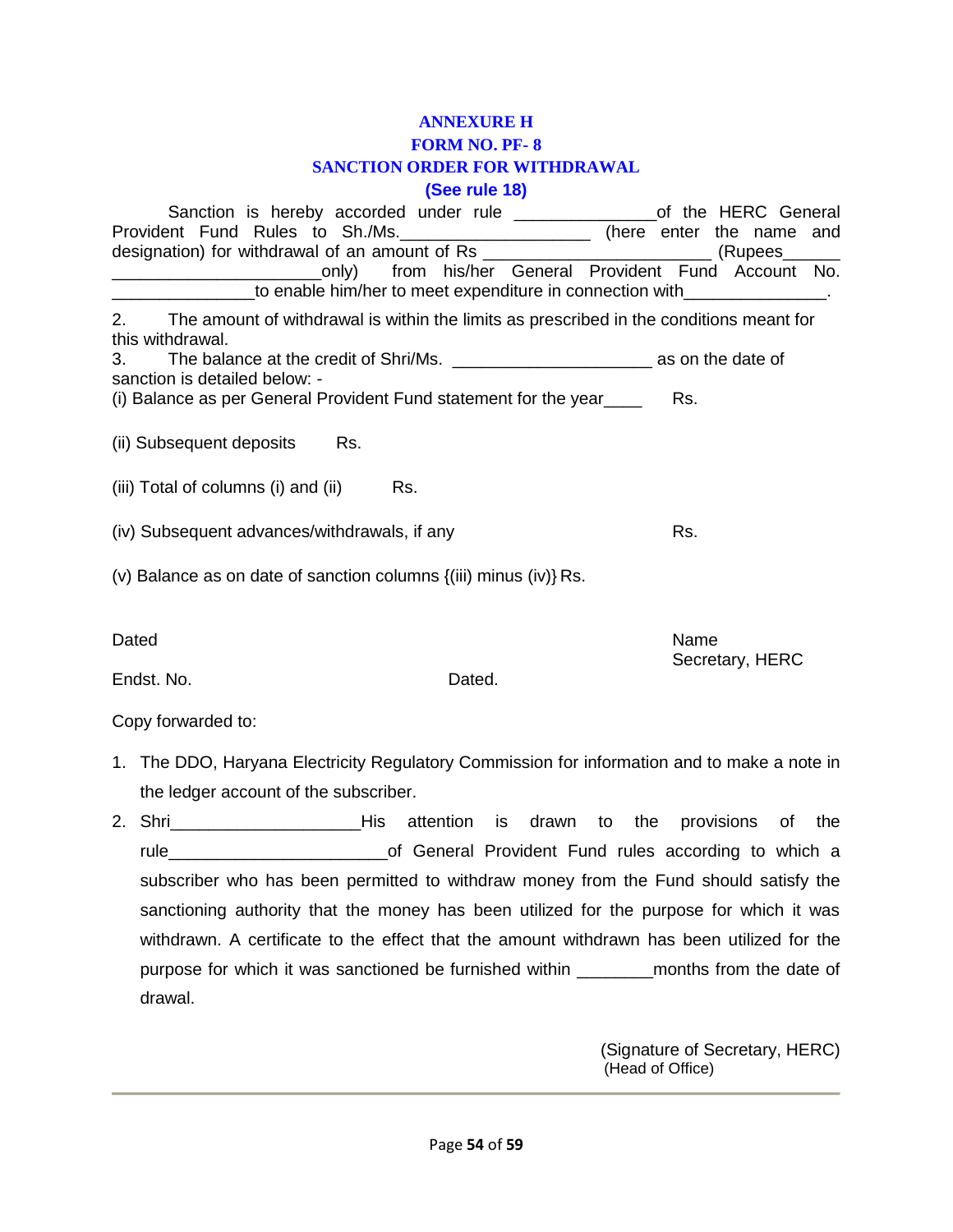# **Annexure I**

# **[See rules 2 (iv), 15 and 18]**

# **List of authorities competent to sanction Advance/Withdrawal**

| <b>Serial</b> | Rule           | Nature of power                                                                                                         | To whom                  | <b>Extent of power</b>                                                                                                                            |
|---------------|----------------|-------------------------------------------------------------------------------------------------------------------------|--------------------------|---------------------------------------------------------------------------------------------------------------------------------------------------|
| <b>Number</b> |                |                                                                                                                         | delegated                |                                                                                                                                                   |
| 01.           | 15(1)          | To<br>sanction<br>advance for:-<br>illness,<br>confinement or<br>disability                                             | Chairman,<br><b>HERC</b> | Six months pay or 50% of credit in General<br>Provident Fund account whichever is less and further<br>subject to the conditions laid in rule 16.  |
|               | 15(2)<br>15(3) | higher education<br>obligatory<br>expenses legal                                                                        |                          |                                                                                                                                                   |
|               | 15(4)          | proceedings in<br>court of law                                                                                          |                          |                                                                                                                                                   |
|               | 15(5)          | defence in<br>departmental<br>inquiry                                                                                   |                          |                                                                                                                                                   |
| 02.           |                | sanction<br>To<br>advance for:-                                                                                         | Chairman,<br><b>HERC</b> | Six months pay or 50% of credit in General<br>Provident Fund account or actual cost of items<br>whichever is least and further subject to the     |
|               | 15(6)          | purchase<br>of<br>hold<br>house<br>item(s)                                                                              |                          | conditions laid in rule 16.                                                                                                                       |
| 03.           |                | To<br>sanction<br>withdrawal for :-                                                                                     | Chairman,<br><b>HERC</b> | 90% of credit in General Provident Fund account or<br>the actual cost whichever is less and further subject                                       |
|               | 18(1)          | <b>Building</b><br><b>or</b><br>acquisition<br>of<br>house/flat/plot<br>from Government<br>agency.<br>acquisition<br>of |                          | to the conditions laid in rule 19.                                                                                                                |
|               | 18(2)          | house/flat/plot<br>from open market<br>repaying of loan                                                                 |                          |                                                                                                                                                   |
|               | 18(3)<br>18(4) | for house/ flat<br>purchase<br>of                                                                                       |                          |                                                                                                                                                   |
|               |                | house site                                                                                                              |                          |                                                                                                                                                   |
| 04.           |                | sanction<br>To<br>withdrawal for :-                                                                                     | Chairman,<br><b>HERC</b> | 50% of credit in General Provident Fund account or<br>the actual cost whichever is less and further subject<br>to the conditions laid in rule 19. |
|               | 18(5)          | additions<br>or<br>alternations<br>in<br>house/flat                                                                     |                          |                                                                                                                                                   |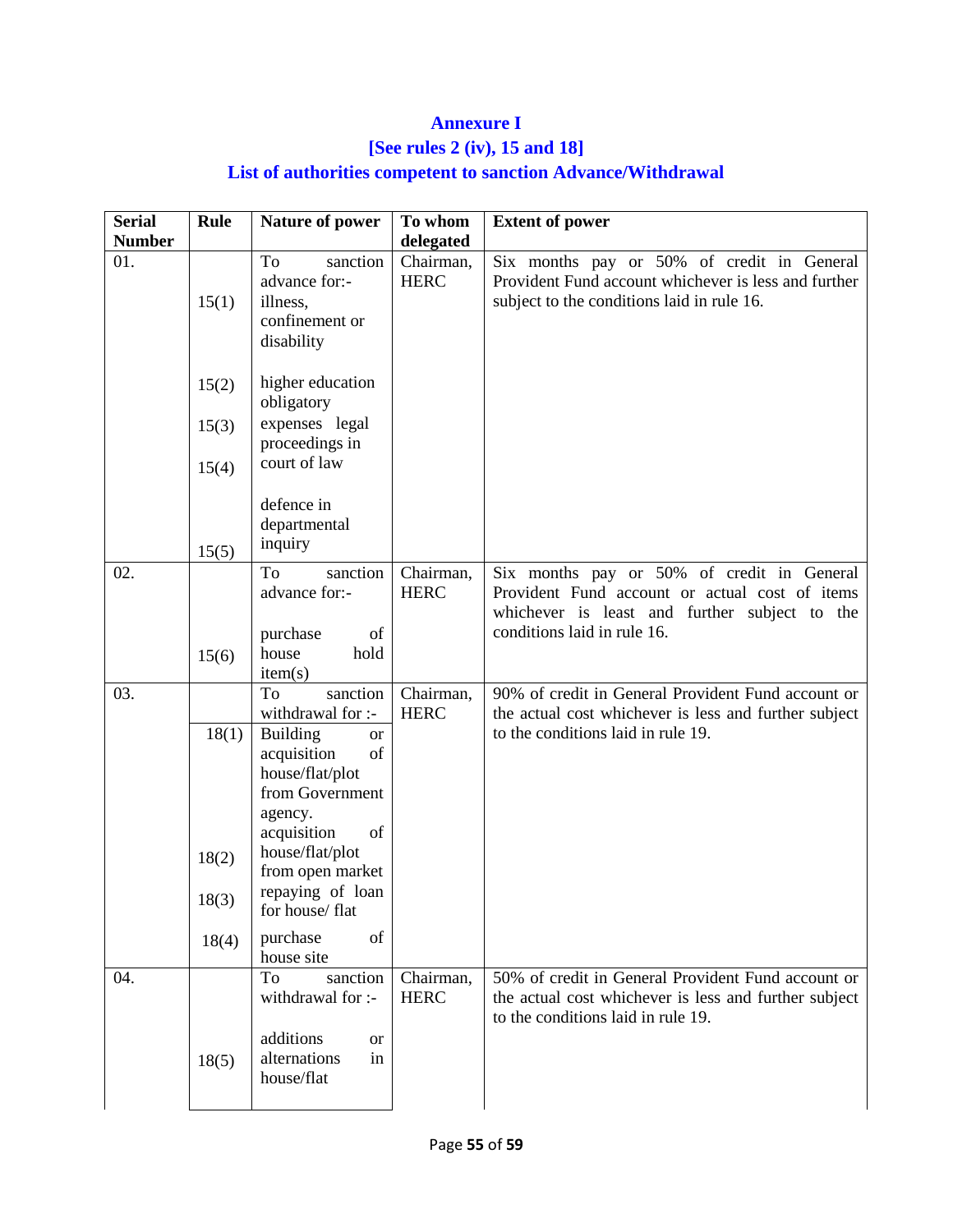|     | 18(6)            | of<br>upkeep                                                                                        |                          |                                                                                                                                                                                                                    |
|-----|------------------|-----------------------------------------------------------------------------------------------------|--------------------------|--------------------------------------------------------------------------------------------------------------------------------------------------------------------------------------------------------------------|
|     |                  | ancestral house                                                                                     |                          |                                                                                                                                                                                                                    |
|     | 18(7)            | acquiring<br>commercial/<br>industrial                                                              |                          |                                                                                                                                                                                                                    |
|     |                  | establishment or<br>establishing                                                                    |                          |                                                                                                                                                                                                                    |
|     |                  | business for<br>settlement of                                                                       |                          |                                                                                                                                                                                                                    |
|     |                  | unemployed<br>children.                                                                             |                          |                                                                                                                                                                                                                    |
| 05. |                  | sanction<br>To<br>withdrawal for :-                                                                 | Chairman,<br><b>HERC</b> | (i) For initial admission -                                                                                                                                                                                        |
|     | 18(8)            | higher education<br>of child                                                                        |                          | Upto 75% of credit in General Provident Fund<br>account or the actual amount required by the<br>institution whichever is less for each child and<br>further subject to the conditions laid in rule 20.             |
|     |                  |                                                                                                     |                          | (ii) For annual payment -                                                                                                                                                                                          |
|     |                  |                                                                                                     |                          | 50% of credit in General Provident Fund account or<br>the actual amount required by the institution<br>whichever is less for each child and further subject to<br>the conditions laid in rule 20<br>0r             |
|     |                  |                                                                                                     |                          | 25% of credit in General Provident Fund account or<br>the actual amount required by the institution<br>whichever is less, twice in a year for each child and<br>further subject to the conditions laid in rule 20. |
| 06. | 18(9)            | sanction<br>To<br>withdrawal for :-<br>daughter's<br>marriage<br><sub>or</sub><br>female relative's | Chairman,<br><b>HERC</b> | 75% of credit in General Provident Fund account<br>and further subject to the conditions laid in rule 21.                                                                                                          |
|     | 18(10)<br>18(11) | marriage<br>son's<br>marriage<br>Self marriage                                                      |                          |                                                                                                                                                                                                                    |
| 07. | 18(12)           | sanction<br>To<br>withdrawal for :-<br>purchase<br>of<br>motor vehicle(s)                           | Chairman,<br><b>HERC</b> | 50% of credit in General Provident Fund account or<br>the actual cost of vehicle whichever is less and<br>further subject to the conditions laid in rule 22.                                                       |
| 08. | 18(13)           | To sanction 90%<br>withdrawal<br>before retirement<br>on<br>superannuation                          | Chairman,<br><b>HERC</b> | 90% of credit in General Provident Fund account<br>and further subject to the condition laid in rule 23.                                                                                                           |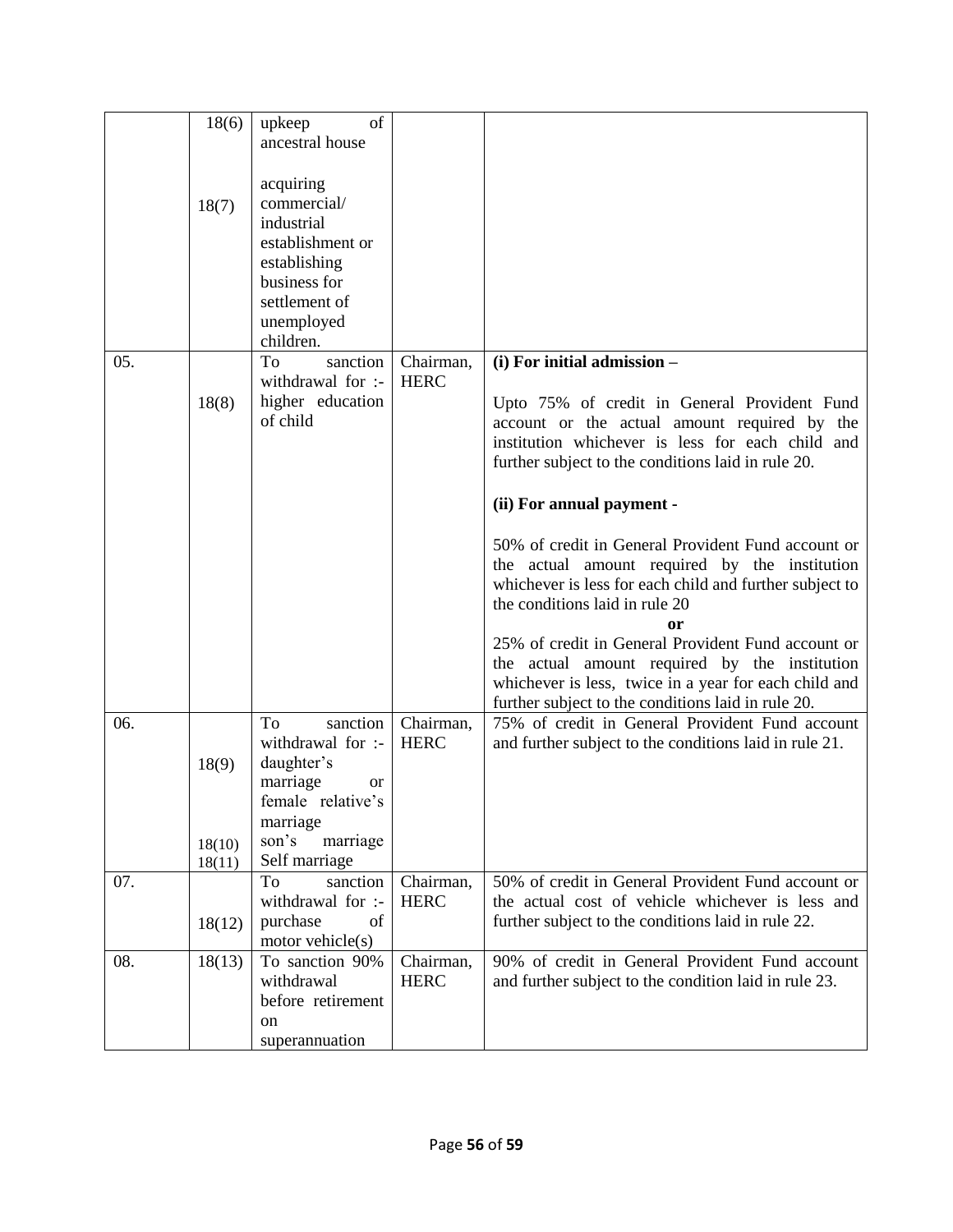Note 1 : The Chairman may re-delegate any of the powers delegated to them in the above table, in writing, on their sole responsibility and further subject to such restrictions and conditions as they may like to impose, to any officer working under them at their headquarter/ District / any other office(s). The copies of re-delegation shall be endorsed to the concerned Administrative Department and DDO, Haryana Electricity Regulatory Commission,

Note 2: The advance/withdrawal for the Secretary shall be sanctioned by the Chairman, HERC. Note 3: The sanctioning authorities shall send a consolidated list of advance/withdrawals sanctioned by them, to the Chairman quarterly commencing from April of each financial year, mentioning therein complete details of advance/withdrawal such as name of the subscriber, General Provident Fund account number, amount and purpose for verifying the actual debit of advance/withdrawal to the concerned General Provident Fund account of the subscriber. The Chairman will consolidate the advance/withdrawal sanctioned by the subordinate offices including advances/withdrawals sanctioned at Headquarter(s) and the same shall be reconciled with the DDO, Haryana Electricity Regulatory Commission.

Note 5: The subscriber, who has submitted the application for final withdrawal and the same has been forwarded to DDO, shall be sanctioned advance/withdrawal only on receipt of concurrence from the DDO, Haryana Electricity Regulatory Commission.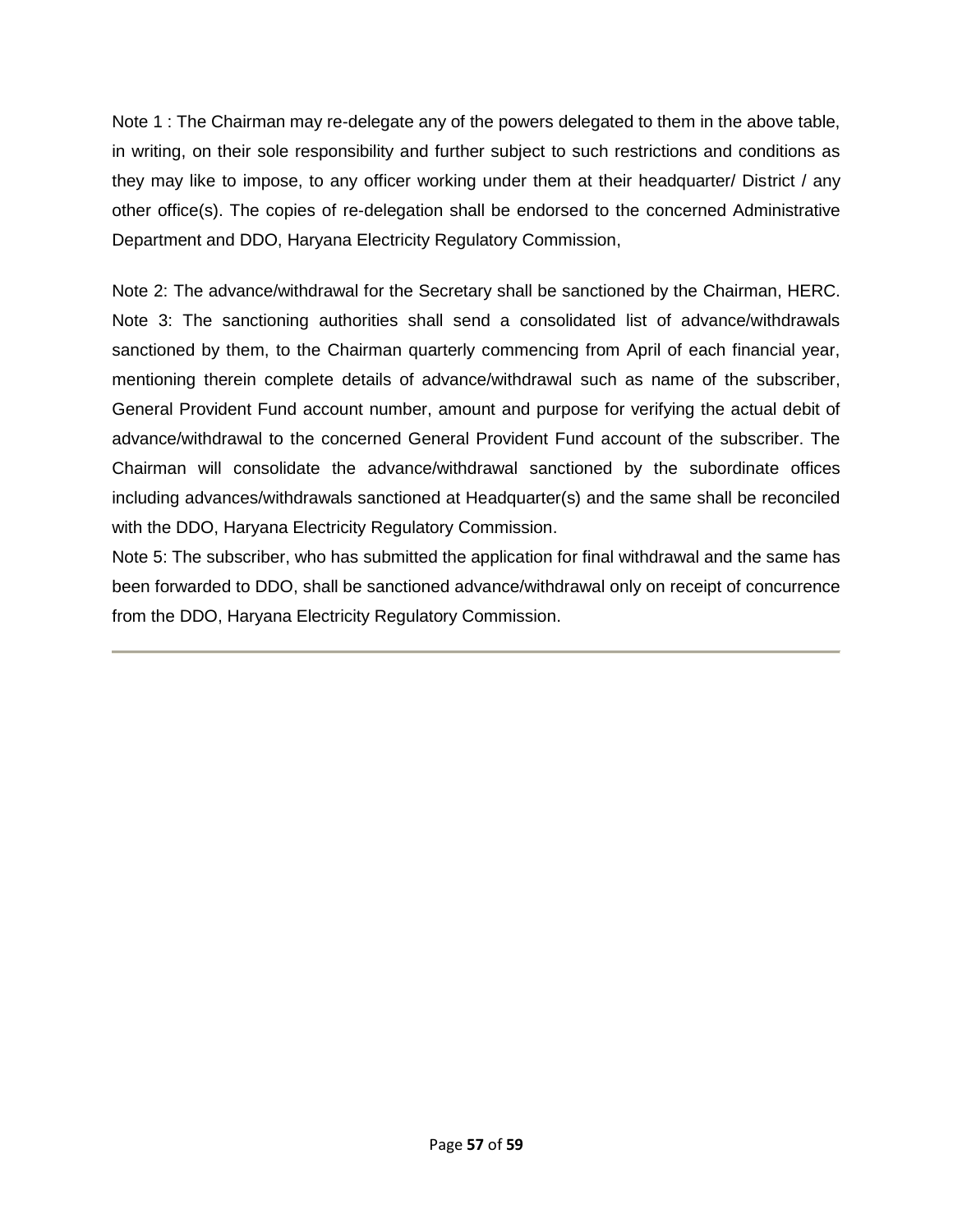### **ANNEXURE J**

### **(See rule 12) Example of an Interest calculation on General Provident Fund accumulation for the year 2003-04 from the following data: -**

Serial Particulars Amount

Number

1. Opening Balance as on 01-04-2003 Rs. 2,25,980/-

2. Monthly Subscription Rs. 3,000/- p.m

3. Arrear of D.A. deposited in 6/2003Rs. 2,214/-

4. Advance for daughter's betrothal ceremony Rs. 25,000/ paid on 12/12/2003(to be recovered @ Rs. 1000p.m. in 25 installments

5. Arrear of D.A. deposited in 2/2004 Rs. 3,035/

6. Withdrawal on 04-03-2004 for Higher Rs.30,000/- Education of Son

7. Rate of interest during the year 8% p.a.

### **Solution**

| Paid<br>month | Subscription | Recovery of<br>Advance | Total | Drawal | Balance    | Monthly product         |
|---------------|--------------|------------------------|-------|--------|------------|-------------------------|
| 04/2003       | 3000         | ---                    | 3000  | ---    | 3000       | $3000x12 = 36000$       |
| 05/2003       | 3000         | $---$                  | 3000  | $---$  | 3000       | $3000x11=33000$         |
| 06/2003       | $3000+2214$  | ---                    | 5214  | ---    | 5214       | 5214x10=52140           |
| 07/2003       | 3000         | $---$                  | 3000  | ---    | 3000       | 3000x9=27000            |
| 08/2003       | 3000         | $---$                  | 3000  | ---    | 3000       | $3000x8 = 24000$        |
| 09/2003       | 3000         | ---                    | 3000  | ---    | 3000       | 3000x7=21000            |
| 10/2003       | 3000         | $---$                  | 3000  | ---    | 3000       | $3000x6=18000$          |
| 11/2003       | 3000         | ---                    | 3000  | ---    | 3000       | $3000x5=15000$          |
| 12/2003       | 3000         |                        | 3000  | 25000  | $(-)22000$ | $(-)22000x4 = (-)88000$ |